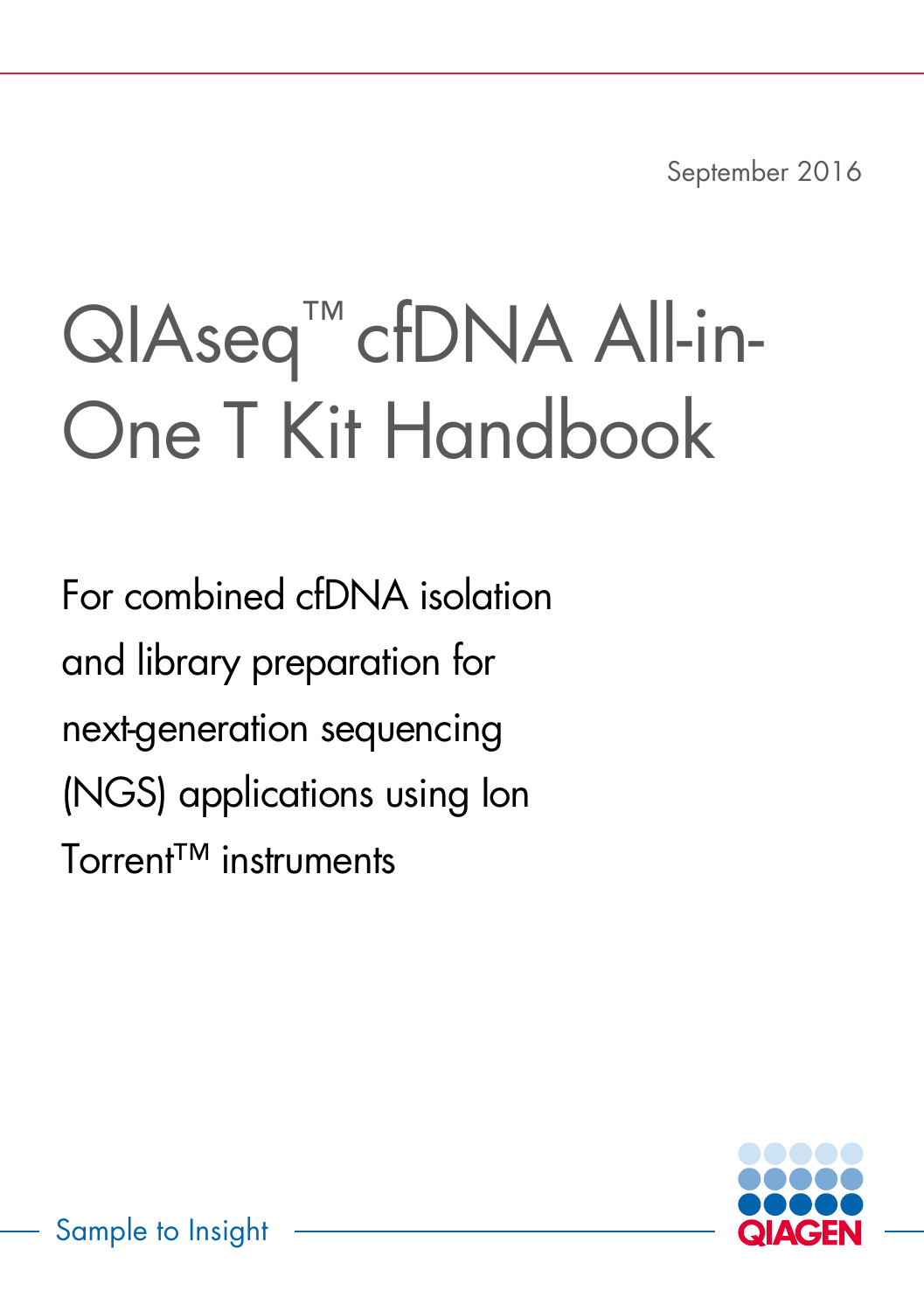# Contents

| Processing QIAamp Mini columns on the QIAvac 24 Plus 18                         |
|---------------------------------------------------------------------------------|
|                                                                                 |
| Protocol: Purification of Circulating Nucleic Acids from 4 ml or 5 ml Plasma 29 |
|                                                                                 |
|                                                                                 |
|                                                                                 |
|                                                                                 |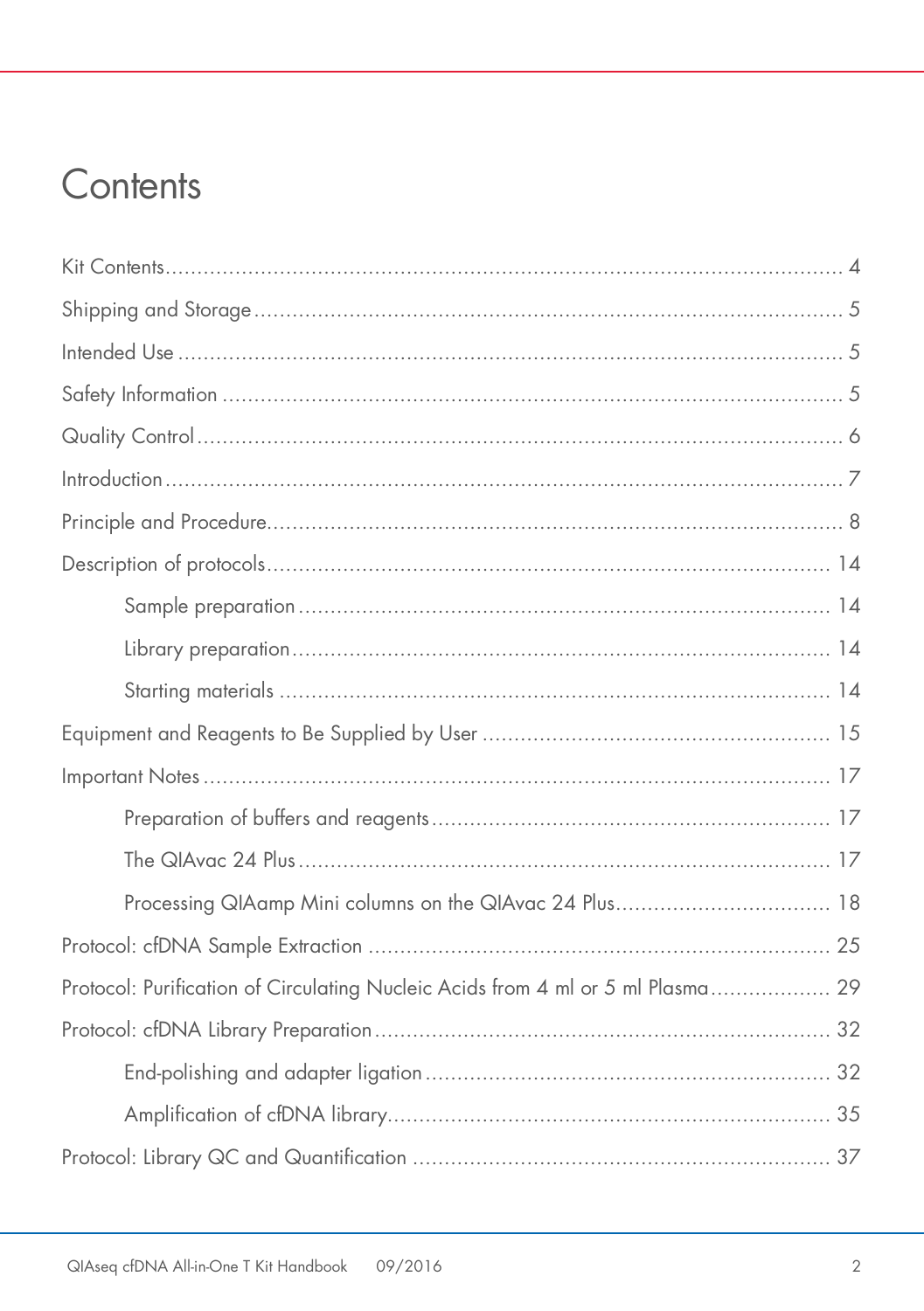<span id="page-2-0"></span>

| Appendix A: Recommendation for Plasma Separation and Storage 42 |  |
|-----------------------------------------------------------------|--|
|                                                                 |  |
|                                                                 |  |
|                                                                 |  |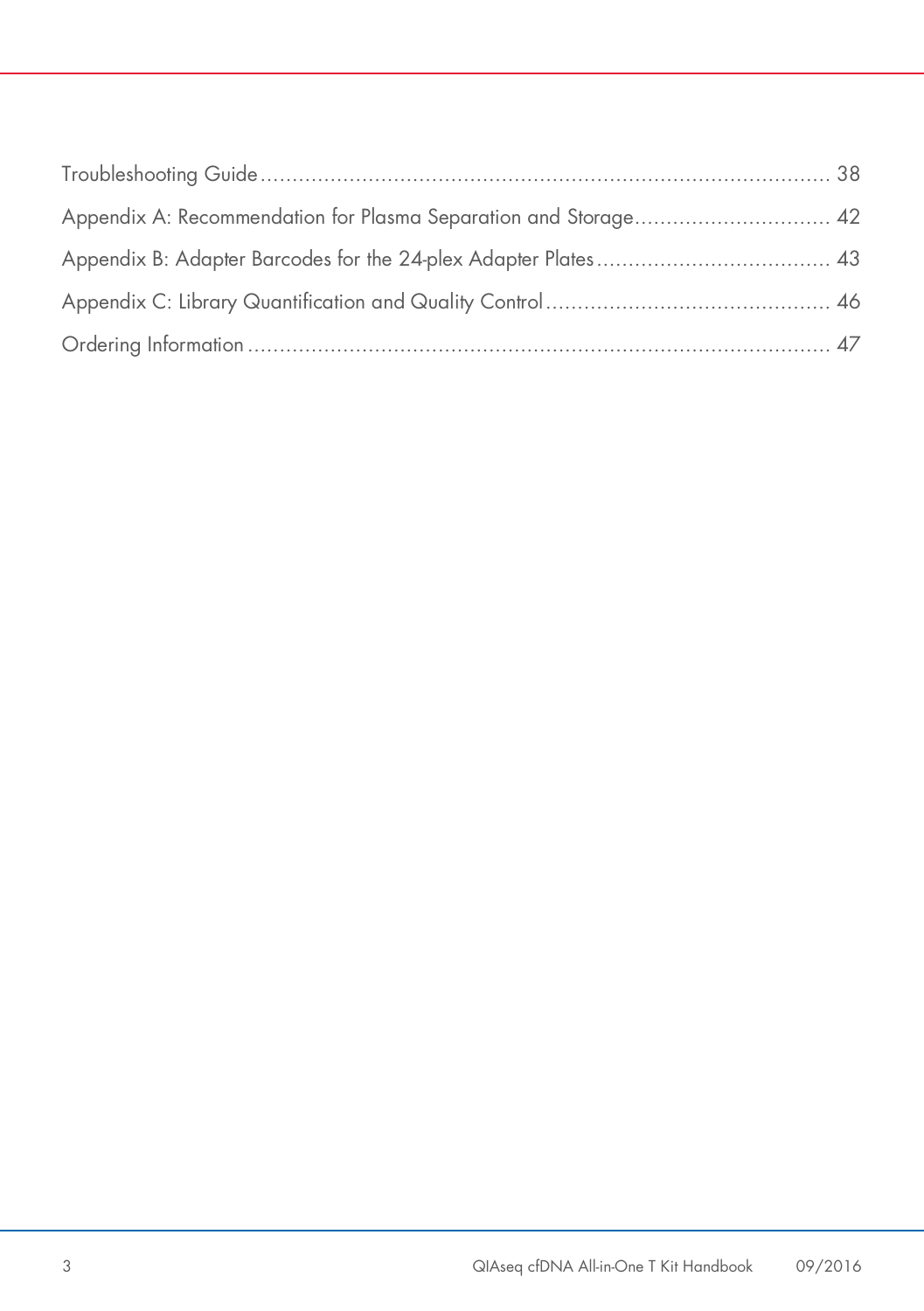# Kit Contents

| QIAseq cfDNA All-in-One T Kit          |            |                   |
|----------------------------------------|------------|-------------------|
| Catalog no.                            |            | 180043            |
| Number of reactions                    |            | 24                |
| Component                              | Tube color | Quantity          |
| QIAGEN <sup>®</sup> Mini columns       |            | 24                |
| Tube Extenders (20 ml)                 |            | $1 \times 25$     |
| Collection Tubes (2.0 ml)              |            | $1 \times 50$     |
| Elution Tubes (1.5 ml)                 |            | $1 \times 50$     |
| <b>VacConnectors</b>                   |            | $1 \times 50$     |
| Buffer ACL*                            |            | $1 \times 110$ ml |
| Buffer ACB* (concentrate)              |            | $3 \times 60$ ml  |
| Buffer ACW1* (concentrate)             |            | $1 \times 19$ ml  |
| Buffer ACW2 <sup>†</sup> (concentrate) |            | $1 \times 13$ ml  |
| Buffer AVE <sup>t</sup>                | Violet     | $2 \times 2$ m    |
| <b>QIAGEN Proteinase K</b>             |            | $2 \times 7$ ml   |
| All-in-One Enzyme Mix                  | Violet     | 1 tube            |
| All-in-One Reaction Buffer, 4x         | Blue       | 1 tube            |
| HiFi PCR Master Mix, 2x                | Green      | 2 tubes           |
| Primer Mix Ion Torrent Library Amp     | Clear      | 1 tube            |
| RNase-Free Water (1.9 ml)              | Clear      | 1 tube            |
| Adapter Plate 24-plex Ion Torrent      |            | 1 plate           |
| Quick-Start Protocol                   |            | 1                 |

\* Contains chaotropic salt. See page 5 for safety information.

† Contains sodium azide as a preservative.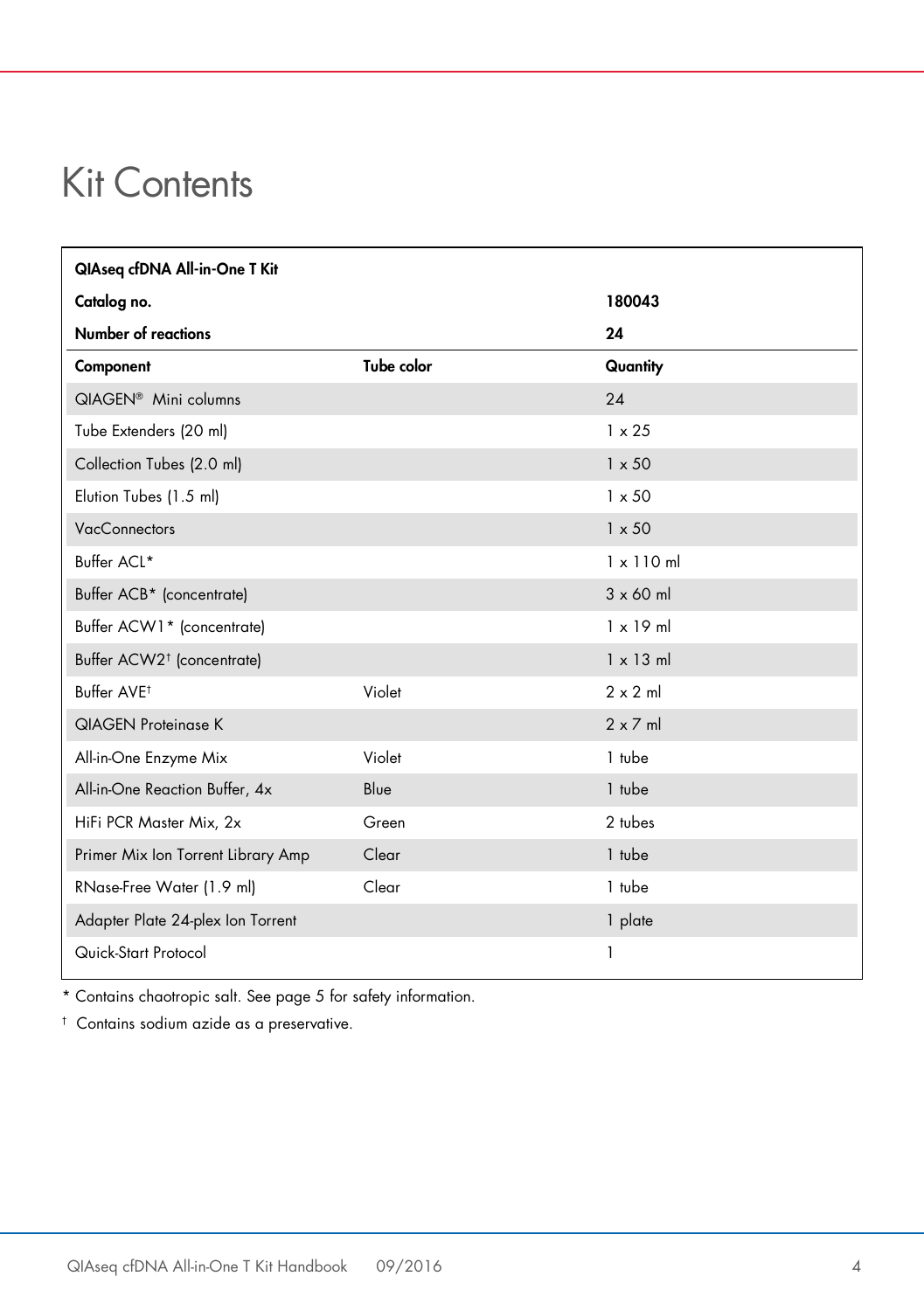# <span id="page-4-0"></span>Shipping and Storage

The QIAseq cfDNA All-in-One T Kit comes in two boxes. The QIAseq cfDNA Library T Kit is shipped on dry ice and should be stored immediately upon receipt at –30°C to –15°C in a constant-temperature freezer. The QIAseq cfDNA Extraction Kit is shipped and stored at ambient temperature. QIAamp® Mini columns should be stored at 4°C upon receipt.

# <span id="page-4-1"></span>Intended Use

The QIAseq cfDNA All-in-One T Kit is intended for molecular biology applications. This product is not intended for the diagnosis, prevention or treatment of a disease.

All due care and attention should be exercised in the handling of the products. We recommend all users of QIAGEN products to adhere to the NIH guidelines that have been developed for recombinant DNA experiments, or to other applicable guidelines.

# <span id="page-4-2"></span>Safety Information

When working with chemicals, always wear a suitable lab coat, disposable gloves, and protective goggles. For more information, please consult the appropriate safety data sheets (SDSs). These are available online in a convenient and compact PDF format at www.qiagen.com/safety where you can find, view and print the SDS for each QIAGEN kit and kit component.



CAUTION: DO NOT add bleach or acidic solution directly to waste containing Buffer ACL, Buffer ACB or Buffer ACW1.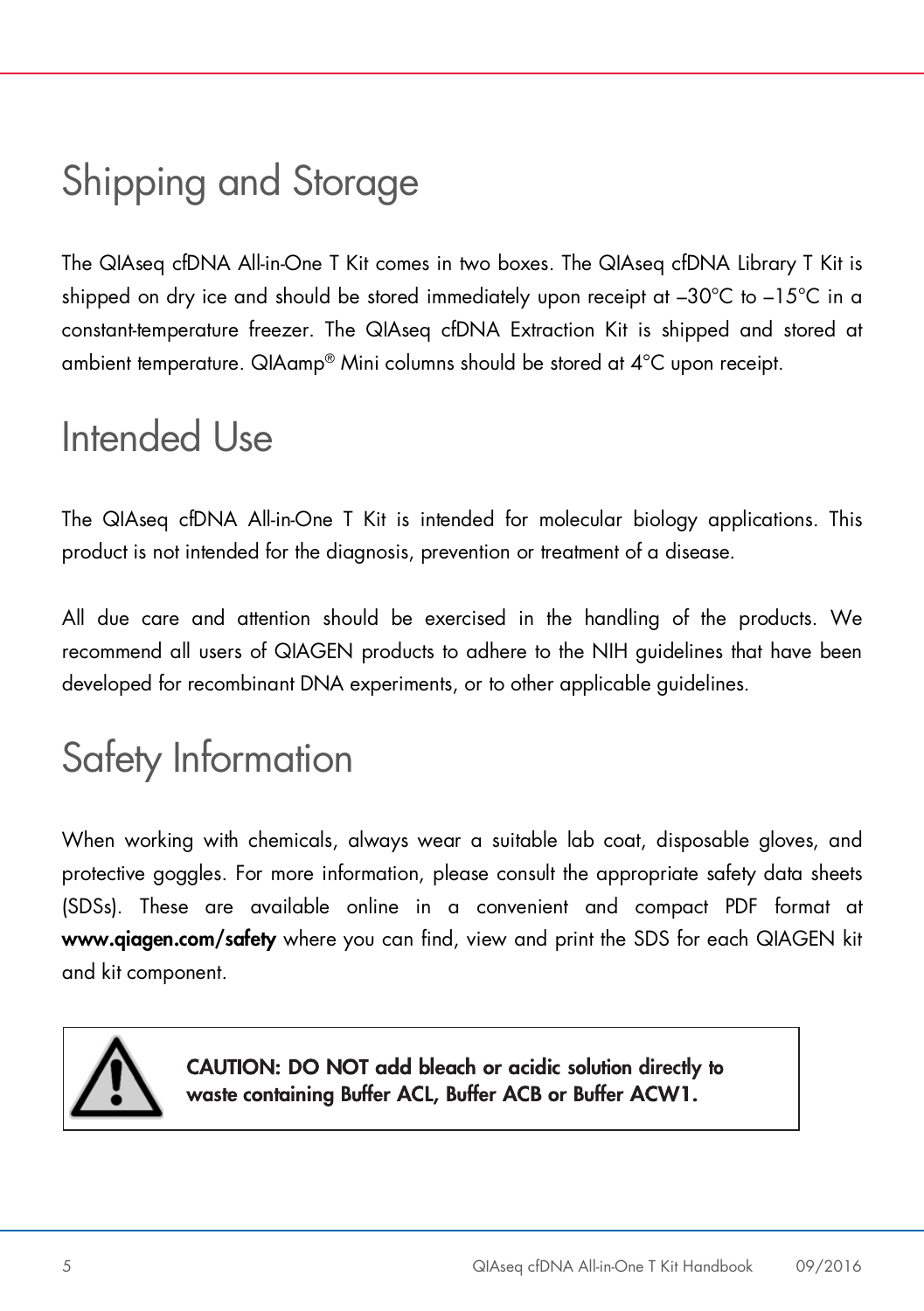Buffer ACL, Buffer ACB and Buffer ACW1 contain guanidine salts, which can form highly reactive compounds when combined with bleach. If liquid containing these buffers is spilt, clean with suitable laboratory detergent and water. If the spilt liquid contains potentially infectious agents, clean the affected area first with laboratory detergent and water, and then clean with 1% (v/v) sodium hypochlorite.

# <span id="page-5-0"></span>Quality Control

In accordance with QIAGEN's ISO-certified Quality Management System, each lot of the QIAseq cfDNA All-in-One T Kit is tested against predetermined specifications to ensure consistent product quality.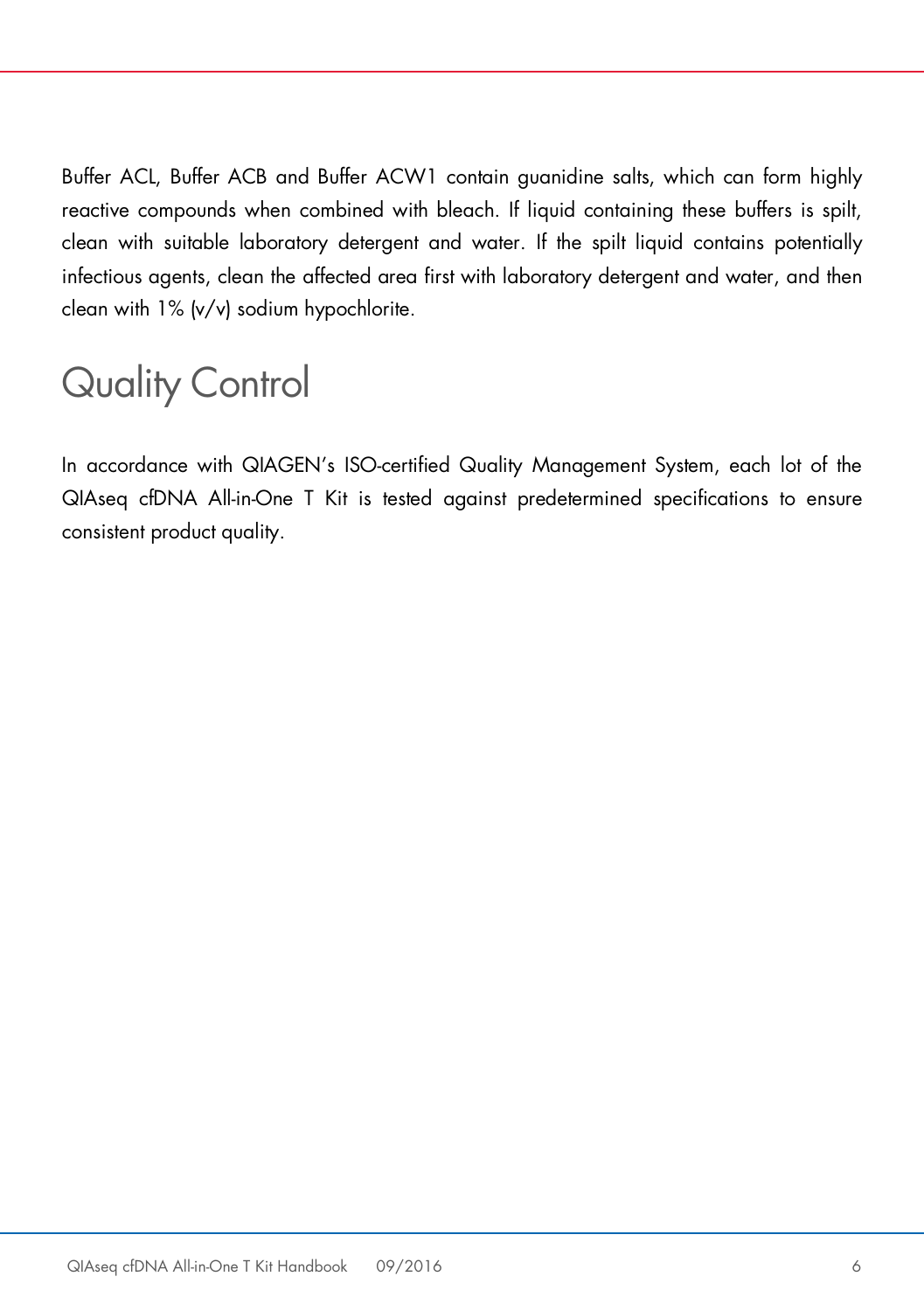# <span id="page-6-0"></span>Introduction

Free-circulating nucleic acids, such as tumor-specific extracellular DNA fragments in blood or fetal nucleic acids in maternal blood, are present in plasma usually as short fragments of <500 bp (DNA). The concentration of free-circulating DNA (cfDNA) in plasma is usually low and can range considerably from 1–100 ng/ml among different individuals.

Next-generation sequencing (NGS) is a driving force for numerous new and exciting applications, including cancer research and non-invasive prenatal testing (NIPT). While NGS technology is continuously improving, library preparation particularly from cfDNA, remains a process bottleneck for many labs.

The QIAseq cfDNA All-in-One T Kit combines reliable sample extraction with efficient library prep to maximize success in NGS analysis from plasma samples.

QIAseq cfDNA Extraction Kits enable efficient purification of cfDNA from human plasma. Samples can be either fresh or frozen (provided that they have not been frozen and thawed more than once). Extension tubes and vacuum processing on the QIAvac 24 Plus allow use of starting sample volumes of up to 5 ml, and flexible elution volumes between 20 µl and 100 µl enable concentration of nucleic acid species that are present in low amounts in the sample material. Free-circulating cell-free DNA is eluted in Buffer AVE, ready for use in subsequent library preparation, as well as amplification reactions or storage at –30°C to –15°C. Purified nucleic acids are free of proteins, nucleases and other impurities.

The QIAseq cfDNA Library T Kit is designed to be the definitive solution for generating highquality libraries from free-circulating DNA samples that are compatible with all Ion Torrent sequencers. Intended for NGS researchers who seek efficient library preparation to enable new insights, the kit delivers NGS libraries from extracted cfDNA in less than 2.5 hours, maximizing performance for any NGS-based liquid biopsy.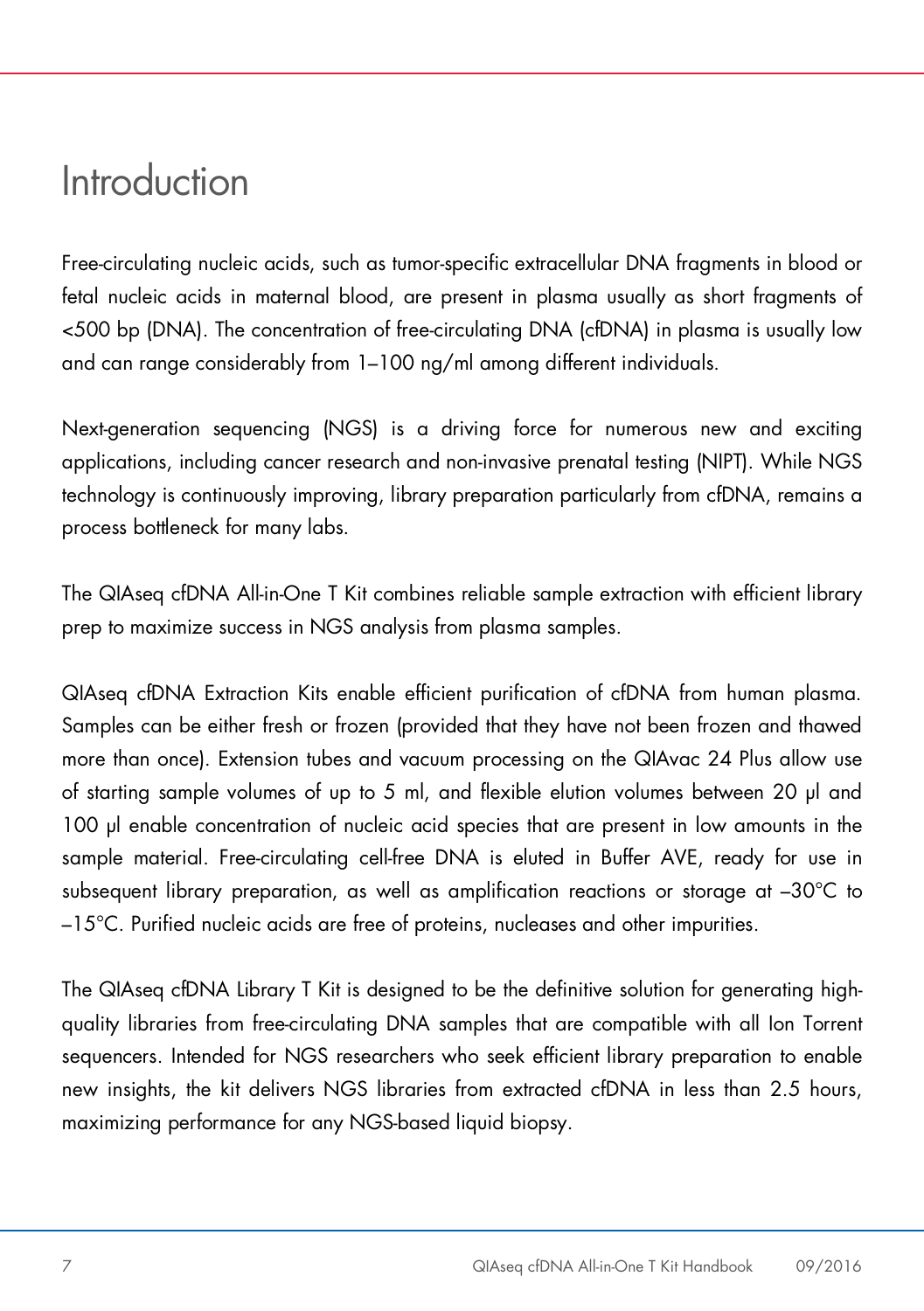# <span id="page-7-0"></span>Principle and Procedure

# QIAseq cfDNA Extraction Kit

The QIAseq cfDNA extraction procedure comprises 4 steps (lyse, bind, wash, elute) and is carried out using QIAamp Mini columns on a vacuum manifold. The robust procedure helps to eliminate sample-to-sample cross-contamination, which is particularly important for NGS applications, and increases user safety when handling potentially infectious samples. The simple procedure, which is highly suited for simultaneous processing of multiple samples, provides pure nucleic acids in less than 2 hours for 24 samples.

### Sample volumes

QIAamp Mini columns can bind fragmented nucleic acids that are as short as 20 bases, but the yield depends on the sample volume and the concentration of circulating nucleic acids in the sample. The QIAseq cfDNA Extraction procedure has been optimized for large sample volumes of up to 5 ml.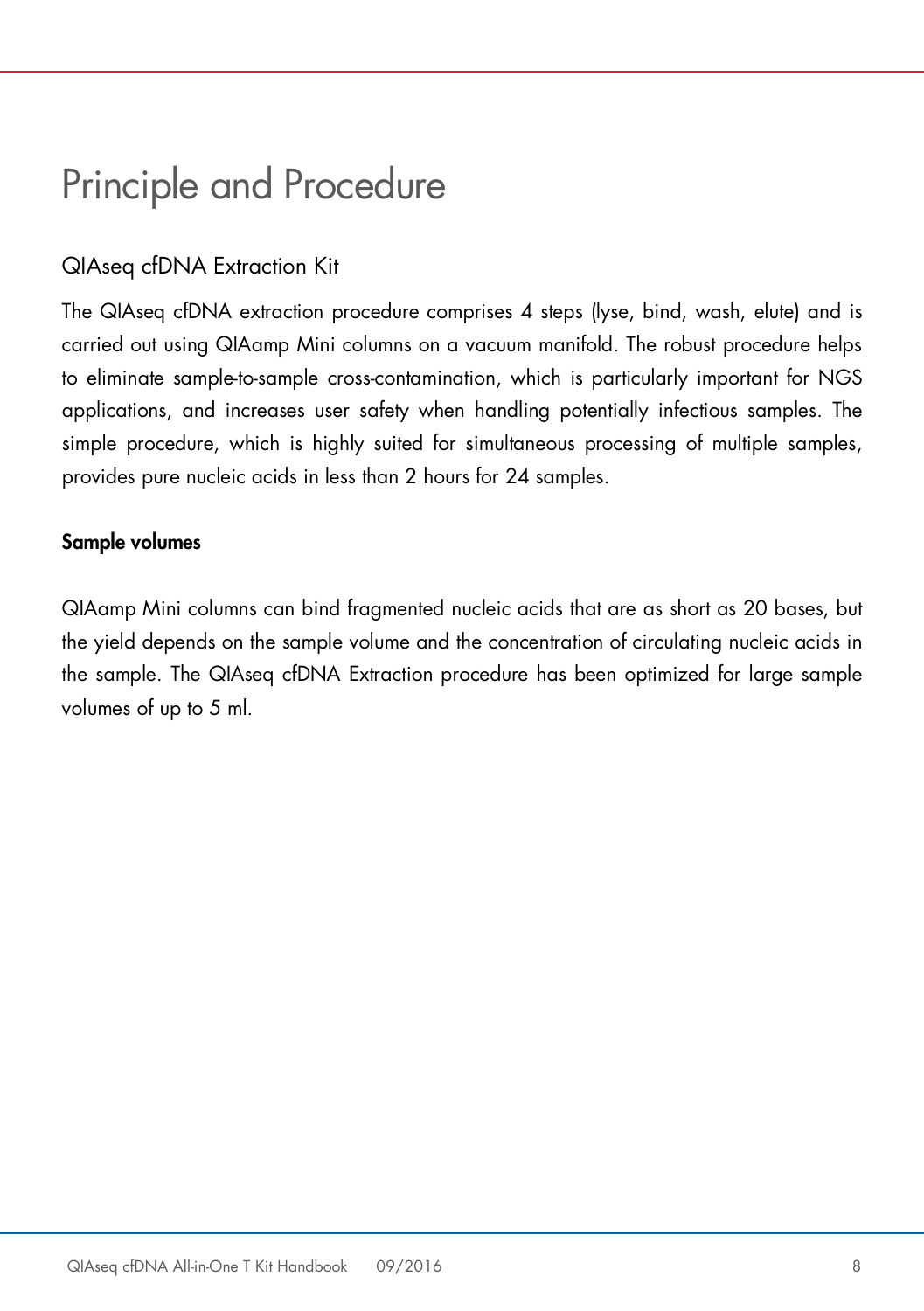

Figure 1. Column-based, manual, cell-free DNA extraction procedure.

### Lysing samples

Free-circulating nucleic acids in biological fluids are usually bound to proteins or enveloped in vesicles, requiring an efficient lysis step in order to release nucleic acids for selective binding to the QIAamp Mini column. Hence, samples are lysed under highly denaturing conditions at elevated temperatures in the presence of Proteinase K and Buffer ACL, which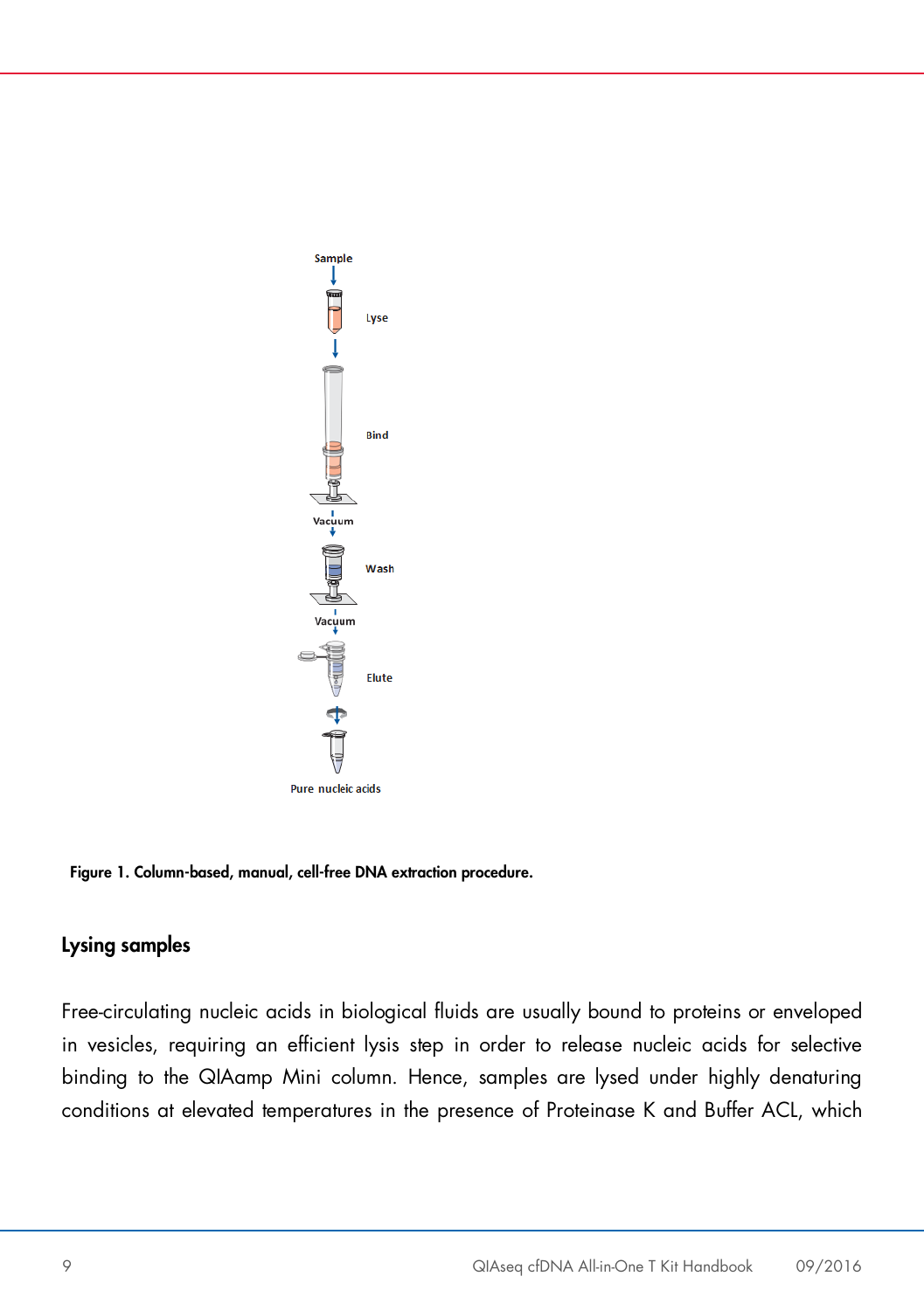together ensure inactivation of DNases and RNases and complete release of nucleic acids from bound proteins, lipids and vesicles.

#### Adsorption to the QIAamp Mini membrane

Binding conditions are adjusted by adding Buffer ACB to allow optimal binding of the circulating nucleic acids to the silica membrane. Lysates are then transferred onto a QIAamp Mini column, and circulating nucleic acids are adsorbed from a large volume onto the small silica membrane as the lysate is drawn through by vacuum pressure. Salt and pH conditions ensure that proteins and other contaminants, which can inhibit enzymatic reactions within the library preparation procedure, are not retained on the QIAamp Mini membrane. A vacuum manifold (e.g., the QIAvac 24 Plus with the QIAvac Connecting System) and a vacuum pump capable of producing a vacuum of –800 to –900 mbar (e.g., QIAGEN Vacuum Pump) are required for the protocol. A vacuum regulator should be used for easy monitoring of vacuum pressures and convenient vacuum release.

### Removal of residual contaminants

Nucleic acids remain bound to the membrane, while contaminants are efficiently washed away during three wash steps. In a single step, highly pure circulating nucleic acids are eluted in Buffer AVE and equilibrated to room temperature.

### Elution of pure nucleic acids

Elution is performed using Buffer AVE. The elution volume can be as low as 40 µl. The eluate volume recovered can be up to 5  $\mu$  less than the volume of elution buffer applied to the column; for example, an elution volume of 50 µl results in >45 µl final eluate. Eluted cfDNA is collected in 1.5 ml microcentrifuge tubes (provided). If the purified cfDNA is to be stored for up to 24 hours, storage at 2–8°C is recommended. For periods of storage longer than 24 hours, storage at –30°C to –15°C is recommended.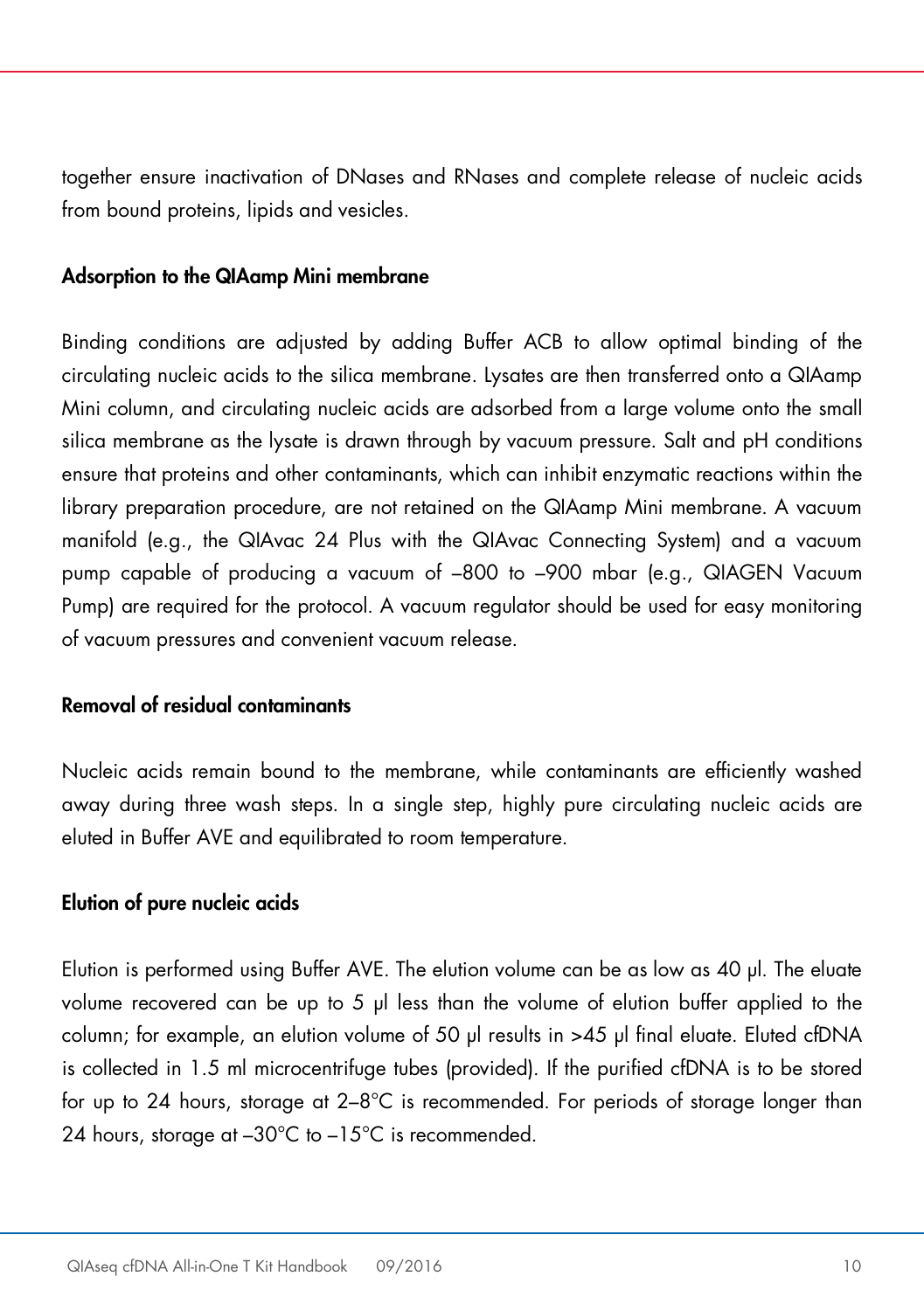# QIAseq cfDNA Library T Kit

Starting from very clean, naturally fragmented double-stranded cfDNA, the QIAseq cfDNA Library T Kit for Ion Torrent sequencers uses a proprietary All-in-One reaction that combines end-polishing and adapter ligation in a single step. Together with QIAGEN's proprietary HiFi PCR Master Mix, this combination maximizes the conversion rate of sample cfDNA into NGS library, while efficiently and evenly amplifying even high and low G/C content regions of the genome. Starting from 1–100ng cfDNA input, this protocol delivers the highest possible yield of a sequencing library that is free of adapter dimer contamination. Due to the kit's flexible protocol, the same kit can also be used for higher DNA input amounts.

### Barcoded sequencing adapter plates

Equimolar mixes of barcode and universal adapters, pre-added to single-use microtiter plates, are included with the QIAseq cfDNA Library T Kit (24) for Ion Torrent sequencers. In the 24-plex adapter plate, only the first three columns contain mixes of universal and barcode adapters. The QIAseq cfDNA All-in-One T Kit supports up to 24-plex pooling of libraries prior to sequencing (see Appendix B for adapter barcode sequencing information).

### Bead-based cleanup

The QIAseq cfDNA Library T Kit, with its innovative buffer and enzyme formulations, provides an optimized solution to efficiently construct libraries for Ion Torrent sequencers from as little as 1 ng input DNA. Following adapter ligation and library amplification steps, reaction cleanup and removal of residual adapter dimers can be achieved by using Agencourt® AMPure® XP beads, which enable easy automation on various high-throughput automation platforms.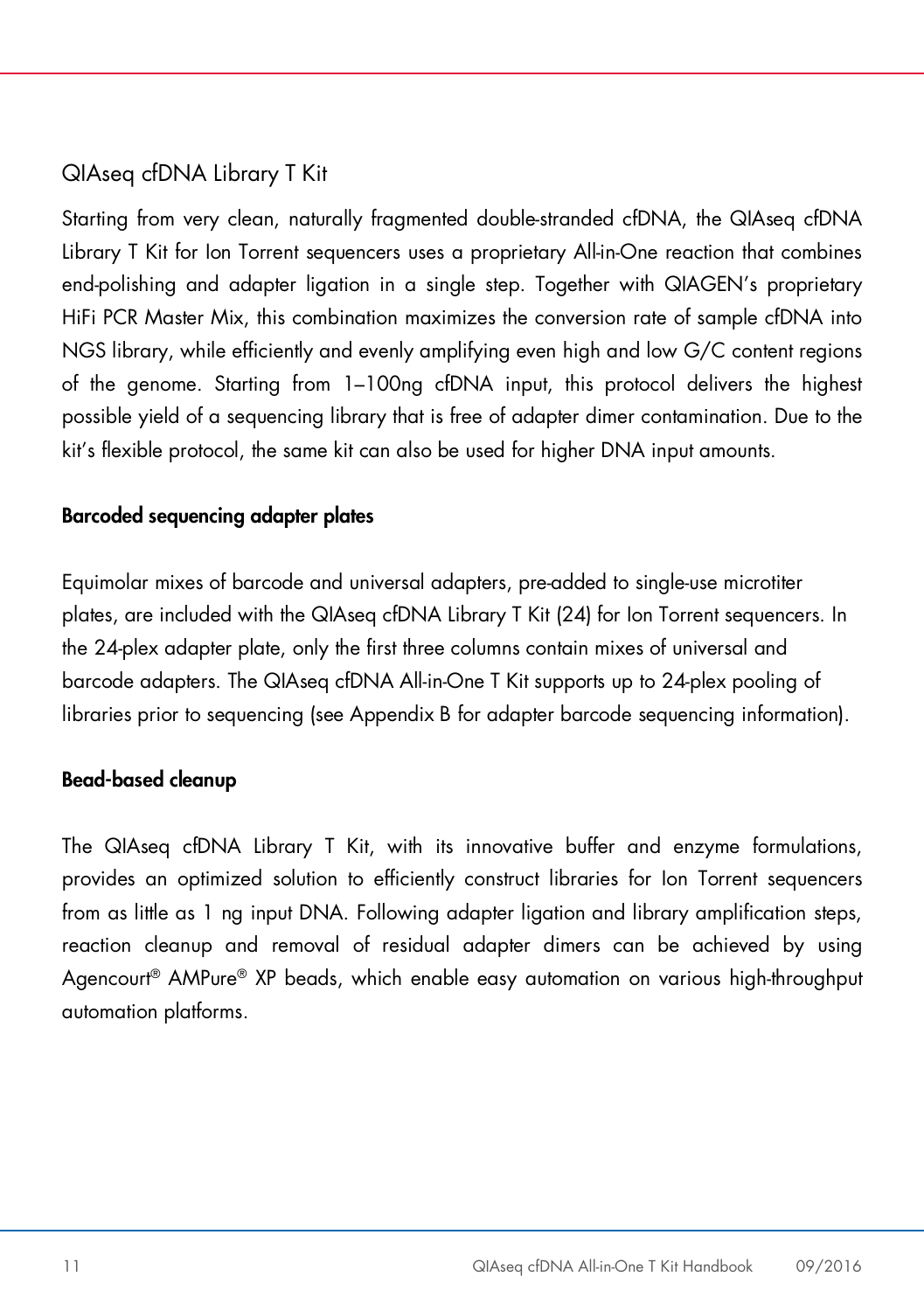

Figure 2. QIAseq cfDNA Library preparation procedure.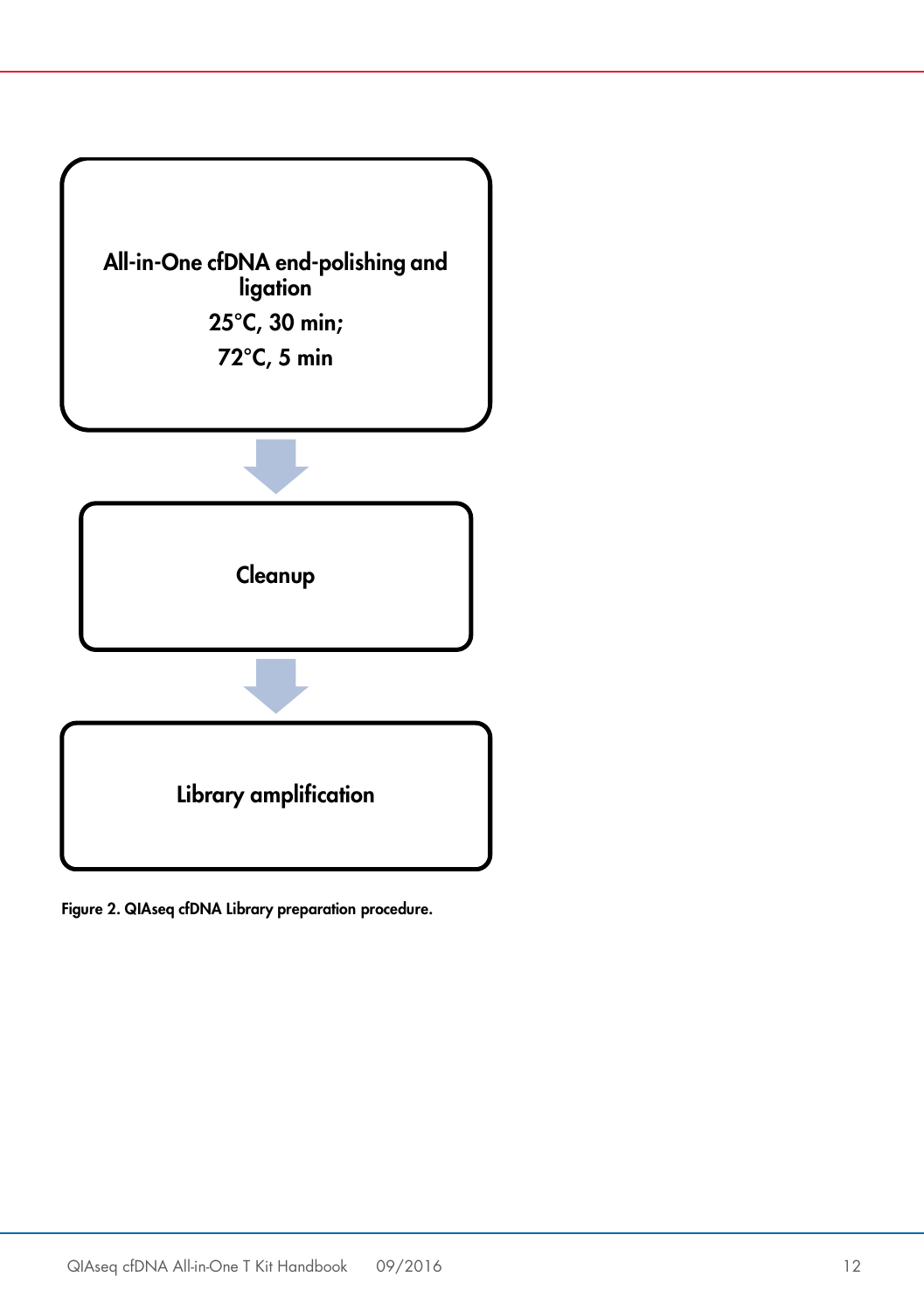### Automation

### Automated QIAseq sample preparation on the QIAcube®

Purification of cfDNA using the QIAseq cfDNA Extraction Kit can be semi-automated on the QIAcube. The lysis and vacuum steps are performed prior to use of the QIAcube. Due to the high sample input volume of up to 5 ml, only the three wash steps and the elution step can be automated on the QIAcube. The innovative QIAcube uses advanced technology to process QIAGEN spin columns, enabling seamless integration of automated, low-throughput sample prep into your laboratory workflow. Sample preparation using the QIAcube follows the same steps as the manual procedure (i.e., wash, bind and elute), allowing you to continue using the QIAseq cfDNA Extraction Kit for purification of high-quality cfDNA. For more information about the automated procedure, see the relevant protocol sheet on cfDNA extraction using QIAamp Mini Columns available at www.giagen.com/MyQIAcube.

### PCR setup on the QIAgility®

The QIAgility provides rapid, high-precision PCR setup in almost all plate and tube formats and can therefore be used for PCR setup of the library enrichment PCR or qPCR setup for the quality assessment of generated libraries. The easy-to-use software is plug-and-play and requires no special programming, and optimized protocols assure fast startup and immediate results.

### Automated library construction

Due to the highly streamlined, one-tube protocol, the automation friendly, single-use barcode adapter plates and magnetic-beads-based size selection and purification, QIAseq cfDNA Library Preparation protocols can be easily automated on commonly used liquid-handling platforms.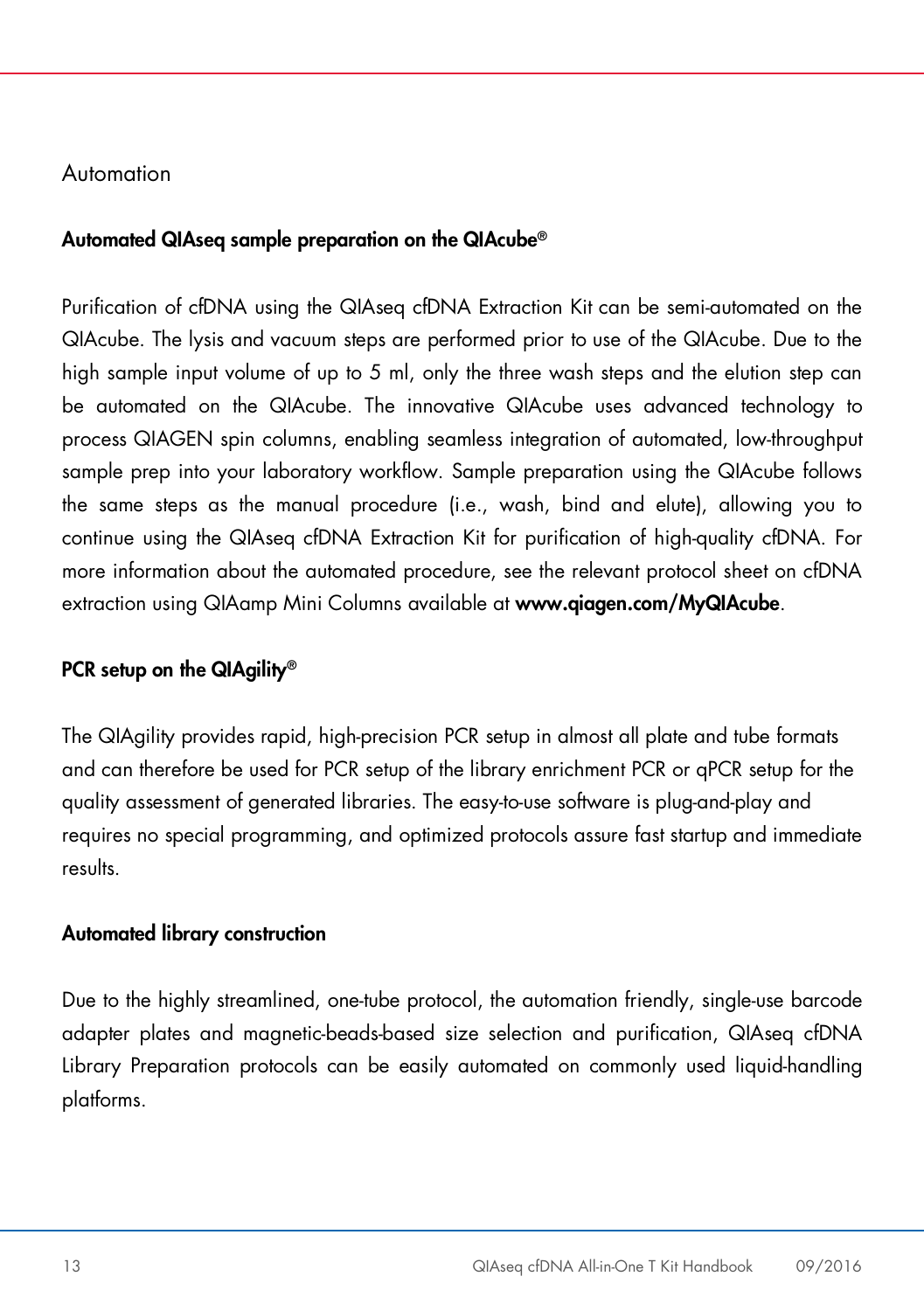# <span id="page-13-0"></span>Description of protocols

# <span id="page-13-1"></span>Sample preparation

Two sample preparation protocols are provided in this handbook for different volumes of plasma: one protocol for ≤3 ml plasma and one for processing 4–5 ml plasma.

# <span id="page-13-2"></span>Library preparation

The library preparation described in this handbook contains two subsequent protocols for generation of cfDNA libraries that are for use on NGS platforms from Ion Torrent. The first protocol describes end-polishing, adapter ligation, cleanup and size selection of cfDNA – to generate libraries for next-generation sequencing. The second protocol describes an optional, high-fidelity amplification step that can be used to ensure high amounts of cfDNA library from as little as 1 ng of starting material.

# <span id="page-13-3"></span>Starting materials

Plasma samples are used for the combined sample and library prep workflow.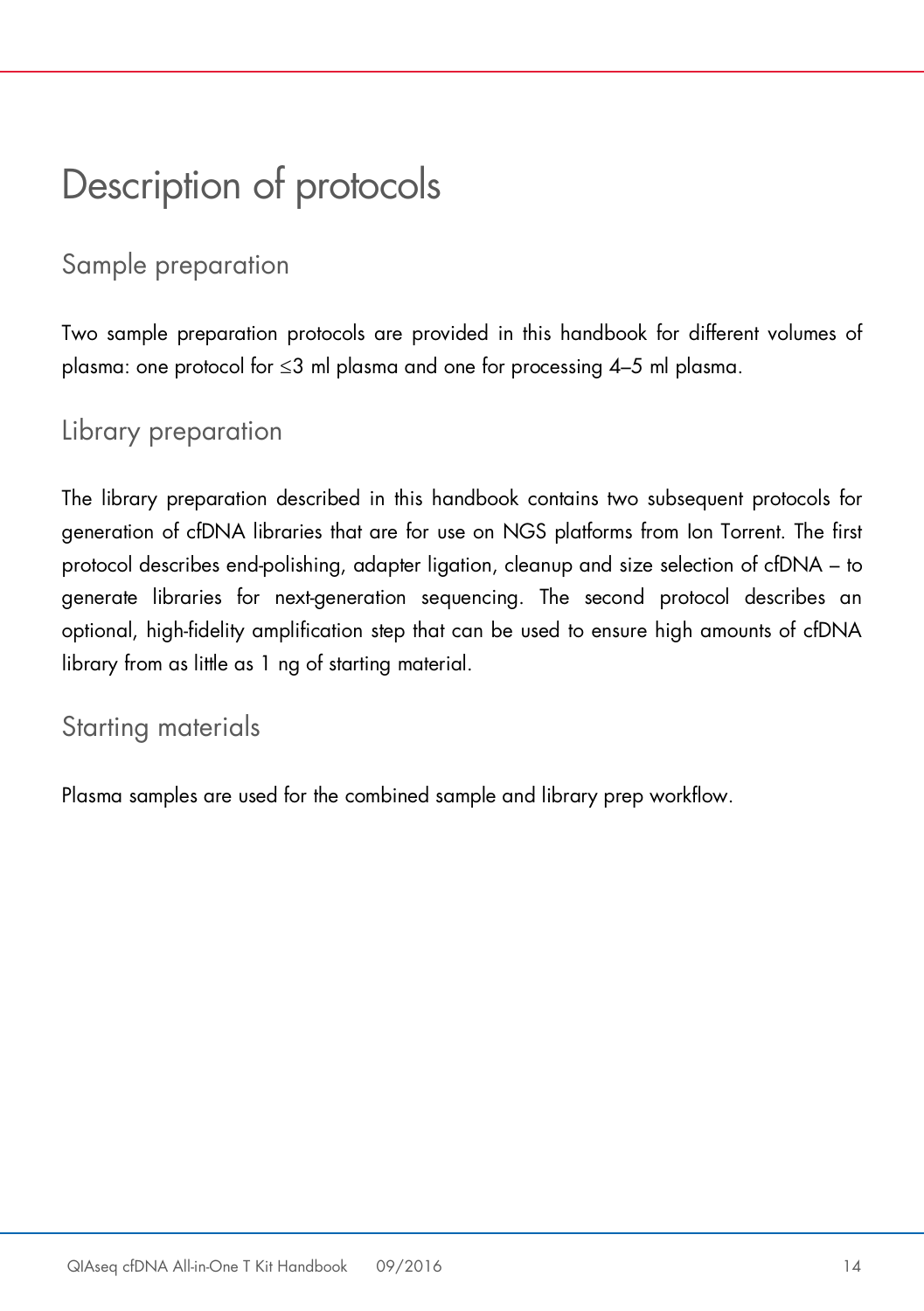# <span id="page-14-0"></span>Equipment and Reagents to Be Supplied by User

When working with chemicals, always wear a suitable lab coat, disposable gloves and protective goggles. For more information, consult the appropriate safety data sheets (SDSs), available from the product supplier.

For sample preparation

- Sterile pipet tips (pipet tips with aerosol barriers are recommended to help prevent crosscontamination) and pipets
- Water bath or heating block capable of holding 50 ml centrifuge tubes at 60°C
- Heating block or similar at 56°C (capable of holding 2 ml collection tubes)
- **•** Microcentrifuge
- 50 ml centrifuge tubes
- QIAvac 24 Plus vacuum manifold (cat. no. 19413)
- QIAvac Connecting System (cat. no. 19419) or equivalent
- Vacuum Pump (cat. no. 84010 [USA and Canada], 84000 [Japan] or 84020 [rest of world]) or equivalent pump capable of producing a vacuum of –800 to –900 mbar
- Ethanol (96–100%)[\\*](#page-14-1)
- Isopropanol (100%)
- Crushed ice
- Some samples may require dilution with phosphate-buffered saline (PBS)
- Optional: VacValves (cat. no. 19408)
- <span id="page-14-1"></span>\* Do not use denatured alcohol, which contains other substances such as methanol or methylethyl ketone.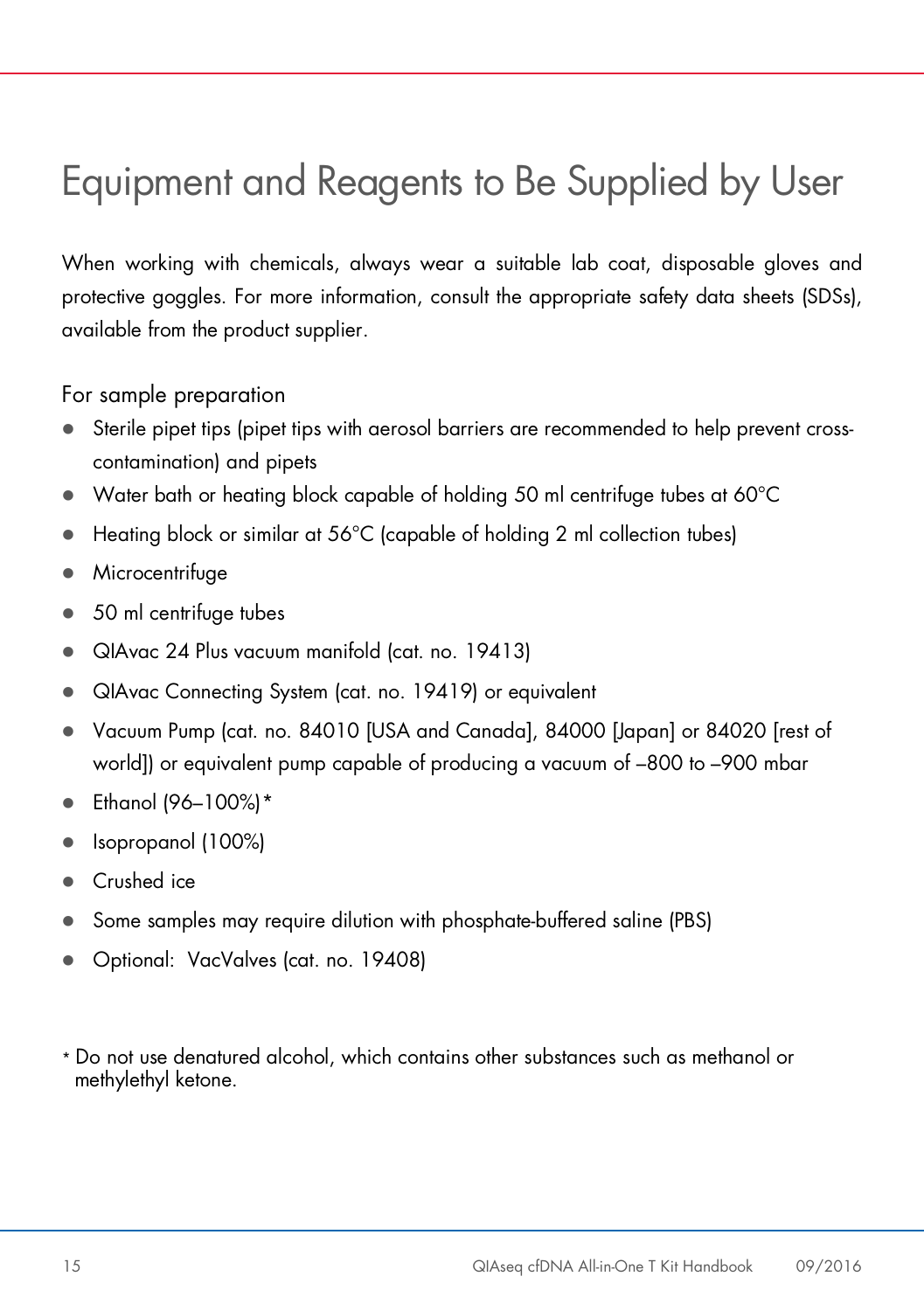For library preparation

- Sterile pipet tips and pipets
- Agencourt AMPure XP beads (Beckman Coulter Inc., cat. no. A63880, A63881) for bead-based library purification
- 100% ethanol (ACS grade)
- Nuclease-free water
- Buffer EB (QIAGEN, cat. no. 19086)
- PCR tubes or plates
- Vortexer
- Microcentrifuge
- Thermocycler
- Magnetic stand
- Capillary electrophoresis device (e.g., QIAGEN's QIAxcel® Advanced, Agilent® Bioanalyzer or similar method to assess the quality of DNA library)
- Rotor-Gene<sup>®</sup> Q qPCR instrument and QIAseq Library Quant Array Kit (QIAGEN, cat. no. 333304) or a similar real-time PCR cycler and method for qPCR-based library quantification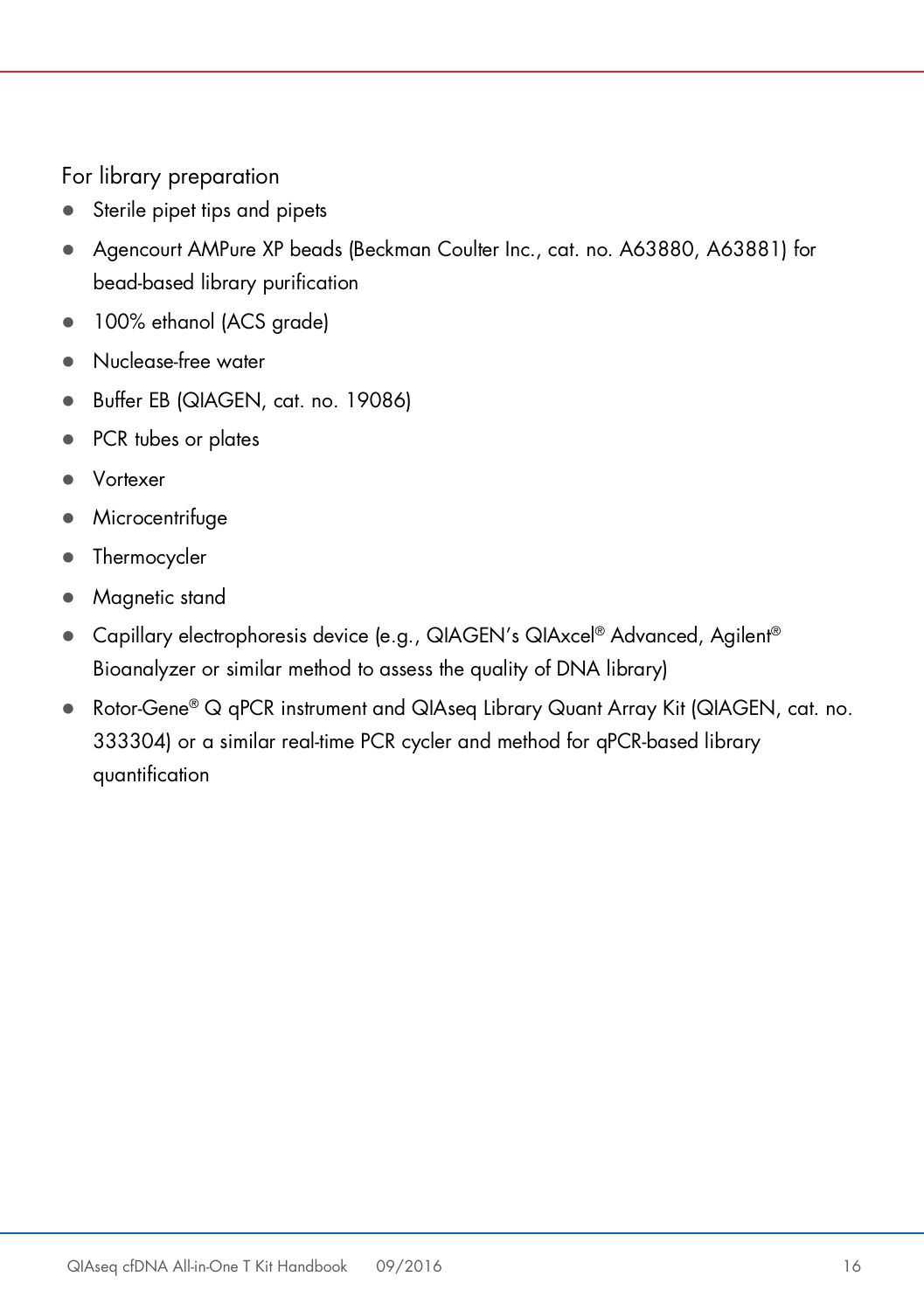# <span id="page-16-0"></span>Important Notes

<span id="page-16-1"></span>Preparation of buffers and reagents

## Buffer ACB

Before use, add 200 ml isopropanol (100%) to 300 ml Buffer ACB concentrate to obtain 500 ml Buffer ACB. Mix well after adding isopropanol.

### Buffer ACW1

Before use, add 25 ml ethanol (96–100%) to 19 ml Buffer ACW1 concentrate to obtain 44 ml Buffer ACW1. Mix well after adding ethanol.

### Buffer ACW2

Before use, add 30 ml ethanol (96–100%) to 13 ml Buffer ACW2 concentrate to obtain 43 ml Buffer ACW2. Mix well after adding ethanol.

# <span id="page-16-2"></span>The QIAvac 24 Plus

The QIAvac 24 Plus is designed for fast and efficient vacuum processing of up to 24 QIAGEN spin columns in parallel. Samples and wash solutions are drawn through the column membranes by vacuum instead of centrifugation, providing greater speed and reduced hands-on time in purification procedures.

In combination with the QIAvac Connecting System, the QIAvac 24 Plus can be used as a flow-through system. The sample flow-through is collected in a separate waste bottle.

For maintenance of the QIAvac 24 Plus, refer to the handling guidelines in the *QIAvac 24 Plus Handbook*.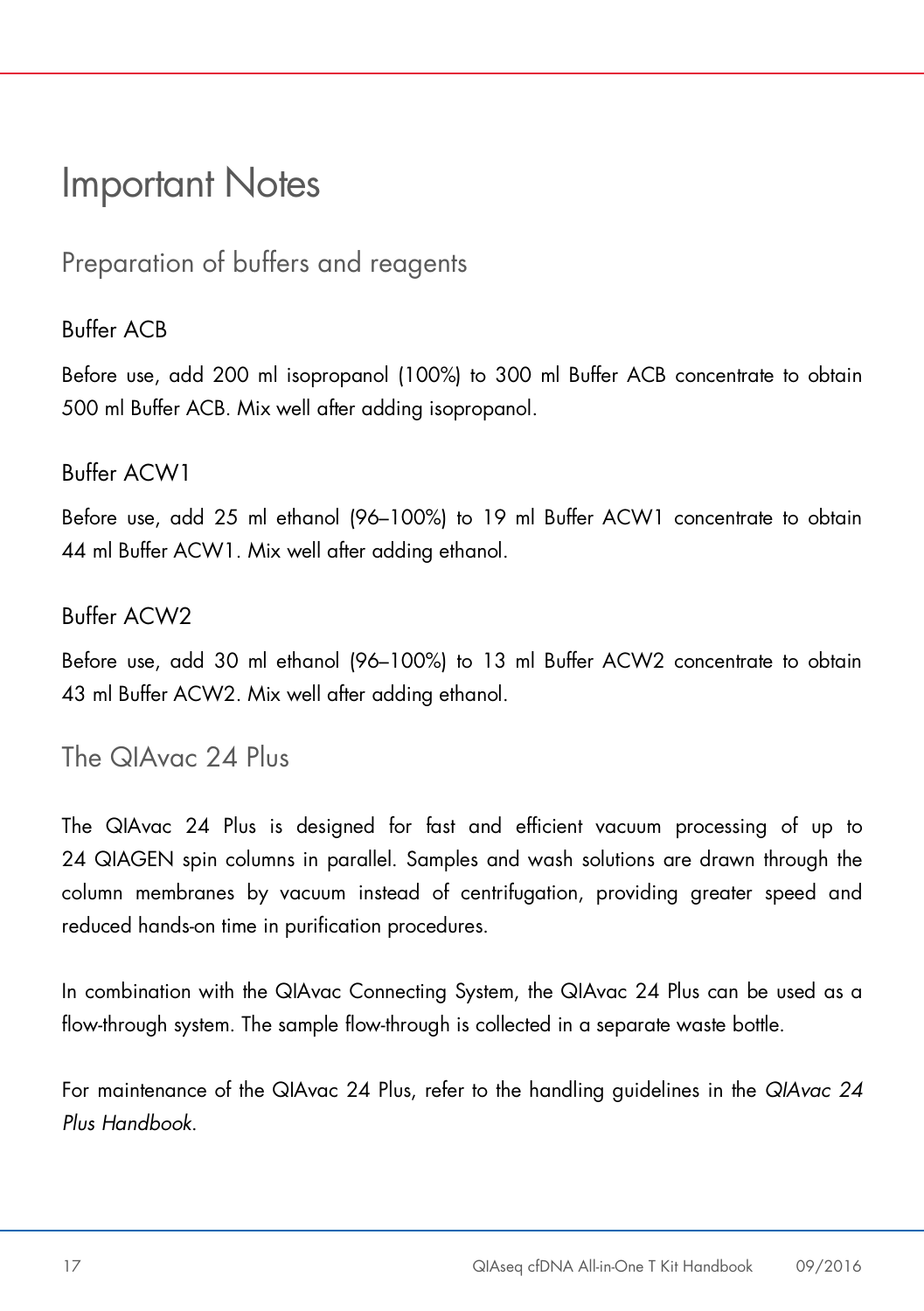# <span id="page-17-0"></span>Processing QIAamp Mini columns on the QIAvac 24 Plus

QIAamp Mini columns are processed on the QIAvac 24 Plus using disposable VacConnectors and reusable VacValves. VacValves (optional) are inserted directly into the luer slots of the QIAvac 24 Plus manifold and ensure a steady flow rate, facilitating parallel processing of samples of different natures (e.g., blood and body fluids), volumes or viscosities. They should be used if sample flow rates differ significantly in order to ensure consistent vacuum. VacConnectors are disposable connectors that fit between QIAamp Mini columns and VacValves or between the QIAamp Mini columns and the luer slots of the QIAvac 24 Plus. They prevent direct contact between the spin column and VacValve during purification, thereby avoiding any cross-contamination between samples. VacConnectors are discarded after a single use. Due to the large solution volumes used, the QIAvac Connecting System (or similar setup with waste bottles) is required (see Figure 3).



Figure 3. QIAVac 24 Plus, QIAvac Connecting System and Vacuum Pump.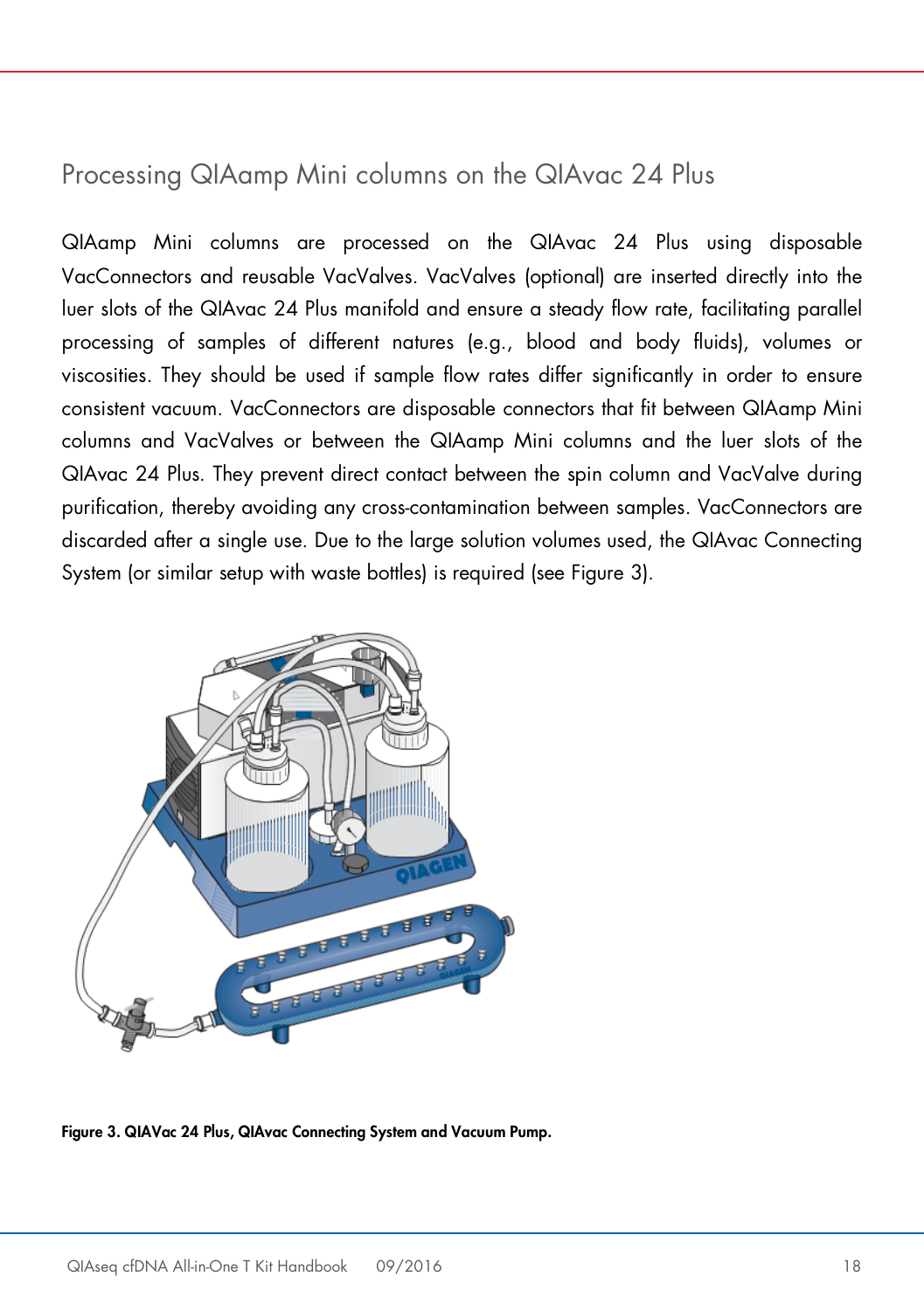Handling guidelines for the QIAvac 24 Plus

- Always place the QIAvac 24 Plus on a secure bench top or work area. If dropped, the QIAvac 24 Plus manifold may crack.
- Always store the QIAvac 24 Plus clean and dry. For cleaning procedures, see the *QIAvac 24 Plus Handbook.*
- The components of the QIAvac 24 Plus are not resistant to certain solvents (Table 1). If these solvents are spilt on the unit, rinse unit thoroughly with water.
- To ensure consistent performance, do not apply silicone or vacuum grease to any part of the QIAvac 24 Plus manifold.
- Always use caution and wear safety glasses when working near a vacuum manifold under pressure.
- Contact QIAGEN Technical Services or your local distributor for information concerning spare or replacement parts.
- The vacuum pressure is the pressure differential between the inside of the vacuum manifold and the atmosphere (standard atmospheric pressure 1013 millibar or 760 mm Hg) and can be measured using the QIAvac Connecting System or a vacuum regulator. The protocols require a vacuum pump capable of producing a vacuum of –800 to –900 mbar (e.g., QIAGEN, Vacuum Pump). Higher vacuum pressures must be avoided. Use of vacuum pressures lower than recommended may reduce nucleic acid yield and purity and increase the risk of clogged membranes.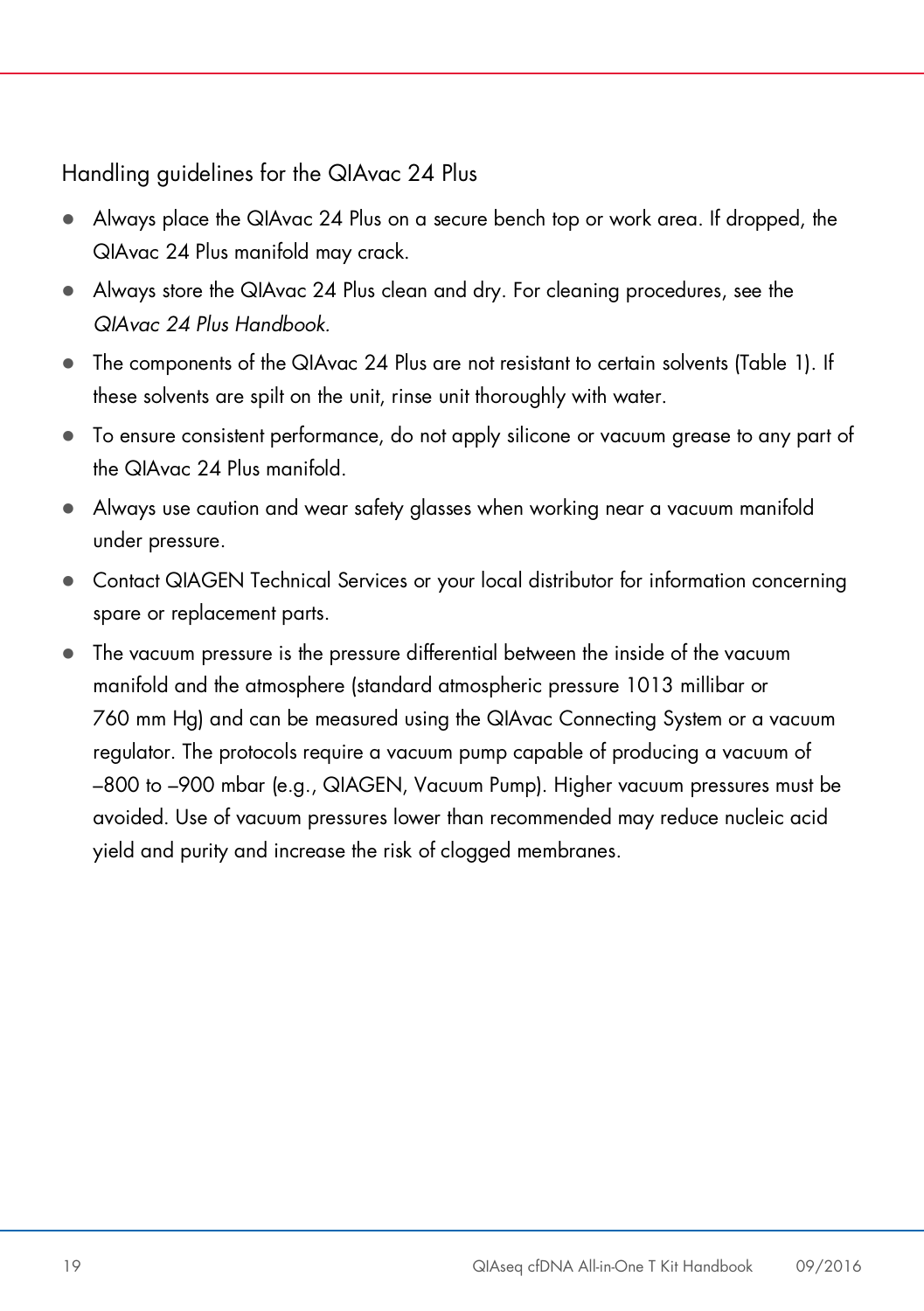Table 1. Chemical resistance properties of QIAvac 24 Plus

| <b>Resistant to</b>   |                       |                   |
|-----------------------|-----------------------|-------------------|
| Acetic acid           | Chaotropic salts      | Chlorine bleach   |
| Chromic acid          | Concentrated alcohols | Hydrochloric acid |
| <b>SDS</b>            | Sodium chloride       | Sodium hydroxide  |
| Tween <sup>®</sup> 20 | Urea                  |                   |
| Not resistant to      |                       |                   |
| Benzene               | Chloroform            | Ethers            |
| Phenol                | Toluene               |                   |

Setup of the QIAvac 24 Plus vacuum manifold

- 1. Connect the QIAvac 24 Plus to a vacuum source. If using the QIAvac Connecting System, connect the system to the manifold and vacuum source as described in Appendix A of the *QIAvac 24 Plus Handbook*.
- 2. Insert a VacValve (optional) into each luer slot of the QIAvac 24 Plus that is to be used (see Figure 4). Close unused luer slots with luer plugs or close the inserted VacValve.
- 3. VacValves should be used if flow rates of samples differ significantly to ensure consistent vaccum.
- 4. Insert a VacConnector into each VacValve (see Figure 3).
- 5. Perform this step directly before starting the purification to avoid exposure of VacConnectors to potential contaminants in the air.
- 6. Place the QIAamp Mini columns into the VacConnectors on the manifold (see Figure 4). Note: Save the collection tube from the plastic bag for use in the purification protocol.
- 7. Insert a tube extender (20 ml) into each QIAamp Mini column (see Figure 4). Note: Make sure that the tube extender is firmly inserted into the QIAamp Mini column in order to avoid leakage of sample.
- 8. For nucleic acid purification, follow the instructions in the protocols. Discard the VacConnectors appropriately after use.
- 9. Leave the lid of the QIAamp Mini column open while applying vacuum.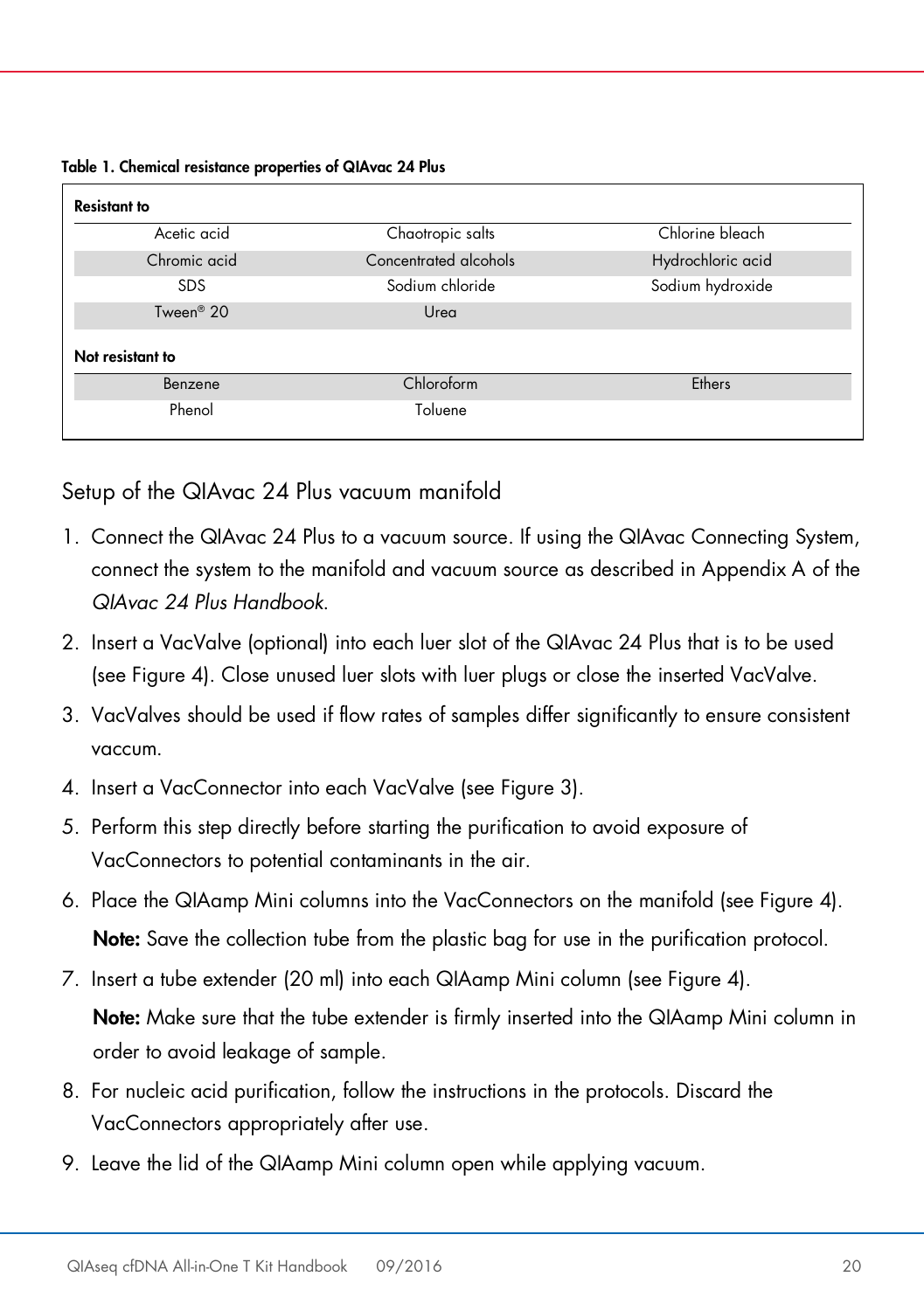- 10. Switch off the vacuum between steps to ensure that a consistent, even vacuum is applied during processing. For faster vacuum release, a vacuum regulator should be used. Note: Each VacValve can be closed individually when the sample is completely drawn through the spin column, allowing parallel processing of samples of different volumes or viscosities.
	- 11. After processing samples, clean the QIAvac 24 Plus (see "Cleaning and Decontaminating the QIAvac 24 Plus" in the *QIAvac 24 Plus Handbook*).

Note: Buffers ACL, ACB and ACW1 are not compatible with disinfecting agents containing bleach. See page 5 for safety information.



Figure 4. Setting up the QIAvac 24 Plus with QIAamp Mini columns using VacValves, VacConnectors and Tube Extenders. (1: QIAvac 24 Plus vacuum manifold, 2: Luer slot of the QIAvac 24 Plus (closed with luer plug), 3: QIAamp Mini column, 4: VacConnector, VacValve (must be purchased separately), 6: Tube Extender).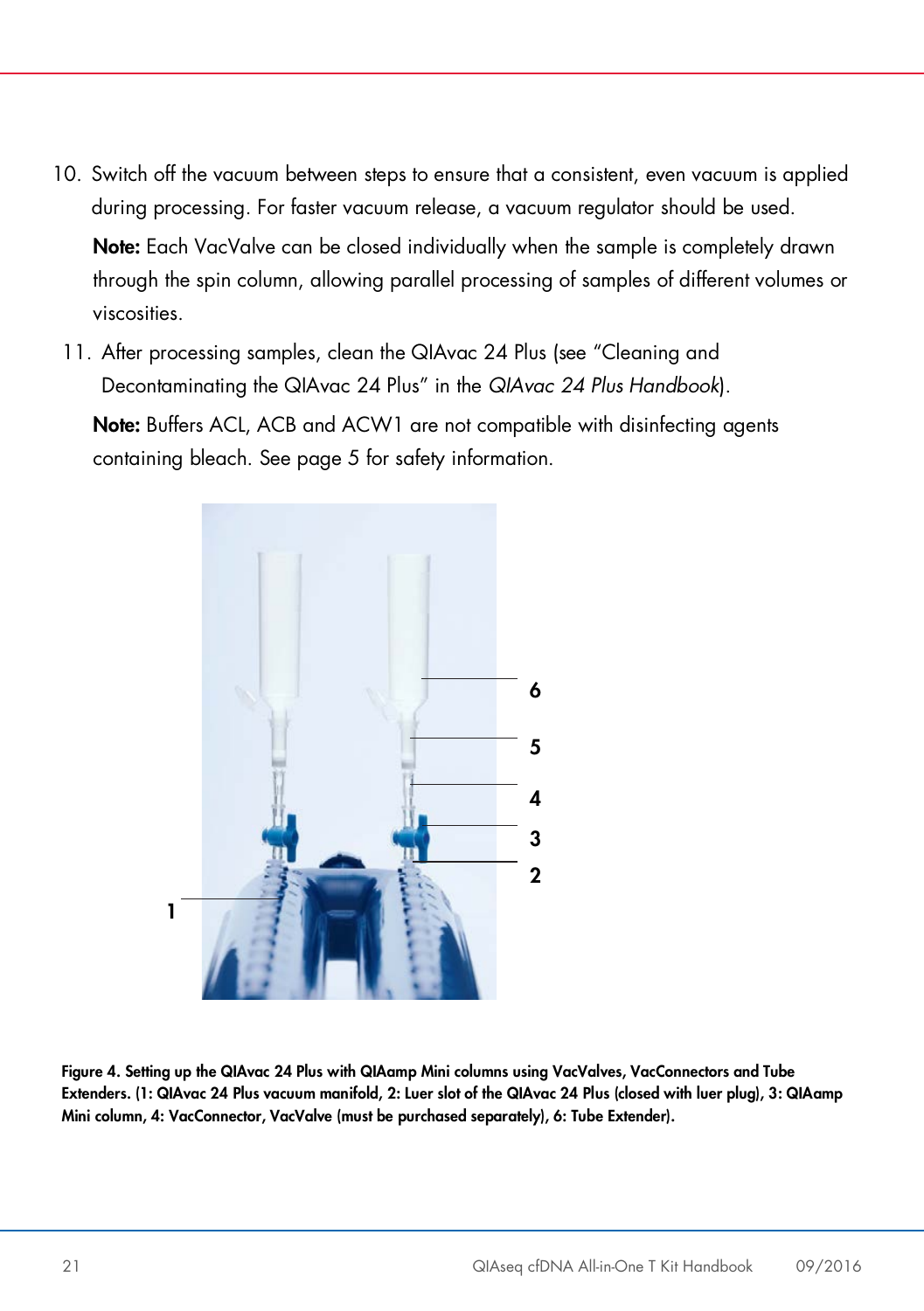We recommend labeling the tubes and the QIAamp Mini columns for use on the QIAvac 24 Plus vacuum system according to the scheme in Figure 5 in order to avoid the mixup of samples. This figure can be photocopied and labeled with the names of the samples.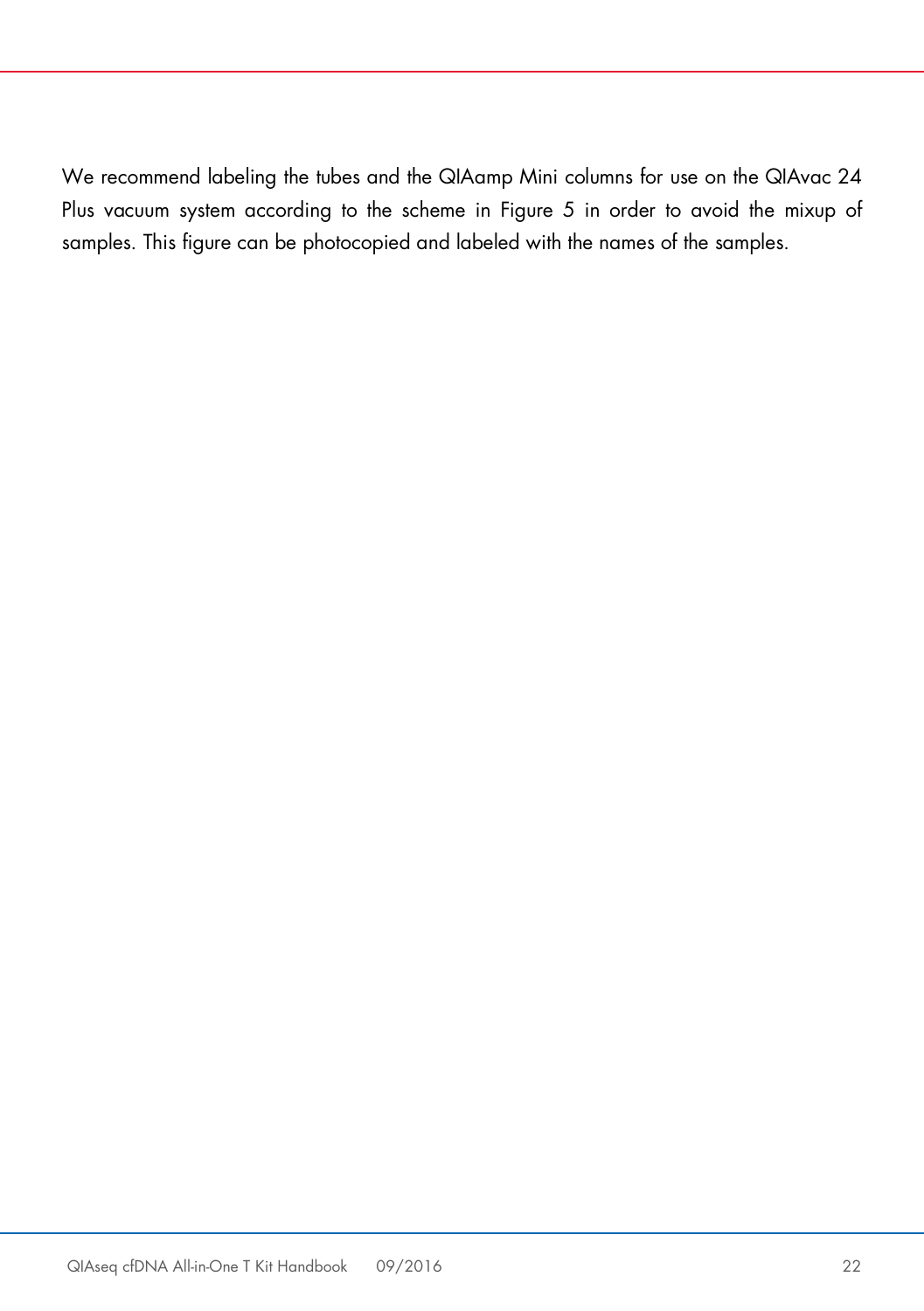

Figure 5. Labeling scheme for tubes and QIAamp Mini columns for use on the QIAvac 24 Plus vacuum system..

.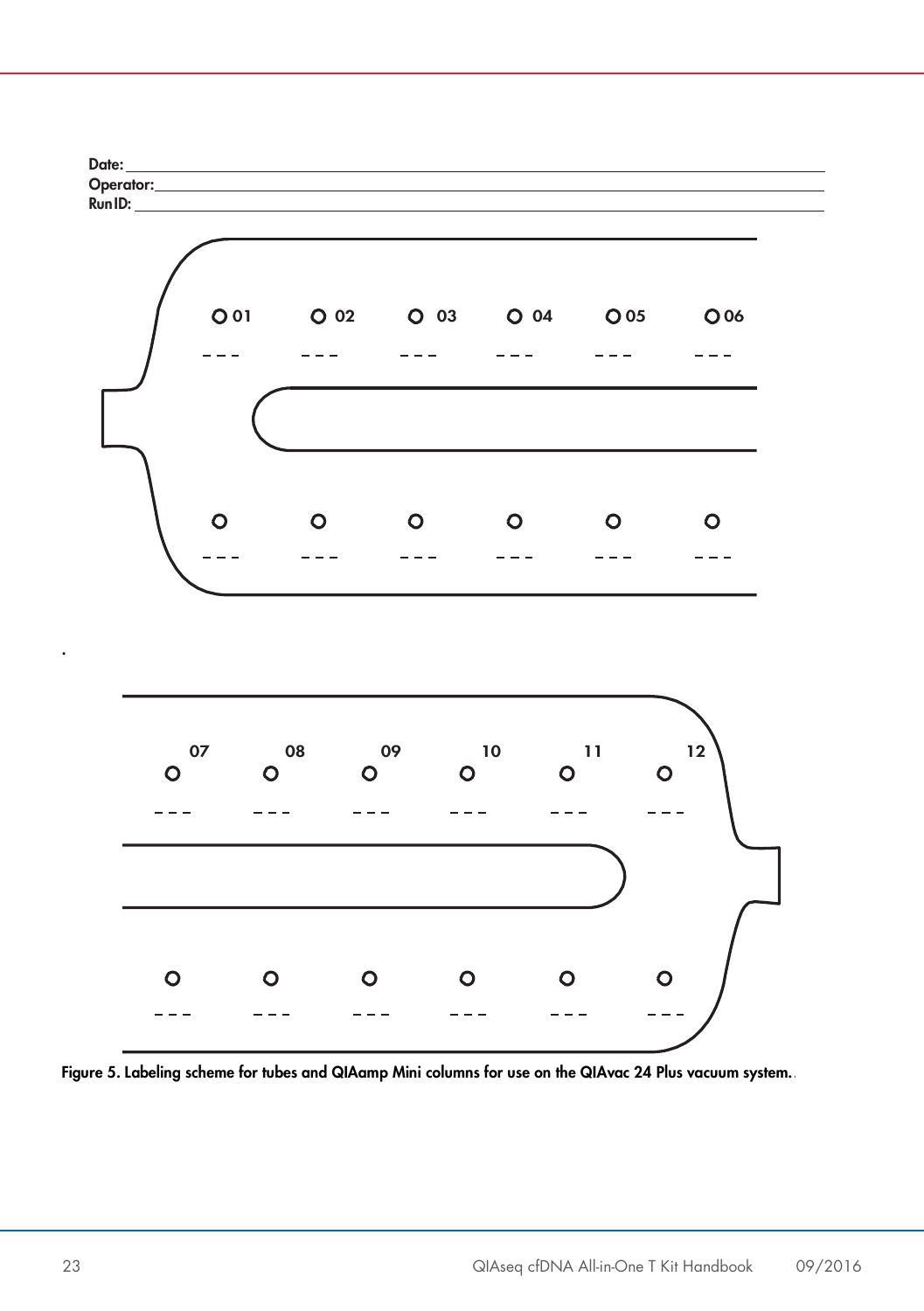### Recommended library quantification method

We recommend final library quantification by qPCR using primers complementary to the platform-specific adapters. This allows measurement of only complete library molecules, which are the only molecules able to perform emulsion PCR on Ion Torrent instruments. QIAGEN's QIAseq Library Quant Array Kit (cat. no. 333304) is highly recommended for accurate qPCR quantification of the prepared library. The QIAseq Library Quant Array Kit is compatible with all major NGS platforms and qPCR instruments, and includes pre-dispensed, sequentially diluted DNA standard to eliminate manual titration steps.

For the most accurate aPCR analysis using the QIAsea Library Quant Array Kit Excel® sheet, the library fragment size distribution should be as narrow as possible, with a known mean value in base pairs. Wide fragment distributions are more difficult to accurately quantitate by qPCR, and the smallest library fragments will often be overrepresented in NGS data due to their higher efficiency of amplification during bridge PCR. The double Agencourt AMPure XP bead cleanup included in the QIAseq cfDNA Library Kit protocol helps to ensure a narrow fragment size distribution for accurate qPCR and even sequencing coverage of all library molecules.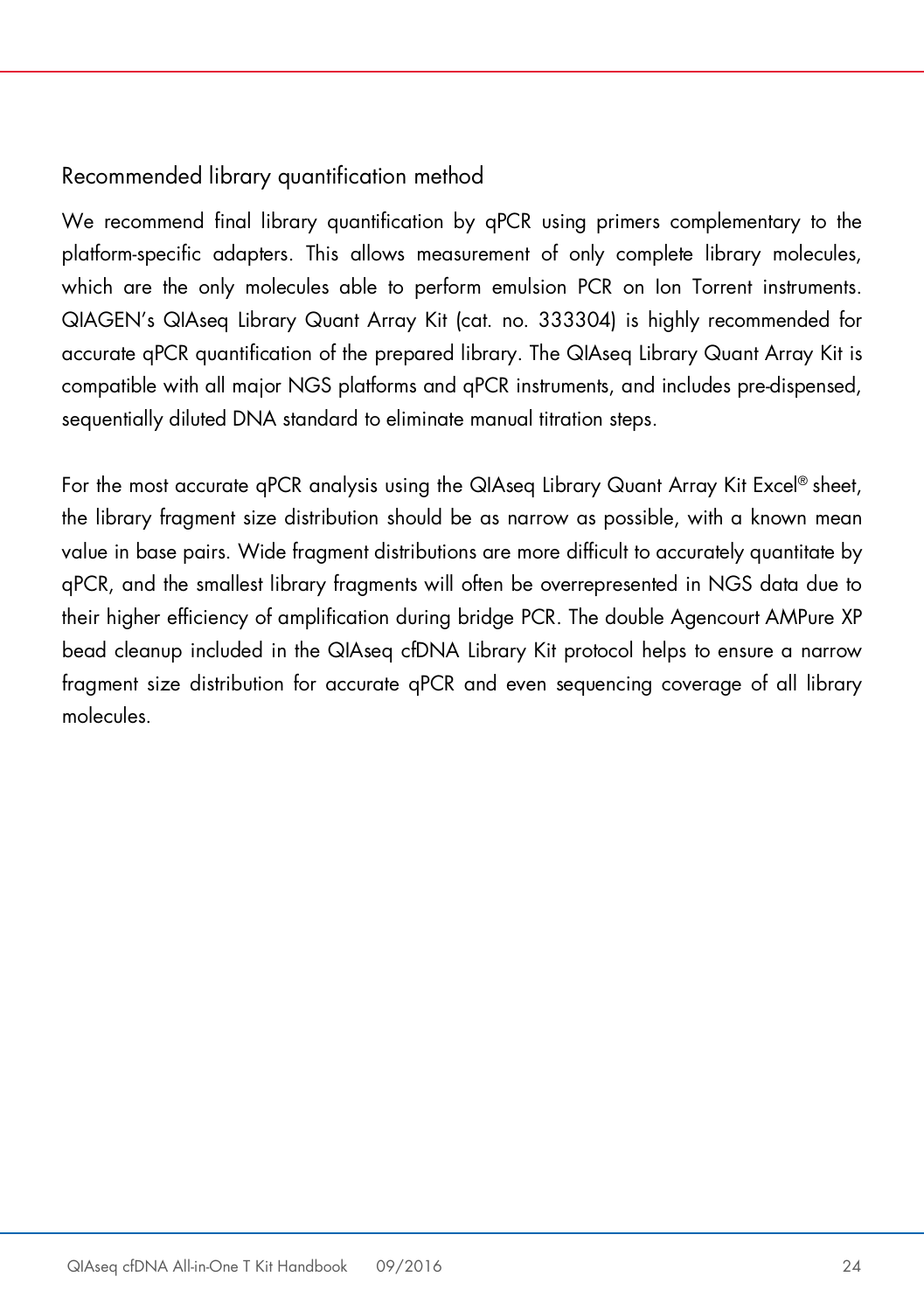# <span id="page-24-0"></span>Protocol: cfDNA Sample Extraction

This protocol is for the purification of circulating nucleic acids from 1 ml, 2 ml or 3 ml plasma.

### Important points before starting

- Green (marked with  $\blacksquare$ ) denotes 1 ml sample volumes of plasma; blue (marked with  $\lozenge$ ) denotes 2 ml sample volumes plasma; red (marked with e) denotes 3 ml sample volumes of plasma.
- All centrifugation steps are carried out at room temperature (15–25°C).
- Switch off vacuum between steps to ensure that a consistent, even vacuum is applied during protocol steps.

Things to do before starting

- Equilibrate samples to room temperature.
- **If samples are**  $\blacksquare$  <1 ml,  $\clubsuit$  <2 ml or e <3 ml, bring the volumes up to  $\blacksquare$  1 ml,  $\clubsuit$  2 ml or e 3 ml with phosphate-buffered saline.
- Set up the QIAvac 24 Plus as described on page 17.
- Heat a heating block to 56°C for use with 2 ml collection tubes in step 14.
- Equilibrate Buffer AVE to room temperature for elution in step 15.
- Ensure that Buffer ACB, Buffer ACW1 and Buffer ACW2 have been prepared according to the instructions on page 17.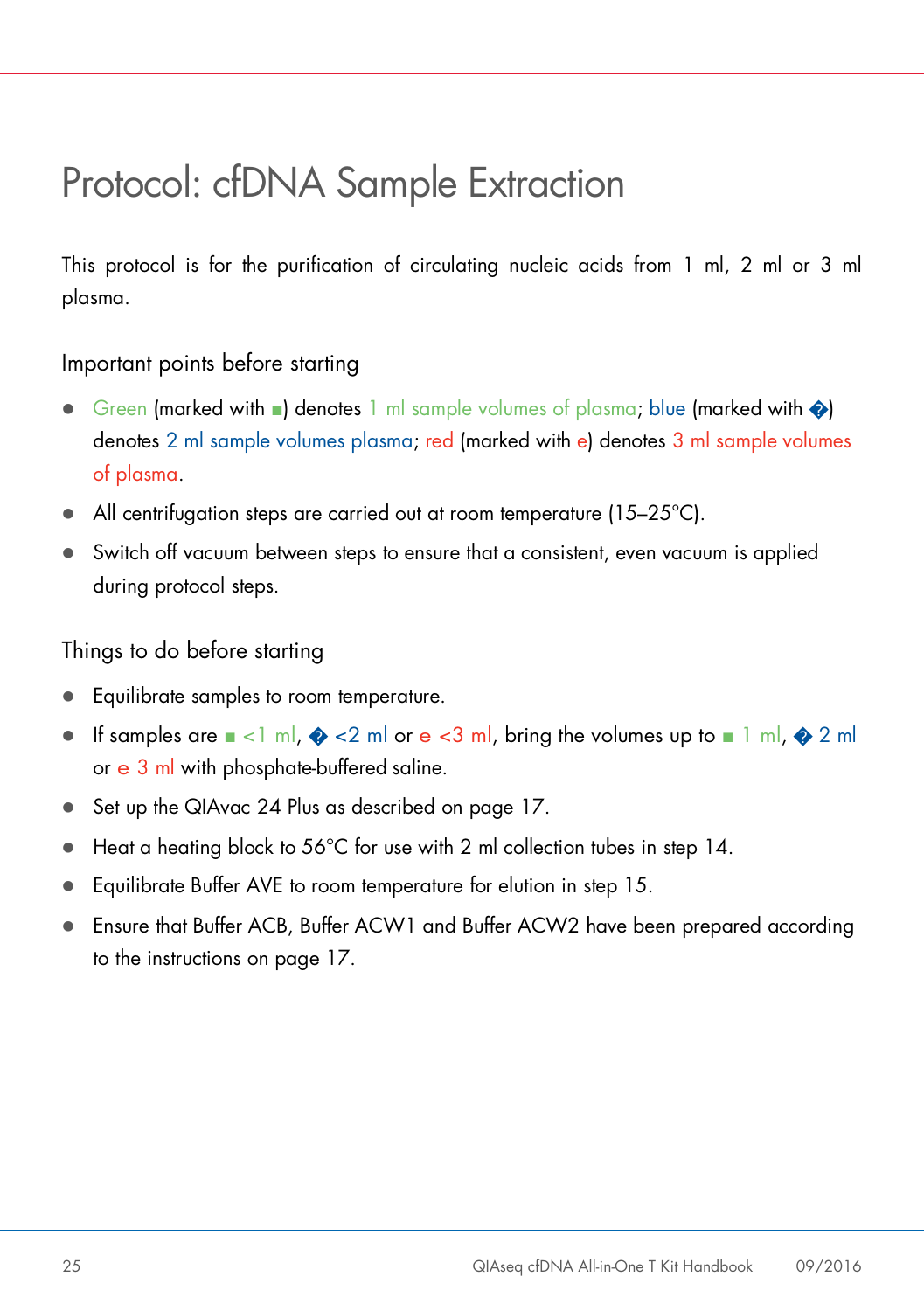### Procedure

- 1. Pipet 100 µl, � 200 µl or e 300 µl QIAGEN Proteinase K into a 50 ml centrifuge tube (not provided).
- 2. Add  $\blacksquare$  1 ml,  $\spadesuit$  2 ml or e 3 ml of plasma to the 50 ml tube.
- 3. Add  $\Box$  0.8 ml,  $\triangle$  1.6 ml or e 2.4 ml Buffer ACL. Close the cap and mix by pulsevortexing for 30 s.

Make sure that a visible vortex forms in the tube. In order to ensure efficient lysis, it is essential that the sample and Buffer ACL are mixed thoroughly to yield a homogeneous solution.

Note: Do not interrupt the procedure at this time. Proceed immediately to step 4 to start the lysis incubation.

- 4. Incubate at 60°C for 30 min.
- 5. Place the tube back on the lab bench and unscrew the cap.
- 6. Add  $\blacksquare$  1.8 ml,  $\clubsuit$  3.6 ml or e 5.4 ml Buffer ACB to the lysate in the tube. Close the cap and mix thoroughly by pulse-vortexing for 15–30 s.
- 7. Incubate the lysate-Buffer ACB mixture in the tube for 5 min on ice.
- 8. Insert the QIAamp Mini column into the VacConnector on the QIAvac 24 Plus. Insert a 20 ml tube extender into the open QIAamp Mini column. Make sure that the tube extender is firmly inserted into the QIAamp Mini column in order to avoid leakage of sample.

Note: Keep the collection tube for the dry spin in step 13.

9. Carefully apply the lysate-Buffer ACB mixture from step 7 into the tube extender of the QIAamp Mini column. Switch on the vacuum pump. When all lysates have been drawn through the columns completely, switch off the vacuum pump and release the pressure to 0 mbar. Carefully remove and discard the tube extender. Please note that large sample lysate volumes (about 11 ml when starting with 3 ml sample) may need up to 10 minutes to pass through the QIAamp Mini membrane by vacuum force. For fast and convenient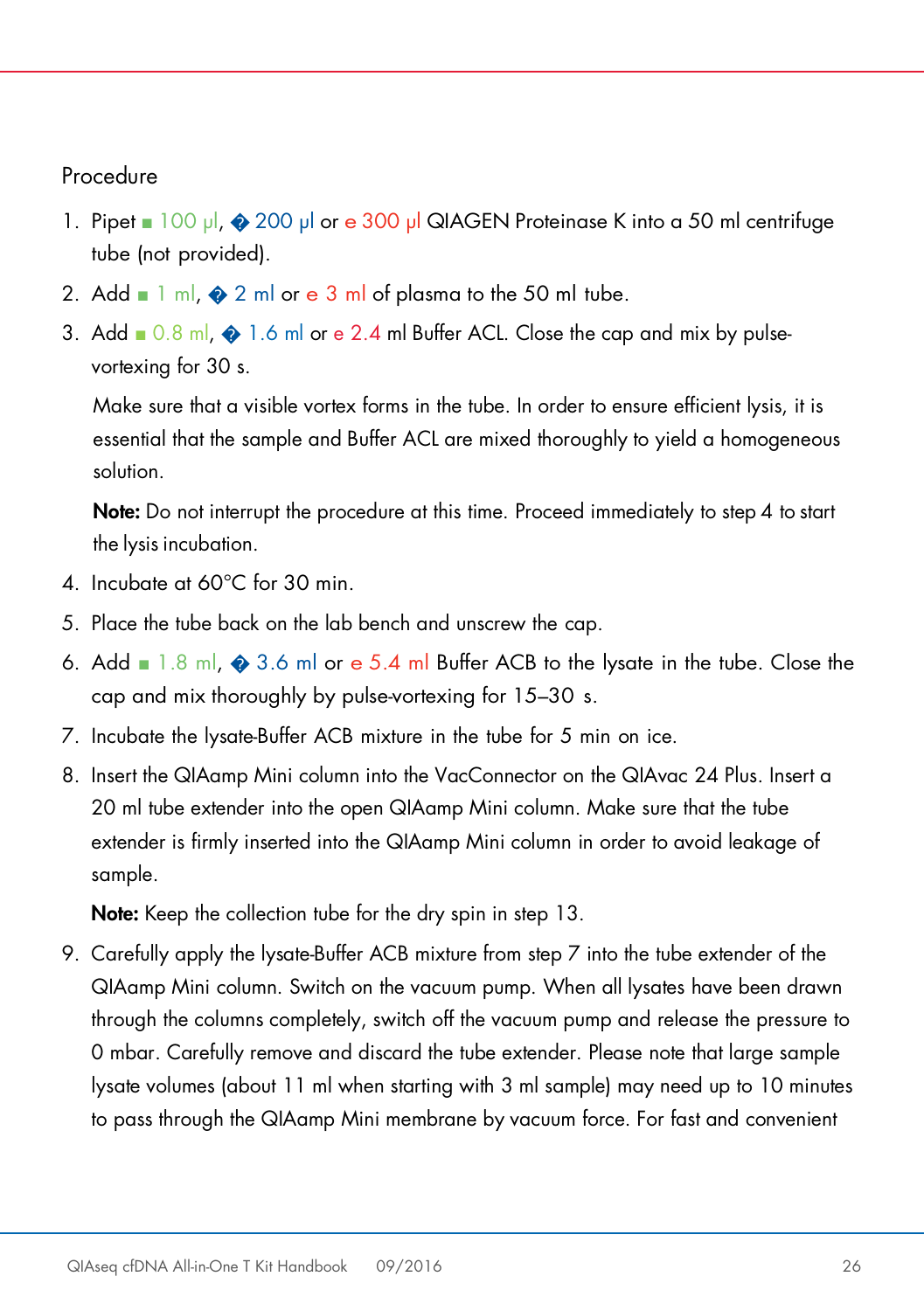release of the vacuum pressure, the Vacuum Regulator should be used (part of the QIAvac Connecting System).

Note: To avoid cross-contamination, be careful not to move the tube extenders over neighboring QIAamp Mini columns.

- 10. Apply 600 µl Buffer ACW1 to the QIAamp Mini column. Leave the lid of the column open, and switch on the vacuum pump. After all of Buffer ACW1 has been drawn through the QIAamp Mini column, switch off the vacuum pump and release the pressure to 0 mbar.
- 11. Apply 750 µl Buffer ACW2 to the QIAamp Mini column. Leave the lid of the column open, and switch on the vacuum pump. After all of Buffer ACW2 has been drawn through the QIAamp Mini column, switch off the vacuum pump and release the pressure to 0 mbar.
- 12. Apply 750 µl of ethanol (96–100%) to the QIAamp Mini column. Leave the lid of the column open, and switch on the vacuum pump. After all of ethanol has been drawn through the spin column, switch off the vacuum pump and release the pressure to 0 mbar.
- 13. Close the lid of the QIAamp Mini column. Remove it from the vacuum manifold and discard the VacConnector. Place the QIAamp Mini column in a clean 2 ml collection tube, and centrifuge at full speed (20,000 x *g*; 14,000 rpm) for 3 min.
- 14. Place the QIAamp Mini column into a new 2 ml collection tube. Open the lid, and incubate the assembly at 56°C for 10 min to dry the membrane completely.
- 15. Place the QIAamp Mini column in a clean 1.5 ml elution tube (provided) and discard the 2 ml collection tube from step 14. Carefully apply 40–60 µl of Buffer AVE to the center of the QIAamp Mini membrane. Close the lid and incubate at room temperature for 3 min.

Important: Ensure that the elution buffer AVE is equilibrated to room temperature (15– 25°C). If elution is carried out in small volumes (<50 µl), the elution buffer has to be dispensed onto the center of the membrane for complete elution of bound DNA. Elution volume is flexible and can be adapted according to the requirements of downstream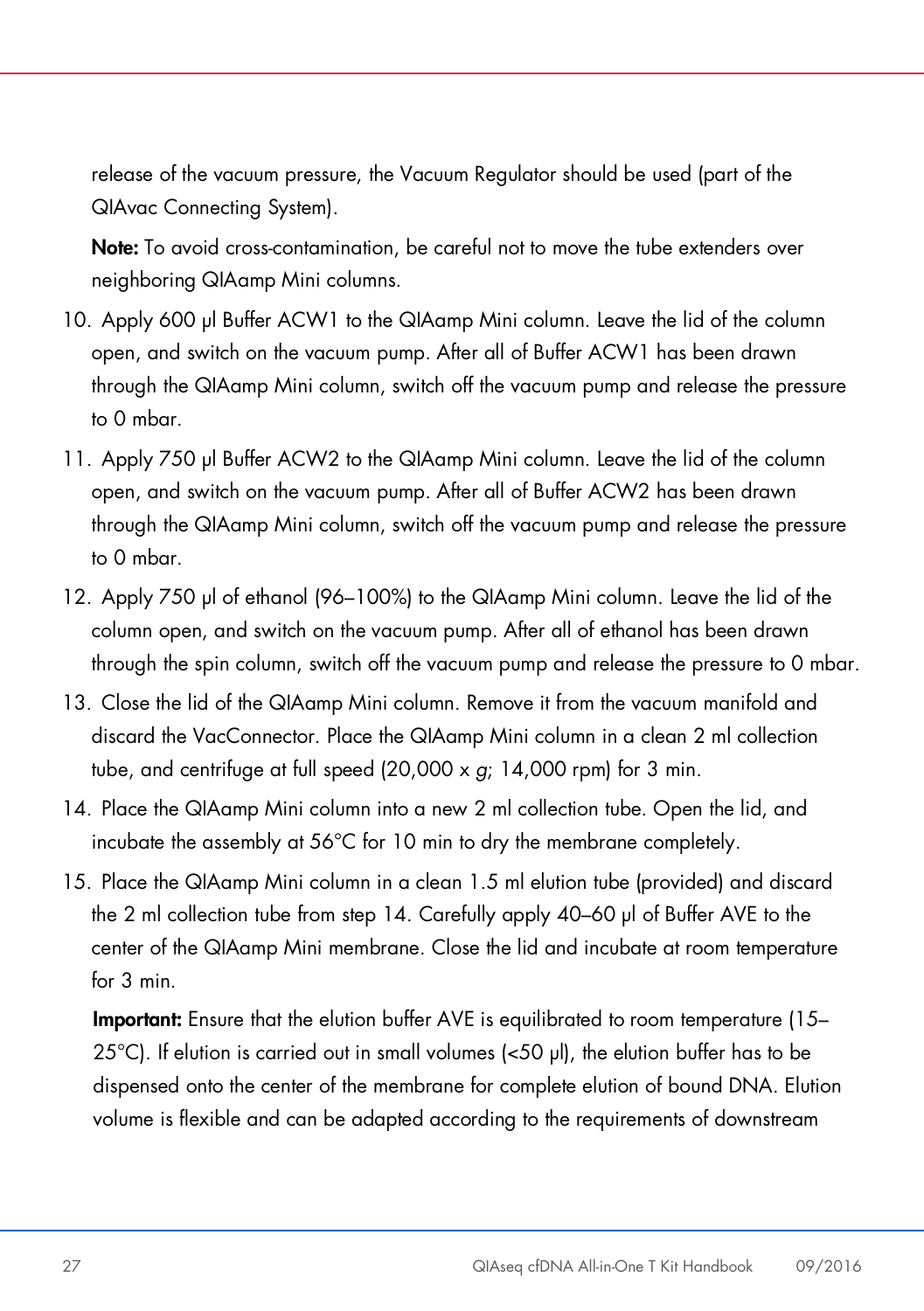applications. The recovered eluate volume will be up to 5 µl less than the elution volume applied to the QIAamp Mini column.

16. Centrifuge in a microcentrifuge at full speed (20,000 x *g*; 14,000 rpm) for 1 min to elute the nucleic acids.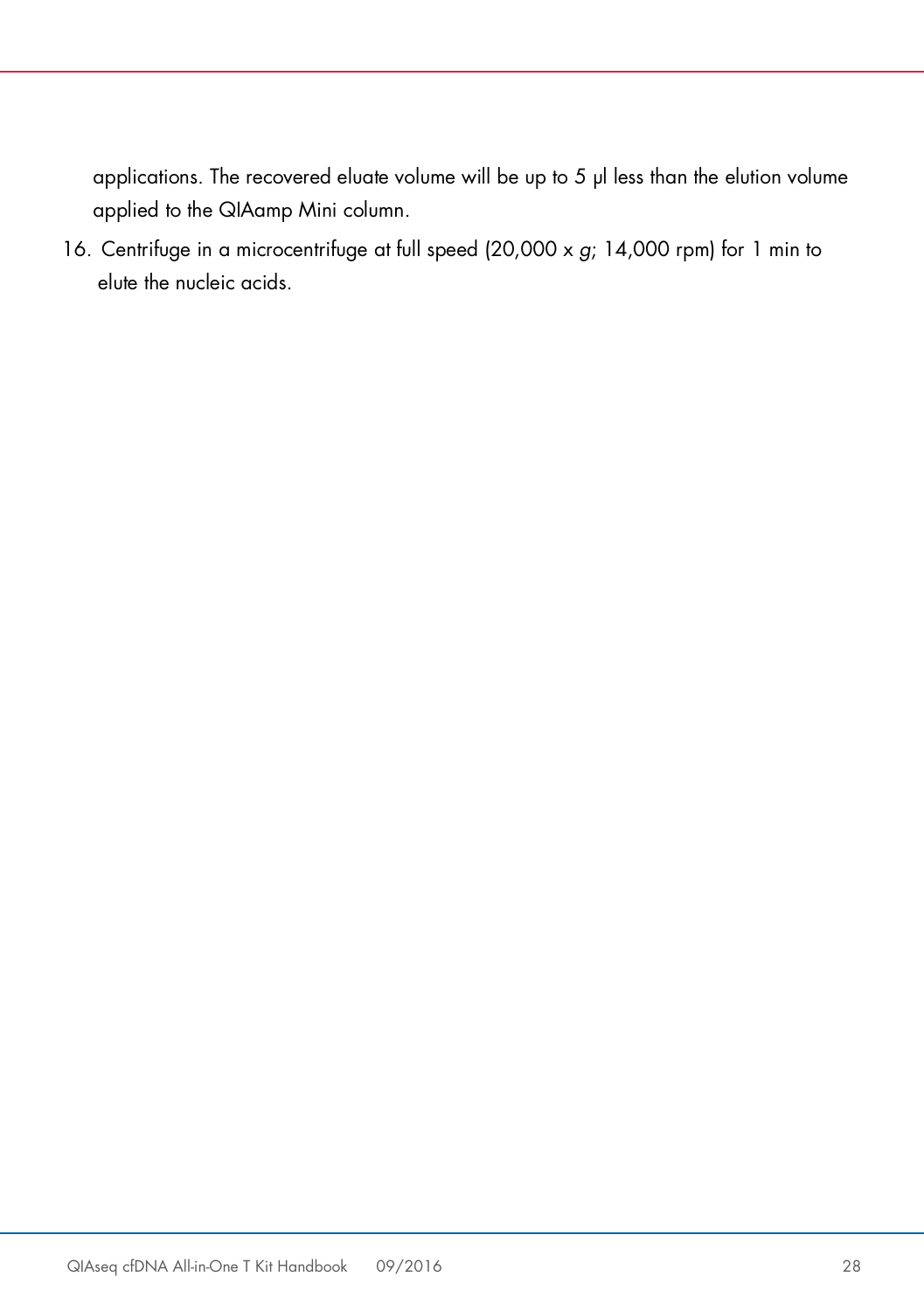# <span id="page-28-0"></span>Protocol: Purification of Circulating Nucleic Acids from 4 ml or 5 ml Plasma

This protocol is for the purification of circulating nucleic acids from 4 ml or 5 ml plasma.

### Important points before starting

- Blue (marked with a  $\odot$ ) denotes 4 ml sample volumes of plasma; red (marked with an e) denotes 5 ml sample volumes of plasma.
- All centrifugation steps are carried out at room temperature (15–25°C).
- Switch off vacuum between steps to ensure that a consistent, even vacuum is applied during protocol steps.

Things to do before starting

- Equilibrate samples to room temperature.
- If samples are  $\diamondsuit$  <4 ml or e < 5 ml, bring the volumes up to  $\diamondsuit$  4 ml or e 5 ml with phosphate-buffered saline.
- Set up the QIAvac 24 Plus as described on page 17.
- Heat a water bath or heating block to 60°C for use with 50 ml centrifuge tubes in step 4.
- Heat a heating block to 56°C for use with 2 ml collection tubes in step 14.
- Equilibrate Buffer AVE to room temperature for elution in step 15.
- Ensure that Buffer ACB, Buffer ACW1 and Buffer ACW2 have been prepared according to the instructions on page 17.

### Procedure

1. Pipet � 400 µl or e 500 µl QIAGEN Proteinase K into a 50 ml centrifuge tube (not provided).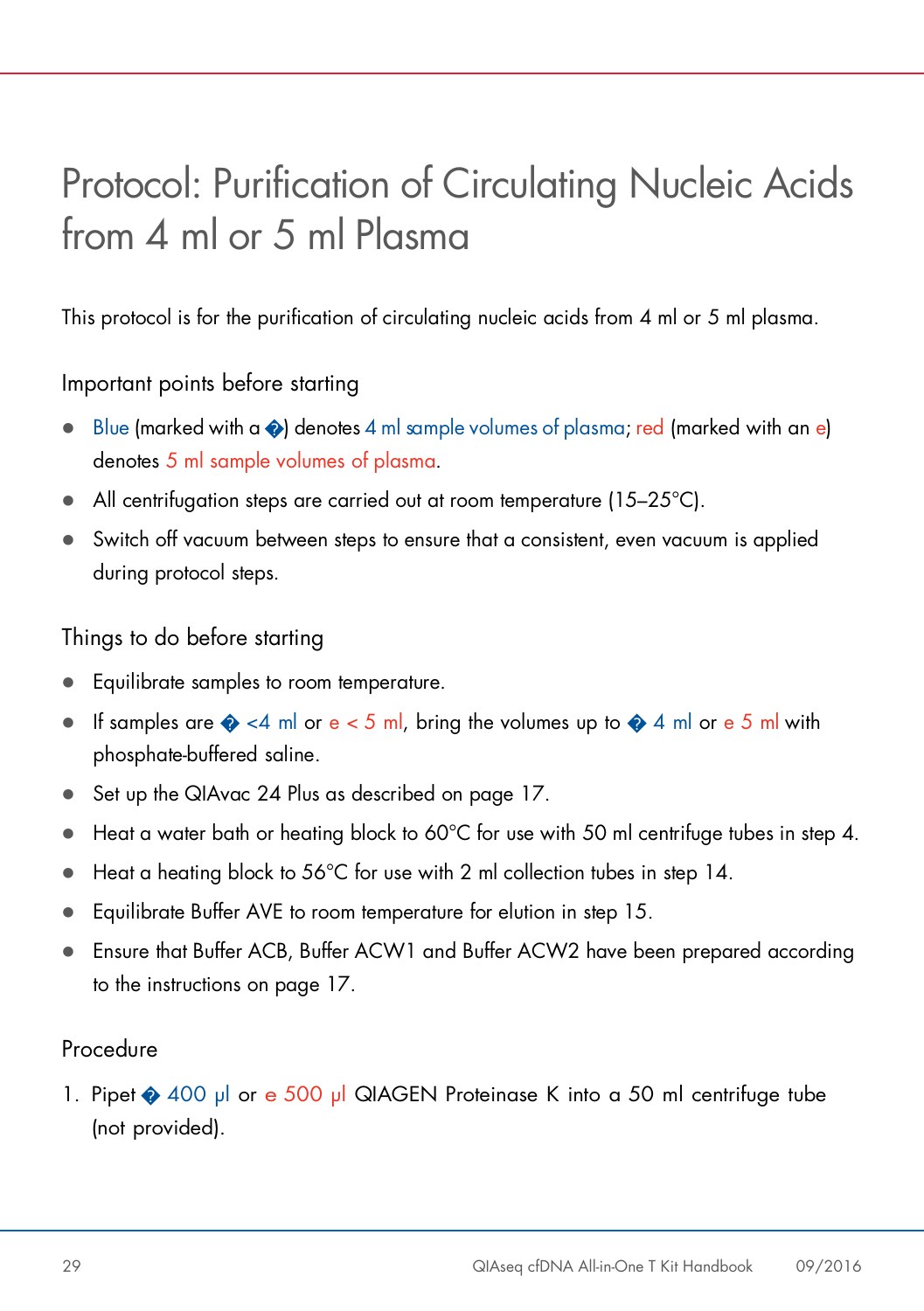- 2. Add  $\bigcirc$  4 ml or e 5 ml of plasma to the tube.
- 3. Add  $\bullet$  3.2 ml or e 4.0 ml Buffer ACL. Close the cap and mix by pulse-vortexing for 30 s. Make sure that a visible vortex forms in the tube. To ensure efficient lysis, it is essential that the sample and Buffer ACL are mixed thoroughly to yield a homogeneous solution.

Note: Do not interrupt the procedure at this time. Proceed immediately to step 4 to start the lysis incubation.

- 4. Incubate at 60°C for 30 min.
- 5. Place the tube back on the lab bench and unscrew the cap.
- 6. Add  $\otimes$  7.2 ml or e 9 ml Buffer ACB to the lysate in the tube. Close the cap and mix thoroughly by pulse-vortexing for 15–30 s.
- 7. Incubate the lysate-Buffer ACB mixture in the tube for 5 min on ice.
- 8. Insert the QIAamp Mini column into the VacConnector on the QIAvac 24 Plus. Insert a 20 ml tube extender into the open QIAamp Mini column. Make sure that the tube extender is firmly inserted into the QIAamp Mini column in order to avoid leakage of sample.

Note: Keep the collection tube for the dry spin in step 13.

9. Carefully apply the lysate-Buffer ACB mixture from step 7 into the tube extender of the QIAamp Mini column. Switch on the vacuum pump. When all lysates have been drawn through the columns completely, switch off the vacuum pump and release the pressure to 0 mbar. Carefully remove and discard the tube extender.

Please note that large sample lysate volumes (about 20 ml when starting with 5 ml sample) may need up to 15 min to pass through the QIAamp Mini membrane by vacuum force. For fast and convenient release of the vacuum pressure, the Vacuum Regulator should be used (part of the QIAvac Connecting System).

Note: To avoid cross-contamination, be careful not to move the tube extenders over neighboring QIAamp Mini columns.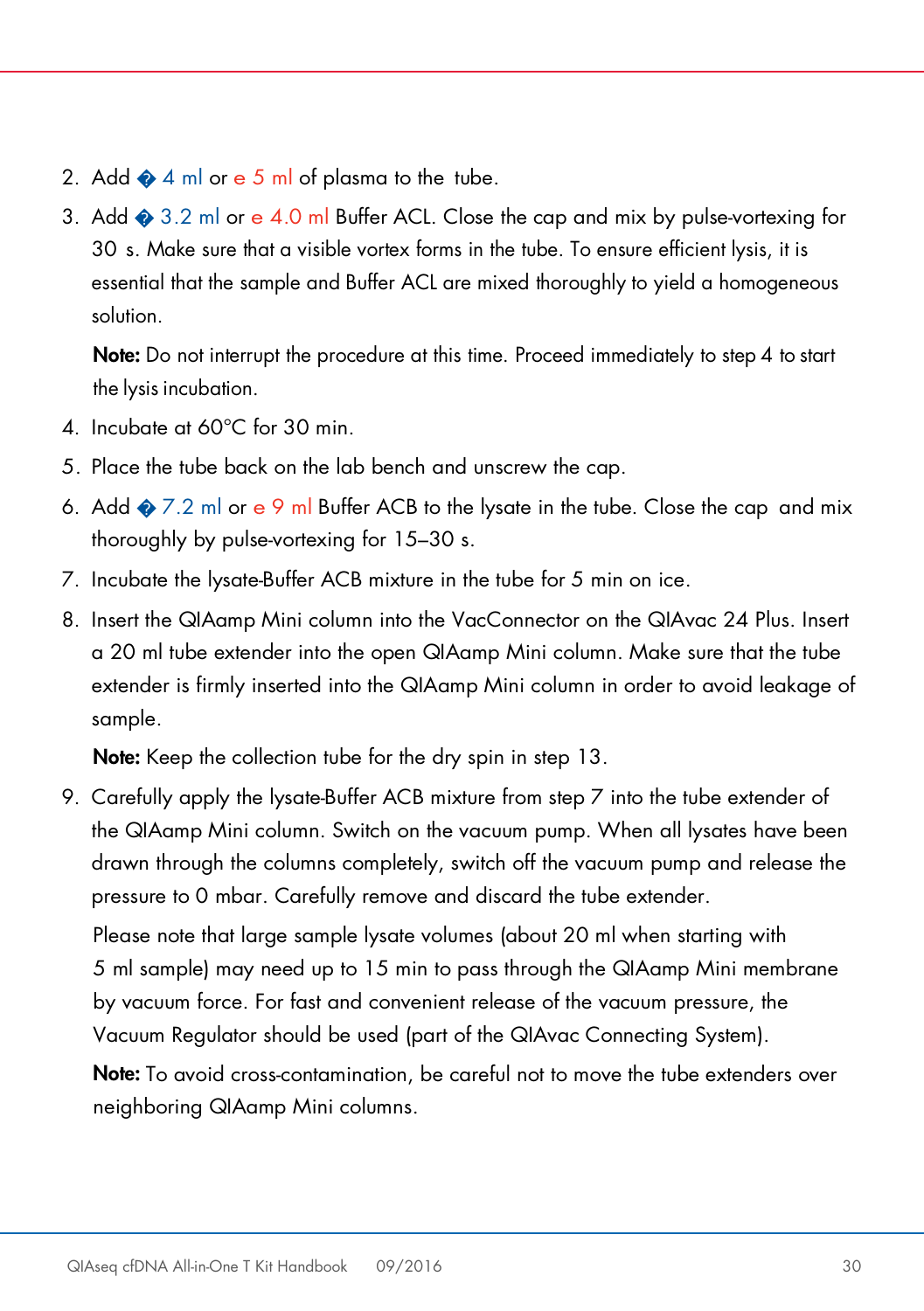- 10. Apply 600 µl Buffer ACW1 to the QIAamp Mini column. Leave the lid of the column open, and switch on the vacuum pump. After all of Buffer ACW1 has been drawn through the QIAamp Mini column, switch off the vacuum pump and release the pressure to 0 mbar.
- 11. Apply 750 µl Buffer ACW2 to the QIAamp Mini column. Leave the lid of the column open, and switch on the vacuum pump. After all of Buffer ACW2 has been drawn through the QIAamp Mini column, switch off the vacuum pump and release the pressure to 0 mbar.
- 12. Apply 750 µl of ethanol (96–100%) to the QIAamp Mini column. Leave the lid of the column open, and switch on the vacuum pump. After all of ethanol has been drawn through the spin column, switch off the vacuum pump and release the pressure to 0 mbar.
- 13. Close the lid of the QIAamp Mini column. Remove it from the vacuum manifold and discard the VacConnector. Place the QIAamp Mini column in a clean 2 ml collection tube, and centrifuge at full speed (20,000 x *g*; 14,000 rpm) for 3 min.
- 14. Place the QIAamp Mini Column into a new 2 ml collection tube. Open the lid, and incubate the assembly at 56°C for 10 min to dry the membrane completely.
- 15. Place the QIAamp Mini column in a clean 1.5 ml elution tube (provided) and discard the 2 ml collection tube from step 14. Carefully apply 40–60 µl of Buffer AVE to the center of the QIAamp Mini membrane. Close the lid and incubate at room temperature for 3 min.

Important: Ensure that the elution buffer AVE is equilibrated to room temperature (15– 25°C). If elution is done in small volumes (<50 µl), the elution buffer has to be dispensed onto the center of the membrane for complete elution of bound DNA. Elution volume is flexible and can be adapted according to the requirements of downstream applications. The recovered eluate volume will be up to 5 µl less than the elution volume applied to the QIAamp Mini column.

16. Centrifuge in a microcentrifuge at full speed (20,000 x *g*; 14,000 rpm) for 1 min to elute the nucleic acids.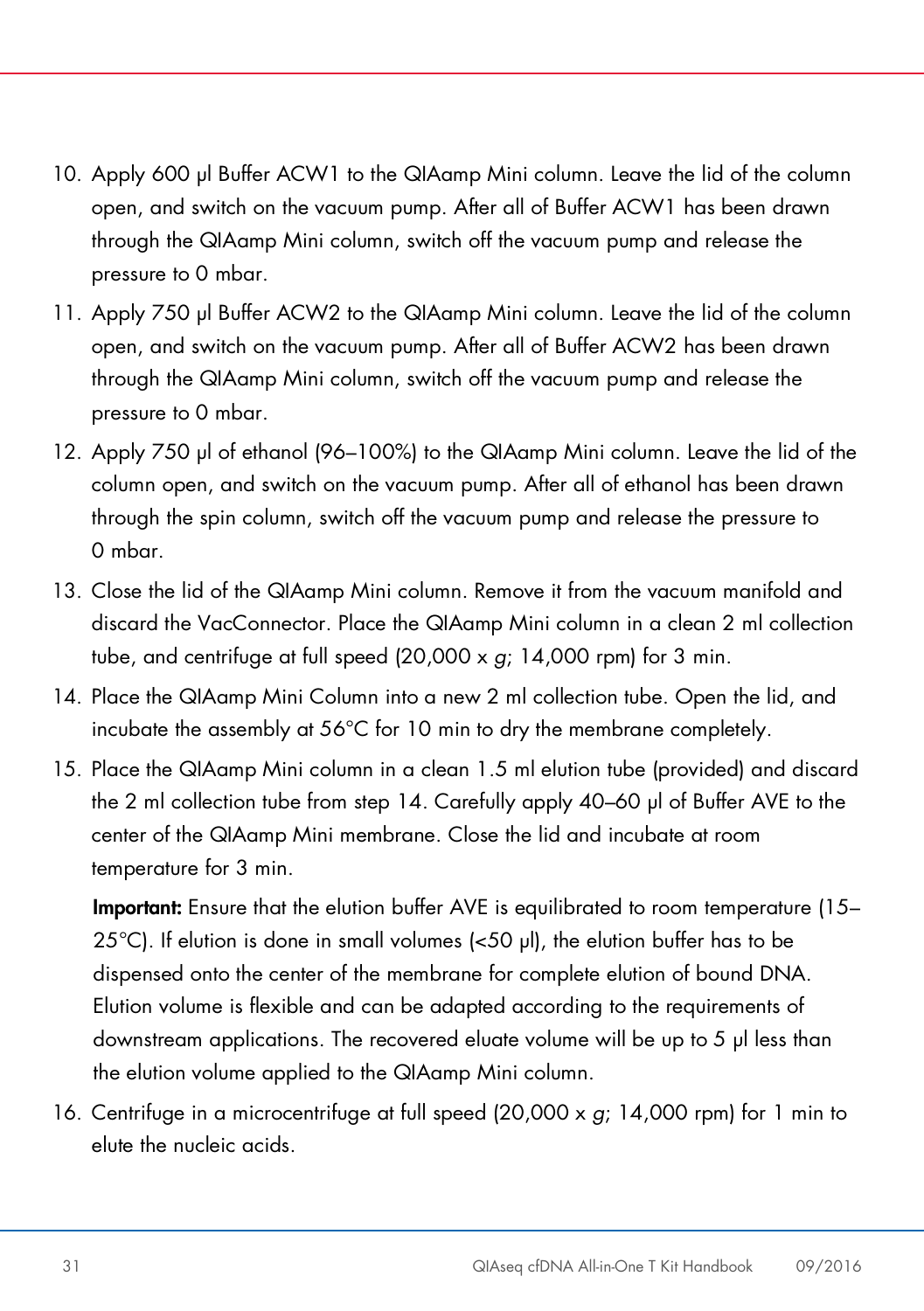# <span id="page-31-0"></span>Protocol: cfDNA Library Preparation

This protocol is for constructing sequencing libraries from 1–100 ng of cfDNA input for Ion Torrent NGS platforms.

Important points before starting

- QIAseq sequencing adapters are dissolved in duplex buffer and are ready to use. Each well of the 24-plex single-use plate contains equimolar mixes of universal and individual barcode adapters.
- Adapters are fully compatible with all Ion Torrent instruments, including PGM™, Proton and S5 instruments.
- Only the adapters supplied with this kit are compatible with the innovative All-in-One end repair and ligation reaction.
- The majority of circulating cell-free DNA (cfDNA) is around 170 bp in size and does not require further fragmentation prior to library preparation.
- Do not use a heated lid during the adapter ligation step.

# <span id="page-31-1"></span>End-polishing and adapter ligation

This protocol describes end repair, A-addition, adapter ligation and library cleanup, and generates libraries that are ready to quantify and use in next-generation sequencing on Ion Torrent sequencers.

Things to do before starting

 Quantitate purified double-stranded cfDNA using a fluorometric method. Start with 1– 100 ng cfDNA in Buffer EB, nuclease-free H2O or 10 mM Tris•HCl (pH 8.0). Thaw frozen reagents on ice. Once thawed, buffers should be mixed thoroughly by quick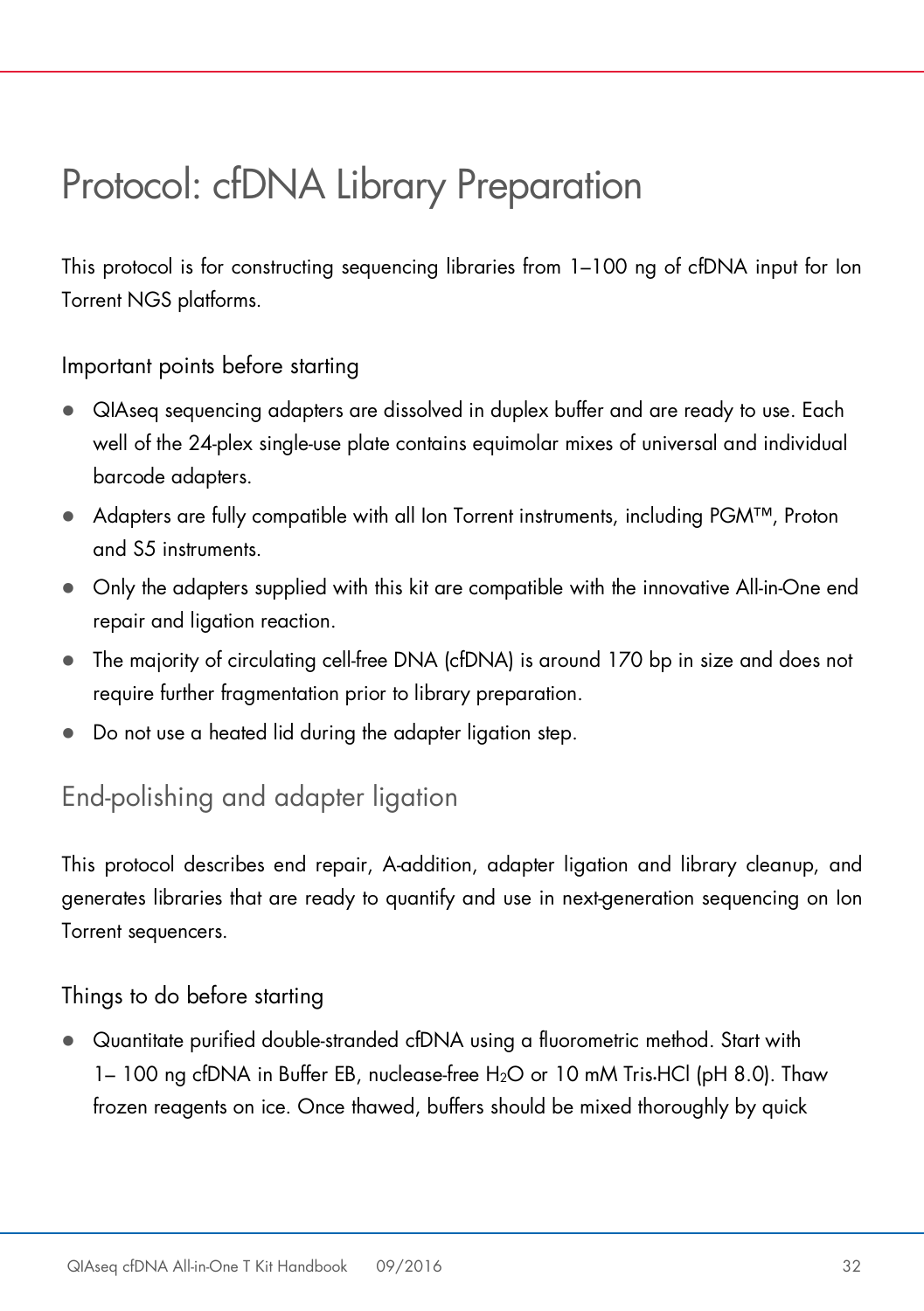vortexing to avoid any localized concentrations. Briefly spin down vortexed reagents before use.

- Sample cfDNA should be dissolved in Buffer AVE, EB/Tris buffer or H<sub>2</sub>O before starting.
- Prepare 80% ethanol.

### Procedure

- 1. Before setting up the All-in-One library preparation reaction mix, vortex and spin down the thawed adapter plate.
- 2. Set up the All-in-One library preparation reaction mix on ice according to Table 2. Remove the protective adapter plate lid. Pierce the foil seal for each well of the adapter plate to be used right before pipetting.

#### Table 2. All-in-One Library preparation reaction setup

| Component                          | Volume/reaction |
|------------------------------------|-----------------|
| Input DNA (cfDNA)                  | Variable        |
| All-in-One Reaction Buffer, 4x     | 22.5            |
| All-in-One Enzyme Mix              | 6               |
| QIAseq Adapter Mix (24-plex plate) | 5               |
| Nuclease-free water                | Variable        |
| <b>Total reaction volume</b>       | ار 90           |

- 3. Mix by gently pipetting 5–6 times.
- 4. Load onto the thermal cycler and start the All-in-One reaction program (Table 3). Important: Do not use a thermal cycler with a heated lid.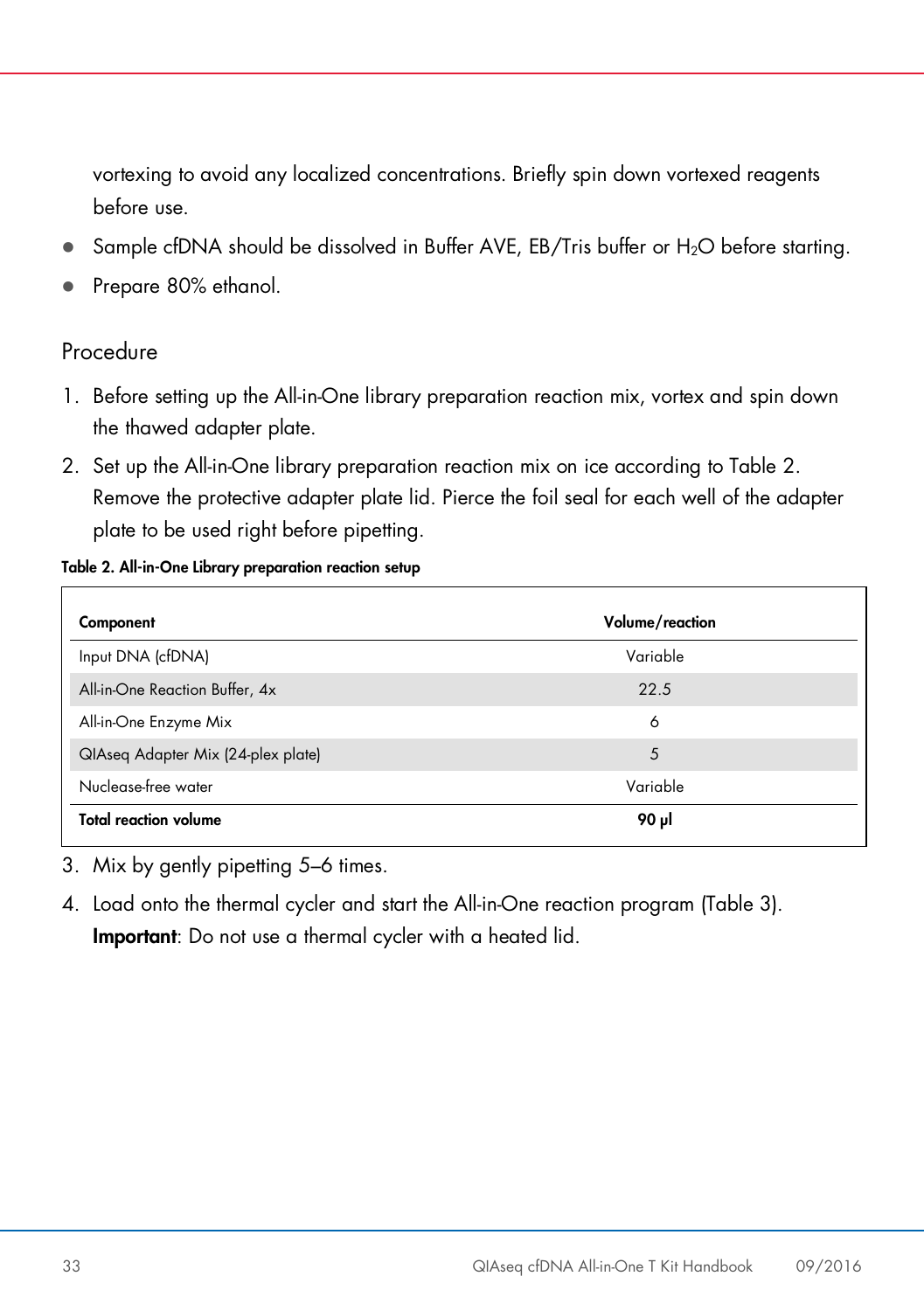| Program                | Temperature    | Time     | <b>Additional comments</b>                                         |
|------------------------|----------------|----------|--------------------------------------------------------------------|
| End-polishing/Ligation | $25^{\circ}$ C | 30 min   | Polishing the ends of DNA fragments and adapter<br>ligation        |
| Nick repair            | $72^{\circ}$ C | 5 min    | Inactivation of end-polishing and ligation enzymes; nick<br>repair |
|                        | $4^{\circ}$ C  | $\infty$ | Hold                                                               |

Table 3. End-polishing, adapter ligation and nick repair thermal cycling conditions

- 5. When the program is complete, proceed immediately to cleanup.
- 6. Transfer 90 µl ligation reaction to a 1.5 ml LoBind tube or PCR plate.
- 7. Add 27 µl resuspended Agencourt AMPure XP beads to each sample and mix.
- 8. Incubate for 5 min at room temperature.
- 9. Pellet the beads on a magnetic stand and wait until the solution is clear.
- 10. Transfer 110 µl supernatant to a new tube or PCR plate. Discard the beads.
- 11.Add 27µl resuspended Agencourt AMPure XP beads to each sample and mix.
- 12. Incubate for 5 min at room temperature.
- 13.Pellet the beads on a magnetic stand and wait until the solution is clear, then carefully discard the supernatant.
- 14.Add 200 µl fresh 80% ethanol to each pellet. Pellet the beads on the magnetic stand and carefully discard the supernatant.
- 15. Repeat step 14 for a total of 2 ethanol washes. Remove excess ethanol.
- 16.Incubate on the magnetic stand for 5–10 min or until the beads are dry. Over-drying may result in lower DNA recovery. Remove from the magnetic stand.
- 17.Elute by resuspending in 26 µl Buffer EB. Pellet beads on the magnetic stand. Carefully transfer 23.5 µl supernatant into a new PCR plate.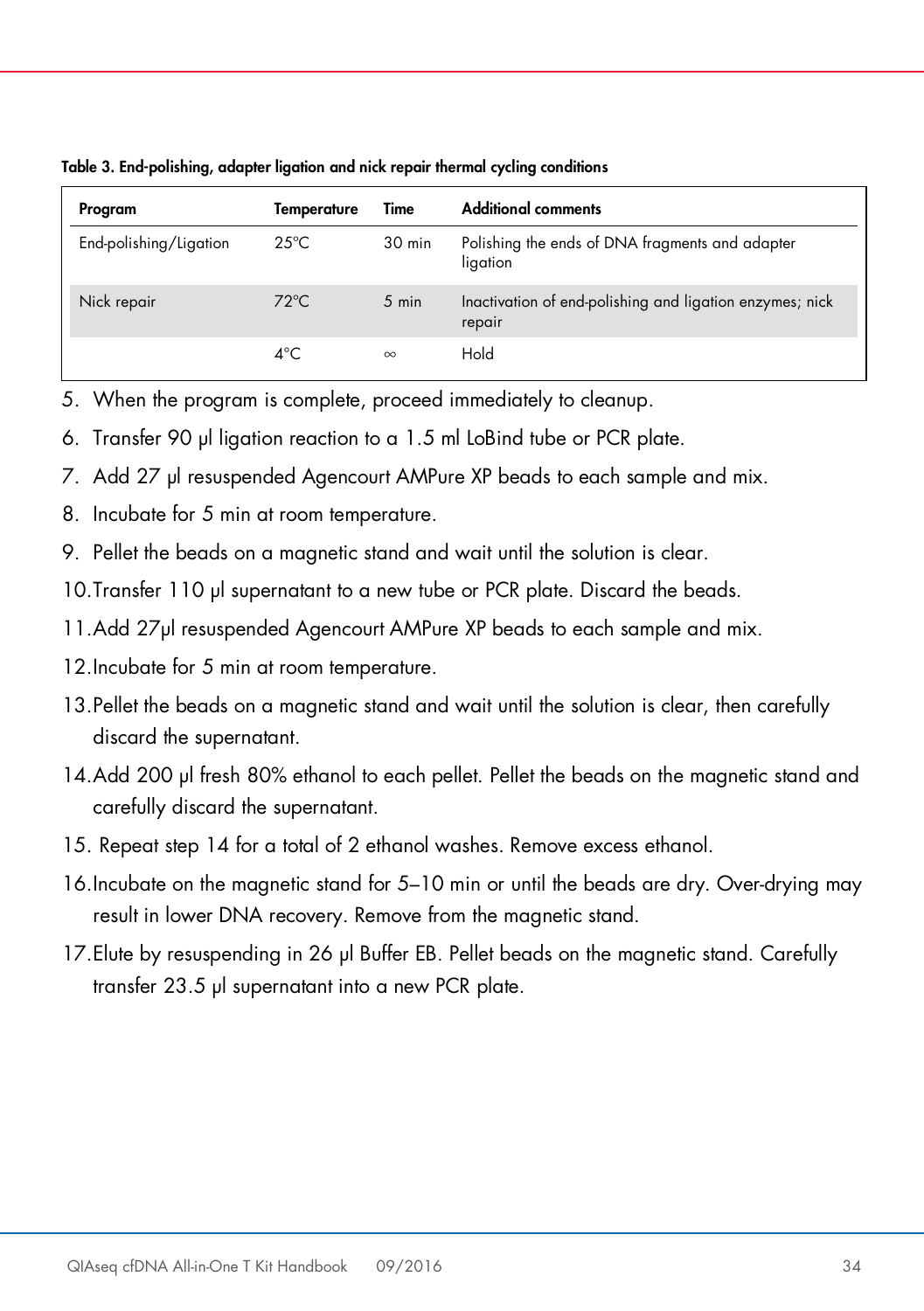# <span id="page-34-0"></span>Amplification of cfDNA library

This protocol is for high-fidelity amplification of the cfDNA library using the QIAseq HiFi PCR Master Mix that is included in the kit. We recommend library amplification prior to sequencing on Ion Torrent instruments to enrich for correct adapter-ligated library molecules.

### Things to do before starting

- Prepare library cfDNA using the protocol entitled "End-polishing and adapter ligation"
- Thaw frozen reagents on ice. Once thawed, buffers should be mixed thoroughly by quick vortexing to avoid any localized concentrations. Briefly spin down vortexed reagents before use.

### Procedure

18.Program a thermal cycler with a heated lid according to Table 4.

| Table 4. Library amplification cycling conditions |  |  |  |
|---------------------------------------------------|--|--|--|
|---------------------------------------------------|--|--|--|

| Incubation time | Temperature    | Number of cycles                    |
|-----------------|----------------|-------------------------------------|
| $2$ min         | 98°C           |                                     |
| 20 <sub>s</sub> | $98^{\circ}$ C | Variable, depending on DNA input*:  |
| 30 <sub>s</sub> | $60^{\circ}$ C | <b>7</b> (100 ng input);            |
| 30 <sub>s</sub> | $72^{\circ}$ C | 10 (10 ng input);<br>12(1 ng input) |
| 1 min           | $72^{\circ}$ C |                                     |
| $\infty$        | $4^{\circ}$ C  | Hold                                |

\* Number of PCR cycles depends on input DNA amount and quality.

19. Prepare reactions on ice according to Table 5. Pipet 6–8 times to mix.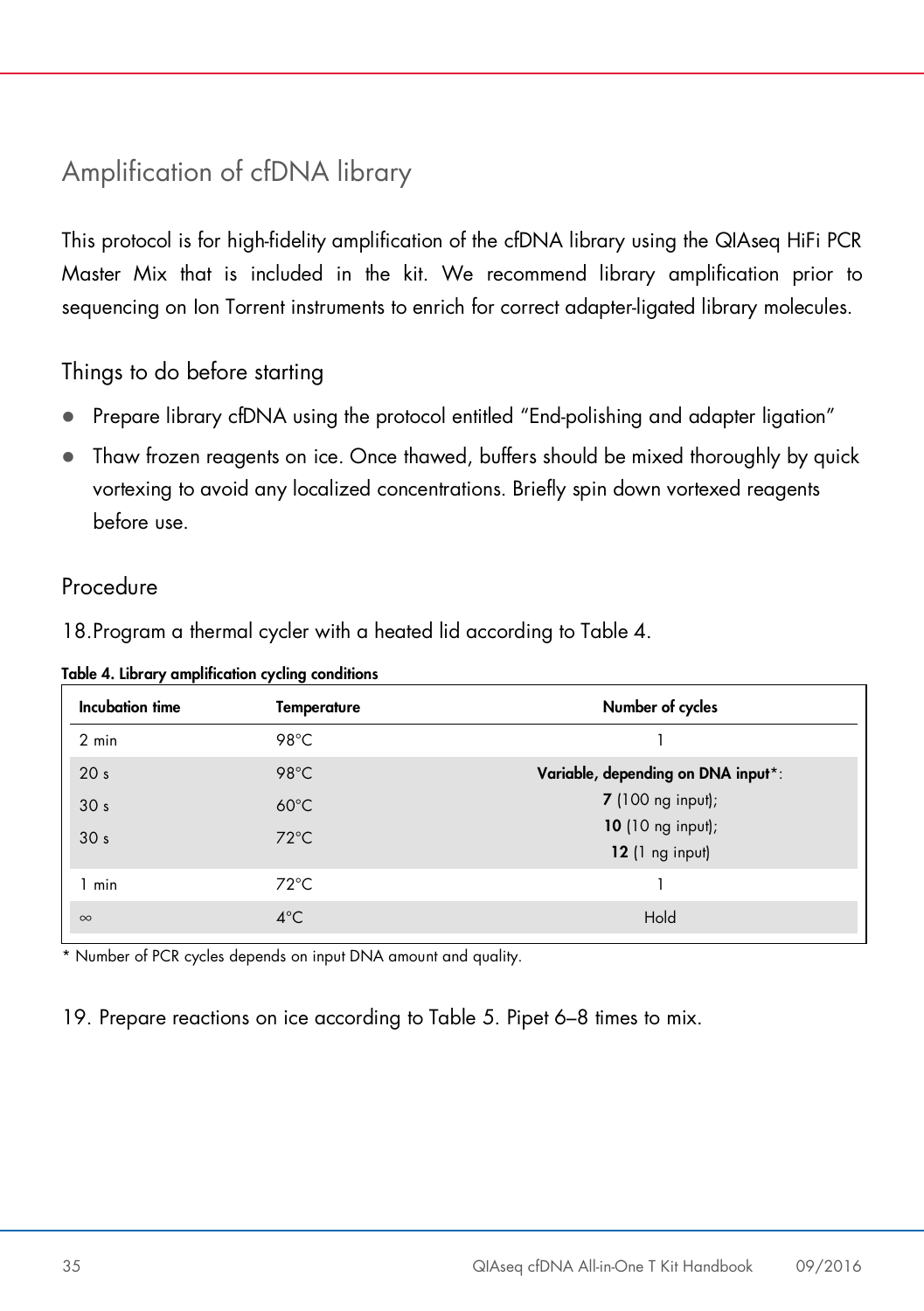Table 5. Amplification reaction setup

| Component                    | Volume/reaction $(\mu I)$ |
|------------------------------|---------------------------|
| Library DNA                  | 23.5                      |
| HiFi PCR Master Mix, 2x      | 25                        |
| Primer Mix                   | 1.5                       |
| <b>Total reaction volume</b> | 50 µl                     |

20.Transfer the PCR plate to the thermal cycler and start the program.

- 21.When the program is complete, remove the plate and add 50 µl of resuspended Agencourt AMPure XP beads to each amplified library.
- 22.Follow steps 12–16. Elute by resuspending in 27 µl nuclease-free water or Buffer EB. Pellet the beads on the magnetic stand. Carefully transfer 25 µl supernatants to new tubes for storage.
- 23.Assess the library quality using a capillary electrophoresis method. The median library size will be the fragment size plus about 80 bp for the adapters. Libraries can be quantified with qPCR using a QIAseq Library Quant Array (sold separately).
- 24.Purified libraries can be stored at –20°C until ready for sequencing or hybrid capture.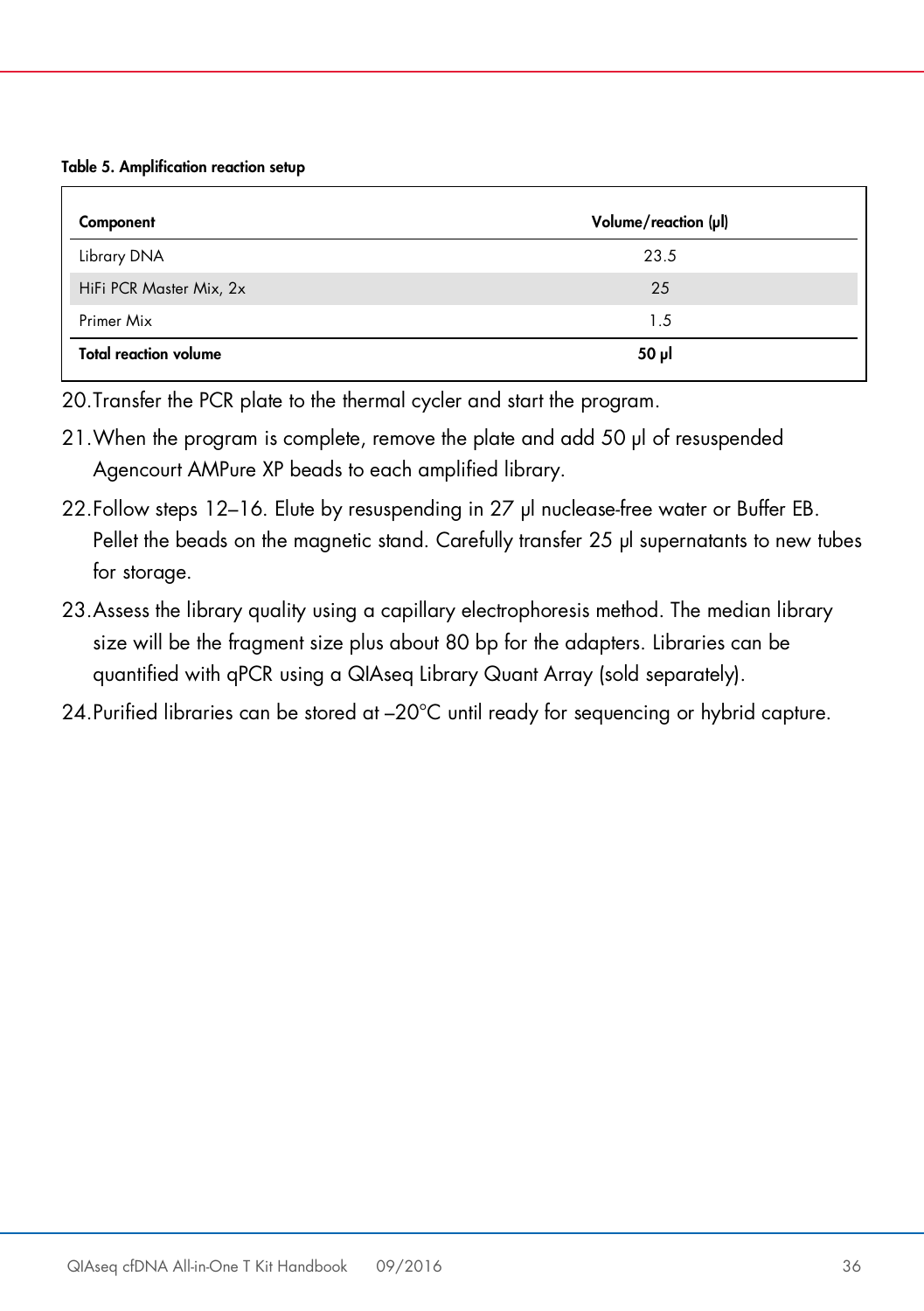# <span id="page-36-0"></span>Protocol: Library QC and Quantification

1. Assess the library quality using a capillary electrophoresis device such as QIAGEN's QIAxcel Advanced or the Agilent Bioanalyzer. Check for expected size distribution and the absence of adapters or adapter-dimers around 80 bp, as well as substantial amounts of unwanted larger library fragments (see Figure 6).

Note: The median library size will be the fragment size plus 80 bp for the adapters. Libraries can be quantified with qPCR using a QIAseq Library Quant Array (sold separately).

Note: The median fragment size can be used for subsequent qPCR-based quantification methods to quantify the library concentration (step 2).

2. Quantify the library using the QIAseq Library Quant Array Kit or a comparable qPCRbased method.



Figure 6. Capillary electrophoresis device trace data showing the correct size distribution of library fragments from cfDNA and the absence of adapters, adapter dimers or larger library fragments.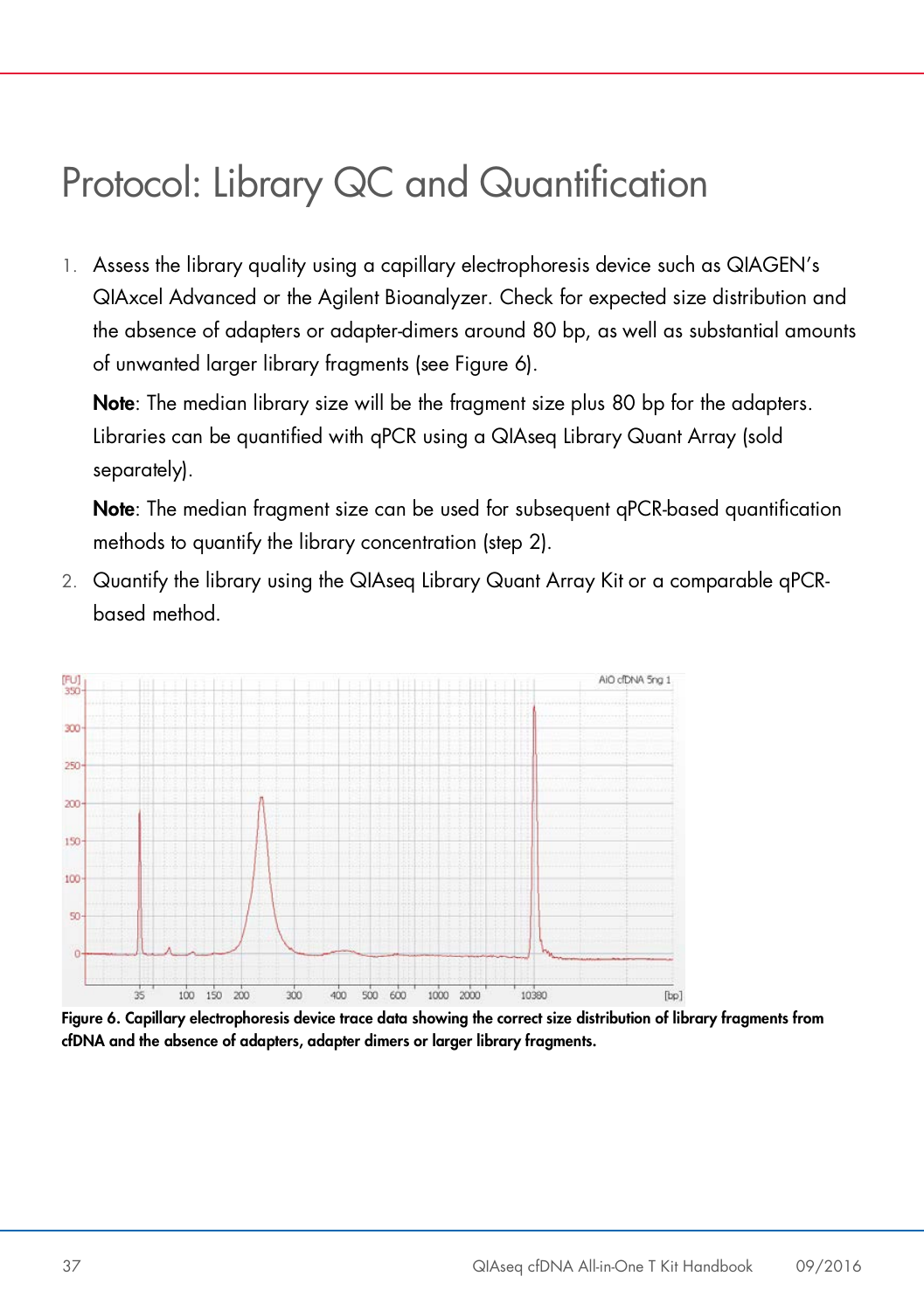# <span id="page-37-0"></span>Troubleshooting Guide

This troubleshooting guide may be helpful in solving any problems that may arise. For more information, see also the Frequently Asked Questions page at our Technical Support Center: www.qiagen.com/FAQ/FAQList.aspx. The scientists in QIAGEN Technical Services are always happy to answer any questions you may have about either the information and / or protocols in this handbook or sample and assay technologies (for contact information, visit [www.qiagen.com](http://www.qiagen.com/)).

### QIAseq cfDNA Extraction Kit

Comments and suggestions

#### Little or no nucleic acids in the eluate

| a) | Primary blood tube<br>contains an<br>anticoagulant other than<br><b>EDTA</b> | Anticoagulants other than EDTA may lead to accelerated DNA degradation<br>compared to EDTA blood. Repeat the purification procedure with new<br>samples.                             |
|----|------------------------------------------------------------------------------|--------------------------------------------------------------------------------------------------------------------------------------------------------------------------------------|
| b) | Extended time between<br>blood draw and plasma<br>preparation                | Blood cells may disintegrate and release genomic DNA into the plasma,<br>diluting the target nucleic acid.                                                                           |
| c) | Samples frozen and<br>thawed more than once                                  | Repeated freezing and thawing should be avoided as this may lead to DNA<br>degradation. Always use fresh samples or samples thawed only once.                                        |
| d) | Low concentration of<br>target DNA in the<br>samples                         | Samples were left standing at room temperature for too long. Repeat the<br>purification procedure with new samples.                                                                  |
| e) | Inefficient sample lysis in<br><b>Buffer ACL</b>                             | If QIAGEN Proteinase K was subjected to elevated temperature for a<br>prolonged time, it can lose activity. Repeat the procedure using new samples<br>and fresh QIAGEN Proteinase K. |
| f) | Low-percentage ethanol<br>used instead of 96-<br>100%                        | Repeat the purification procedure with new samples and 96-100% ethanol.<br>Do not use denatured alcohol, which may contain methanol or methyl ethyl<br>ketone.                       |
| g) | Buffer ACB prepared<br>incorrectly                                           | Check that Buffer ACB concentrate was reconstituted with the correct volume<br>of isopropanol (not ethanol).                                                                         |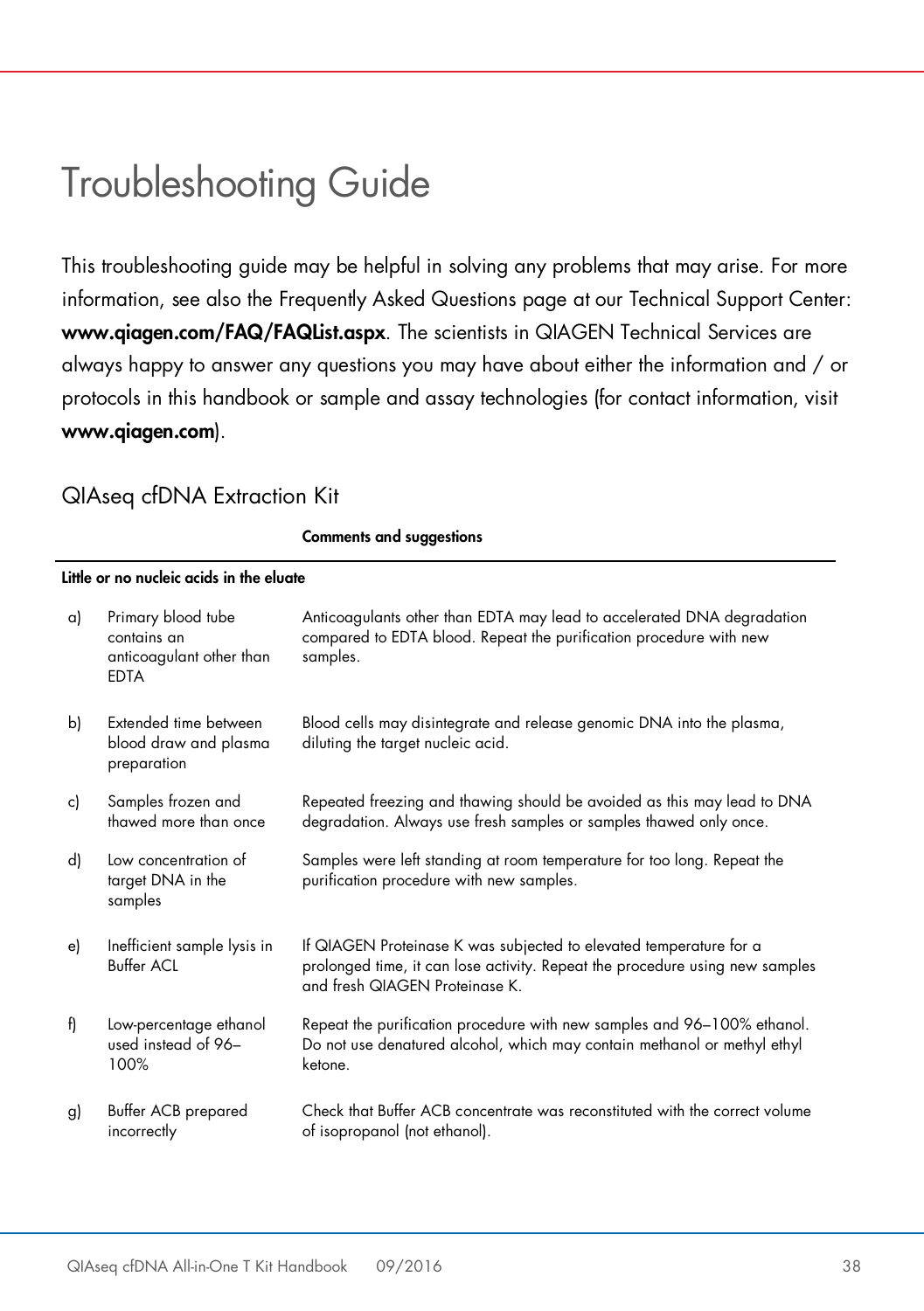#### Comments and suggestions

| h) | Buffer ACW1 or Buffer<br>ACW2 prepared<br>incorrectly       | Check that Buffer ACW1 and Buffer ACW2 concentrates were diluted with<br>the correct volume of ethanol (see page 17). Repeat the purification<br>procedure with new samples.                                                                                                                                                                                                                                                                                                               |
|----|-------------------------------------------------------------|--------------------------------------------------------------------------------------------------------------------------------------------------------------------------------------------------------------------------------------------------------------------------------------------------------------------------------------------------------------------------------------------------------------------------------------------------------------------------------------------|
| i) | Buffer ACW1 or Buffer<br>ACW2 prepared with<br>70% ethanol  | Check that Buffer ACW1 and Buffer ACW2 concentrates were diluted with<br>96-100% ethanol (see page 17). Repeat the purification procedure with new<br>samples.                                                                                                                                                                                                                                                                                                                             |
|    | DNA does not perform well in downstream library preparation |                                                                                                                                                                                                                                                                                                                                                                                                                                                                                            |
| a) | Little or no DNA in the<br>eluate                           | See "Little or no nucleic acids in the eluate" above for possible reasons.<br>Increase the amount of eluate added to the reaction if possible.                                                                                                                                                                                                                                                                                                                                             |
| b) | Inappropriate elution<br>volume used                        | Using elution volumes of 40–60 µl is optimal for downstream library<br>preparation protocol. Small elution volumes lead to high percentage of<br>sample loss on extraction column, too high elution volumes may lead to highly<br>diluted DNA and thereby limit the percentage of DNA sample that can be<br>used for library generation.                                                                                                                                                   |
| c) | Buffers not mixed<br>thoroughly                             | Salt and ethanol components of wash Buffer ACW2 may have separated out<br>after being left for a long period between runs. Always mix buffers thoroughly<br>before each run.                                                                                                                                                                                                                                                                                                               |
|    | <b>General handling</b>                                     |                                                                                                                                                                                                                                                                                                                                                                                                                                                                                            |
| a) | Clogged QIAamp Mini<br>column                               | Close the VacValve, if used, and carefully remove the whole assembly<br>consisting of tube extender, QIAamp Mini column, VacConnector and<br>VacValve from the QIAvac 24 Plus manifold. Carefully transfer the remaining<br>sample lysate from the tube extender to a new 50 ml tube.                                                                                                                                                                                                      |
|    |                                                             | Remove the QIAamp Mini column from the assembly (see above), place it in<br>a 2 ml collection tube and spin it at full speed for 1 minute or until sample has<br>completely passed through the membrane. Re-assemble the QIAamp Mini<br>column with Tube Extender, VacConnector and (optional) VacValve. Transfer<br>the remaining sample lysate into the Tube Extender, switch on the vacuum<br>pump, open the VacValve, and pass the remaining lysate through the<br>QIAamp Mini column. |
|    |                                                             | Repeat the above procedure if the QIAamp Mini column continues to clog.                                                                                                                                                                                                                                                                                                                                                                                                                    |
|    |                                                             | Cryoprecipitates may have formed in plasma due to repeated freezing and<br>thawing. These can block the QIAamp Mini column. Do not use plasma that<br>has been frozen and thawed more than once.                                                                                                                                                                                                                                                                                           |
| b) | Variable elution volumes                                    | Different samples can affect the volume of the final eluate. The recovered<br>eluate volume will be up to 5 µl less than the elution volume applied to the<br>QIAamp Mini column.                                                                                                                                                                                                                                                                                                          |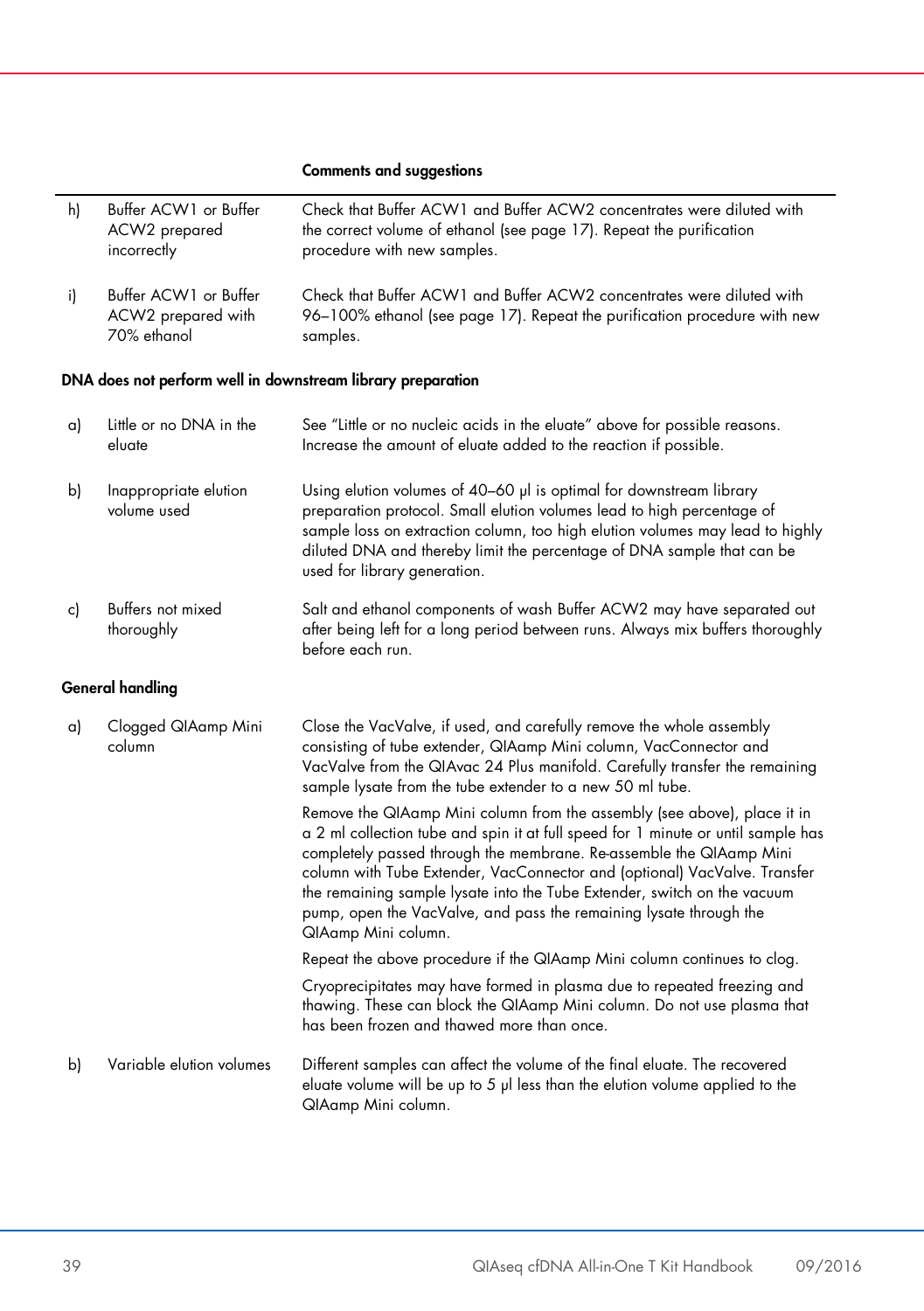### Comments and suggestions

| c) | Vacuum pressure of<br>800-900 mbar not<br>reached                          | The vacuum manifold is not tightly closed. Press down on the lid of the<br>vacuum manifold after the vacuum is switched on. Check if vacuum pressure<br>is reached.                                                                                                                                                                                                                                     |
|----|----------------------------------------------------------------------------|---------------------------------------------------------------------------------------------------------------------------------------------------------------------------------------------------------------------------------------------------------------------------------------------------------------------------------------------------------------------------------------------------------|
|    |                                                                            | Gasket of QIAvac lid has worn out. Check the seal of the manifold visually<br>and replace it if necessary. VacValves have worn out. Remove all VacValves<br>and insert VacConnectors directly into the luer extensions. Insert QIAamp<br>Mini columns into VacConnectors, close the lid of the columns and switch on<br>vacuum. Check if vacuum pressure is reached. Replace VacValves if<br>necessary. |
|    | QIAseq cfDNA Library T Kit                                                 |                                                                                                                                                                                                                                                                                                                                                                                                         |
|    |                                                                            |                                                                                                                                                                                                                                                                                                                                                                                                         |
|    |                                                                            | <b>Comments and suggestions</b>                                                                                                                                                                                                                                                                                                                                                                         |
|    | Low library yields                                                         |                                                                                                                                                                                                                                                                                                                                                                                                         |
| a) | Suboptimal reaction<br>conditions due to low<br>DNA quality                | Make sure to use the highest-quality sample DNA available to ensure optimal<br>activity of the library enzymes.                                                                                                                                                                                                                                                                                         |
| b) | Overdrying of the<br>Agencourt AMPure XP<br>beads during cleanup<br>steps. | Overdrying of the Agencourt AMPure XP beads can make it difficult to elute<br>the DNA off the beads. Do not dry beads for more than 10 min at room<br>temperature.                                                                                                                                                                                                                                      |

| a) | Presence of shorter peaks<br>between 60 and 120 bp                  | These peaks represent library adapters and adapter dimers that occur when<br>there is no, or insufficient, adapter depletion after library preparation.<br>Adapter dimers can be similar to regular library fragments and also bind to<br>lon Sphere™ Particles but will not be efficiently amplified during emulsion<br>PCR. This results in higher numbers of blank beads and will reduce the<br>sequencing capacity of the chip. A low ratio of adapter dimers versus library<br>will not be a problem. Make sure the correct volume of the Agencourt<br>AMPure XP beads is used for the cleanup steps. |
|----|---------------------------------------------------------------------|------------------------------------------------------------------------------------------------------------------------------------------------------------------------------------------------------------------------------------------------------------------------------------------------------------------------------------------------------------------------------------------------------------------------------------------------------------------------------------------------------------------------------------------------------------------------------------------------------------|
| b) | Presence of larger library<br>fragments after library<br>enrichment | If the fragment population shifts higher than expected, this can also be due to<br>the carry-over of the Agencourt AMPure XP beads. Make sure not to aspirate<br>beads while taking supernatant during the cleanup steps.                                                                                                                                                                                                                                                                                                                                                                                  |
| c) | Incorrect library fragment<br>size after adapter<br>ligation        | During library preparation, adapters of approximately 40 bp are ligated to<br>both ends of the DNA library fragments. This should be reflected on a<br>capillary electrophoresis device by a shift in size of all library fragments of<br>80 bp.                                                                                                                                                                                                                                                                                                                                                           |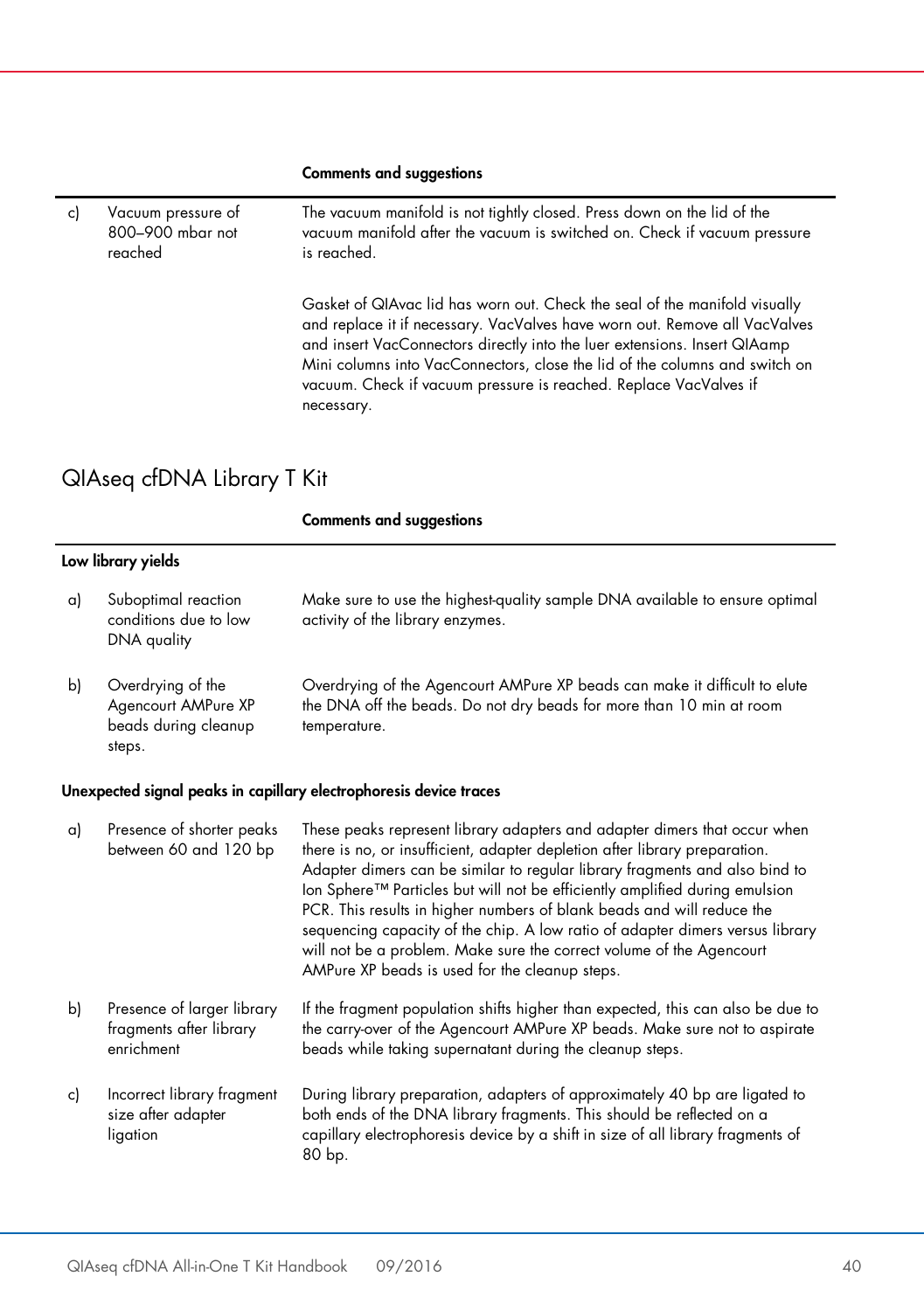#### Comments and suggestions

d) Multiple unspecific shorter fragments after ligation

Make sure to use the single-use adapter mixes supplied with the QIAseq cfDNA All-in-One Kit have been used in the reaction. Patterns of narrow peaks of shorter fragments (see below) indicate that adapters have been used that are incompatible with the All-in-One library prep reaction.

 $1 - 1 - 1$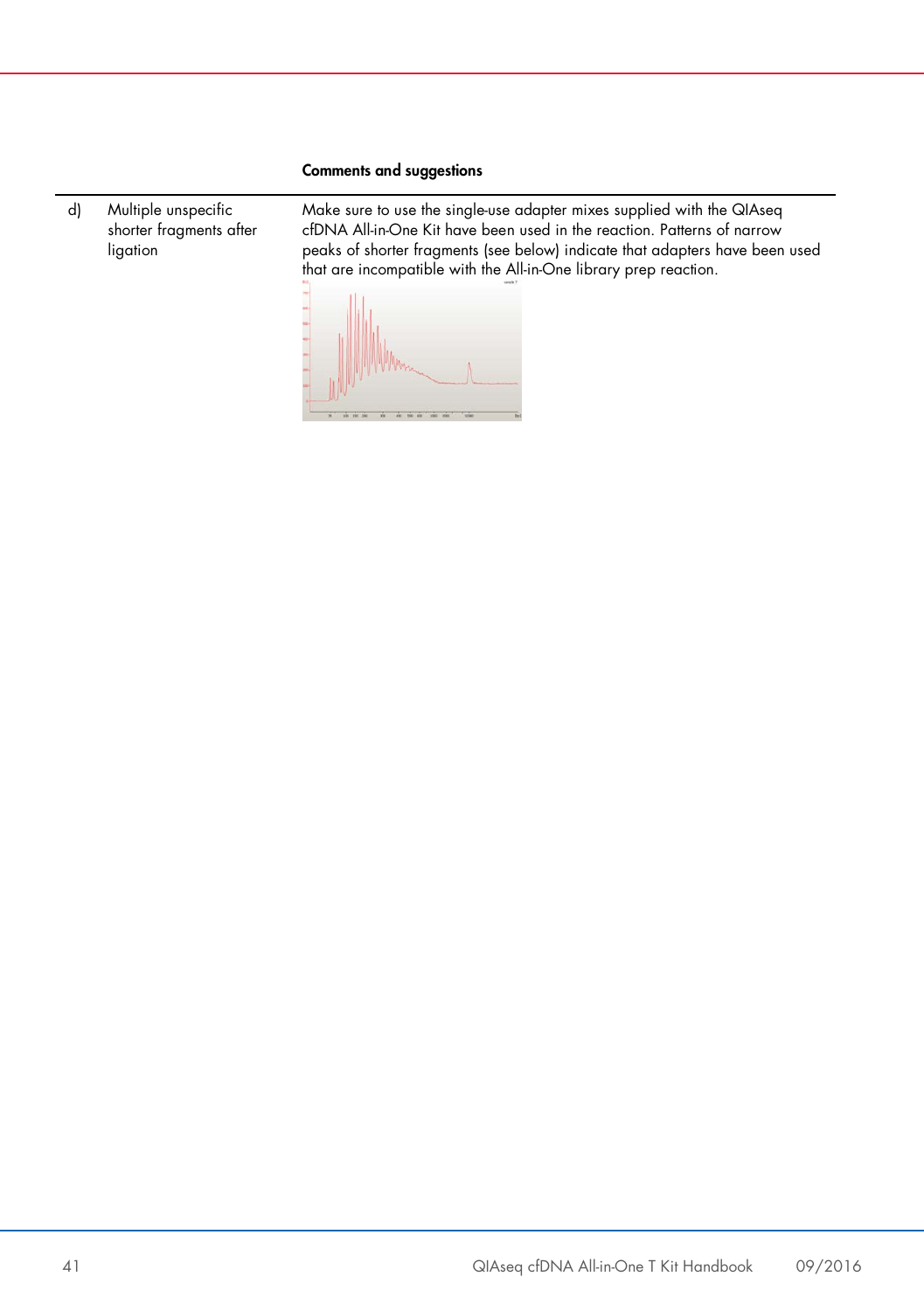# <span id="page-41-0"></span>Appendix A: Recommendation for Plasma Separation and Storage

In order to isolate circulating, cell-free nucleic acids from blood samples, we recommend following this protocol, which includes a high *g*-force centrifugation step to remove cellular debris and thereby reduce the amount of cellular or genomic DNA in the sample.

- A1. Place whole EDTA blood in BD Vacutainer™ tubes (or other primary blood tubes containing EDTA as anti-coagulant) in a centrifuge with swinging-out rotor and appropriate buckets.
- A2. Centrifuge blood samples for 10 min at 1900 x *g* (3000 rpm) and 4°C temperature setting.
- A3. Carefully aspirate plasma supernatant without disturbing the buffy coat layer. About 4–5 ml plasma can be obtained from a single 10 ml primary blood tube.

Note: Plasma can be used for circulating nucleic acid extraction at this stage.

However, the following high-speed centrifugation will remove additional cellular debris and contamination of the circulating nucleic acids by gDNA and RNA derived from damaged blood cells.

- A4. Transfer aspirated plasma into fresh 15 ml centrifuge tubes with a conical bottom.
- A5. Centrifuge plasma samples for 10 min at 16,000 x *g* (in a fixed-angle rotor) and 4°C temperature setting. This will remove additional cellular nucleic acids attached to cell debris.
- A6. Without disturbing the pellet, carefully remove supernatant to a new tube with a pipet.
- A7.If plasma will be used for nucleic acid extraction on the same day, store at 2–8°C until further processing. For longer storage, keep plasma frozen at –80°C. Before using the plasma for circulating nucleic acid extraction, thaw plasma tubes at room temperature.
- In case of cryoprecipitates, follow these two steps: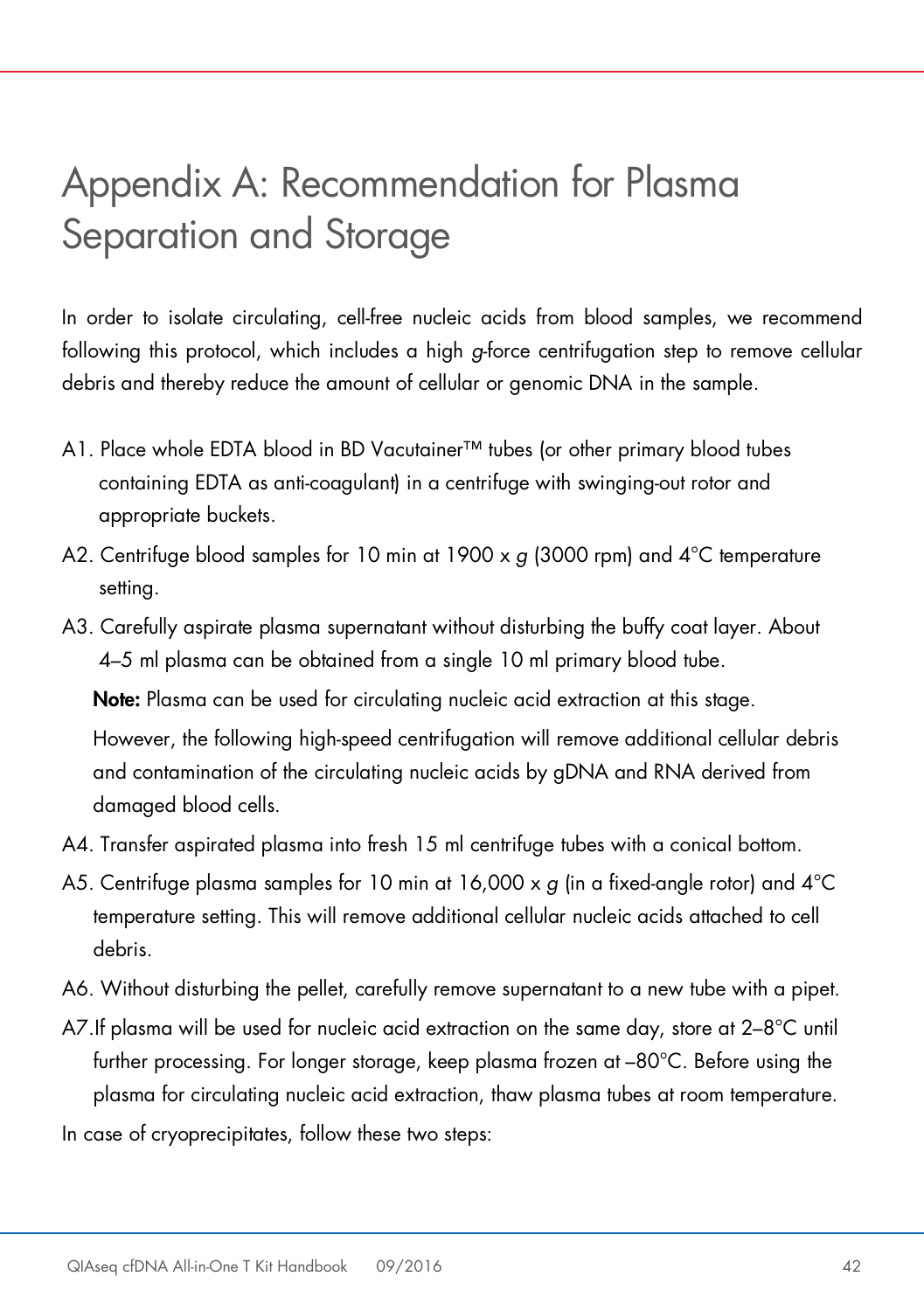- To remove cryoprecipitates, centrifuge plasma sample for 5 min at 16,000 x *g* (in a fixed angle rotor) and 4°C temperature setting.
- Remove supernatant to a new tube, and then begin with the nucleic acid extraction protocol.

# <span id="page-42-0"></span>Appendix B: Adapter Barcodes for 24-plex Adapter Plates

The barcode sequences used in the QIAseq cfDNA Library T Kit 24-plex adapter plate are listed in Table 6. The layout of the 24-plex single use adapter plate is displayed in Figure 7.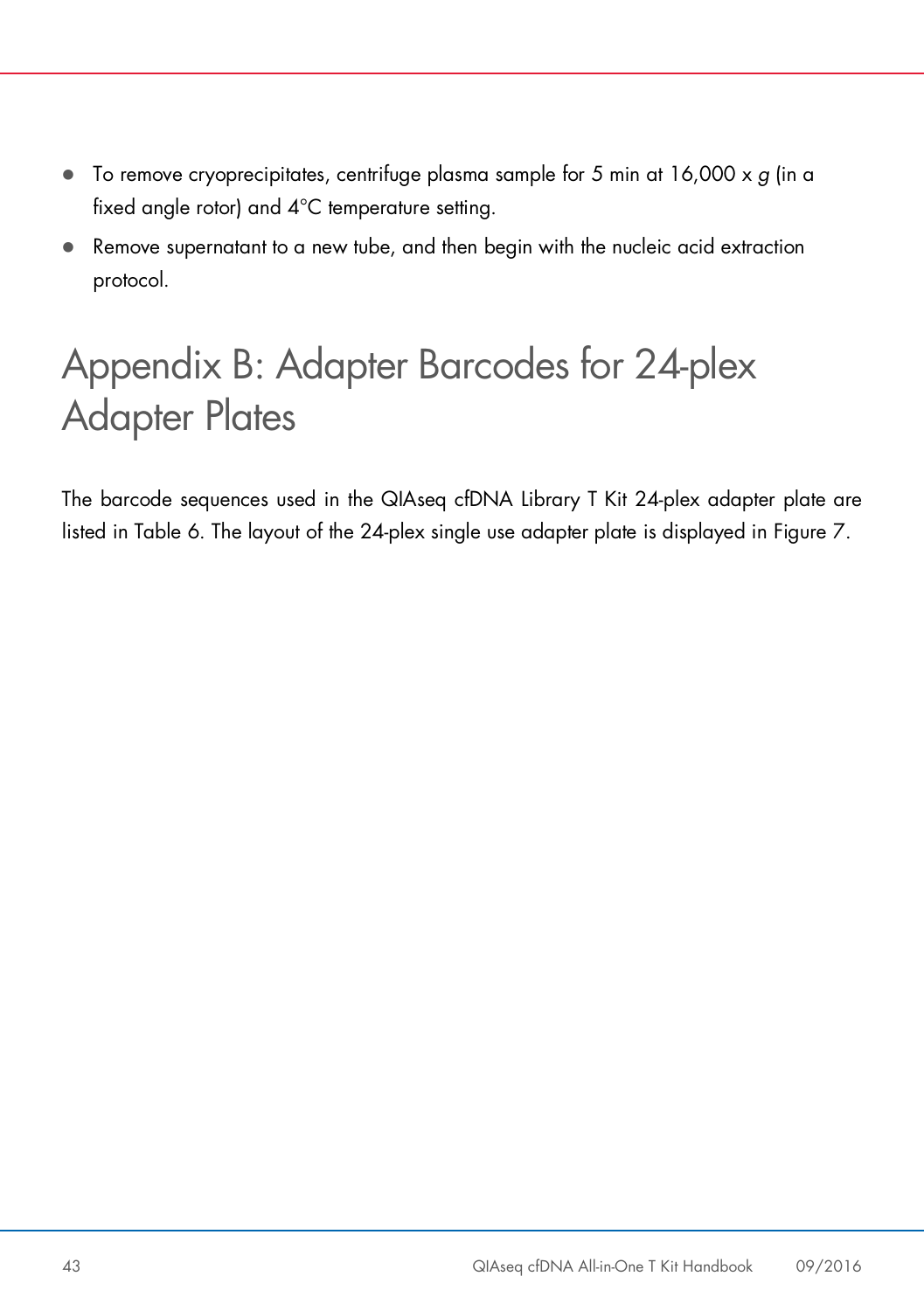| Barcode adapter name   | <b>Barcode sequence</b> |
|------------------------|-------------------------|
| Ion Torrent Barcode 1  | <b>CTAAGGTAAC</b>       |
| Ion Torrent Barcode 2  | <b>TAAGGAGAAC</b>       |
| Ion Torrent Barcode 3  | AAGAGGATTC              |
| Ion Torrent Barcode 4  | <b>TACCAAGATC</b>       |
| Ion Torrent Barcode 5  | CAGAAGGAAC              |
| Ion Torrent Barcode 6  | <b>CTGCAAGTTC</b>       |
| Ion Torrent Barcode 7  | <b>TTCGTGATTC</b>       |
| Ion Torrent Barcode 8  | <b>TTCCGATAAC</b>       |
| Ion Torrent Barcode 9  | <b>TGAGCGGAAC</b>       |
| Ion Torrent Barcode 10 | <b>CTGACCGAAC</b>       |
| Ion Torrent Barcode 11 | <b>TCCTCGAATC</b>       |
| Ion Torrent Barcode 12 | <b>TAGGTGGTTC</b>       |
| Ion Torrent Barcode 13 | <b>TCTAACGGAC</b>       |
| Ion Torrent Barcode 14 | <b>TTGGAGTGTC</b>       |
| Ion Torrent Barcode 15 | <b>TCTAGAGGTC</b>       |
| Ion Torrent Barcode 16 | <b>TCTGGATGAC</b>       |
| Ion Torrent Barcode 17 | <b>TCTATTCGTC</b>       |
| Ion Torrent Barcode 18 | <b>AGGCAATTGC</b>       |
| Ion Torrent Barcode 19 | <b>TTAGTCGGAC</b>       |
| Ion Torrent Barcode 20 | CAGATCCATC              |
| Ion Torrent Barcode 21 | <b>TCGCAATTAC</b>       |
| Ion Torrent Barcode 22 | <b>TTCGAGACGC</b>       |
| Ion Torrent Barcode 23 | <b>TGCCACGAAC</b>       |
| Ion Torrent Barcode 24 | <b>AACCTCATTC</b>       |

Table 6. Adapter barcodes used in the QIAseq cfDNA Library T Kit adapter plate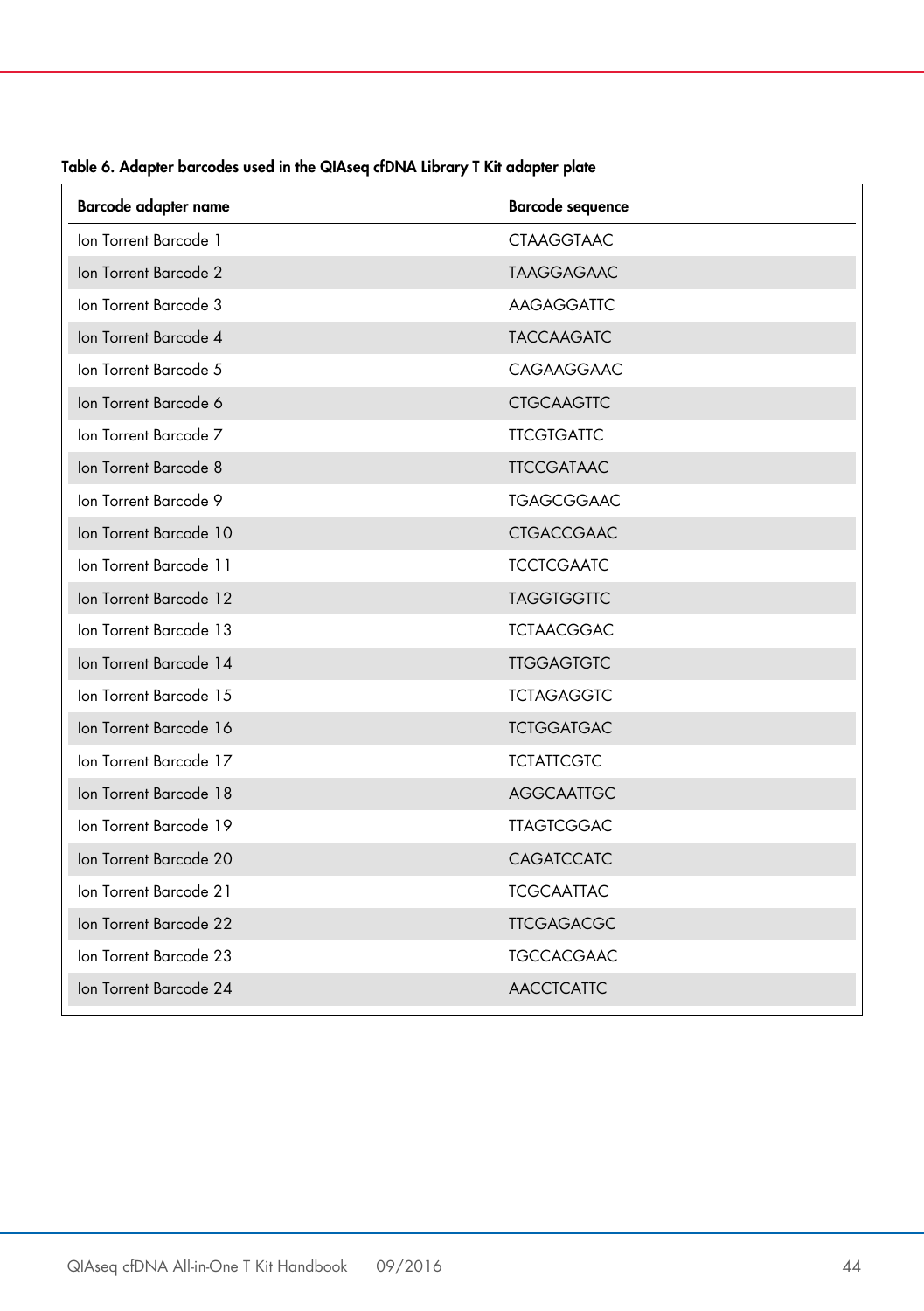|   | 1             | 2              | 3              | 4     | 5     | 6     | 7     | 8     | 9     | 10    | 11    | 12    |
|---|---------------|----------------|----------------|-------|-------|-------|-------|-------|-------|-------|-------|-------|
| Α | BC1/Universal | BC9/Universal  | BC17/Universal | empty | empty | empty | empty | empty | empty | empty | empty | empty |
| В | BC2/Universal | BC10/Universal | BC18/Universal | empty | empty | empty | empty | empty | empty | empty | empty | empty |
| C | BC3/Universal | BC11/Universal | BC19/Universal | empty | empty | empty | empty | empty | empty | empty | empty | empty |
| D | BC4/Universal | BC12/Universal | BC20/Universal | empty | empty | empty | empty | empty | empty | empty | empty | empty |
| E | BC5/Universal | BC13/Universal | BC21/Universal | empty | empty | empty | empty | empty | empty | empty | empty | empty |
| F | BC6/Universal | BC14/Universal | BC22/Universal | empty | empty | empty | empty | empty | empty | empty | empty | empty |
| G | BC7/Universal | BC15/Universal | BC23/Universal | empty | empty | empty | empty | empty | empty | empty | empty | empty |
| н | BC8/Universal | BC16/Universal | BC24/Universal | empty | empty | empty | empty | empty | empty | empty | empty | empty |

Figure 7. Single-use 24-plex adapter plate layout with equimolar mixes of universal adapter and individual barcode adapters. Columns 4–12 remain empty.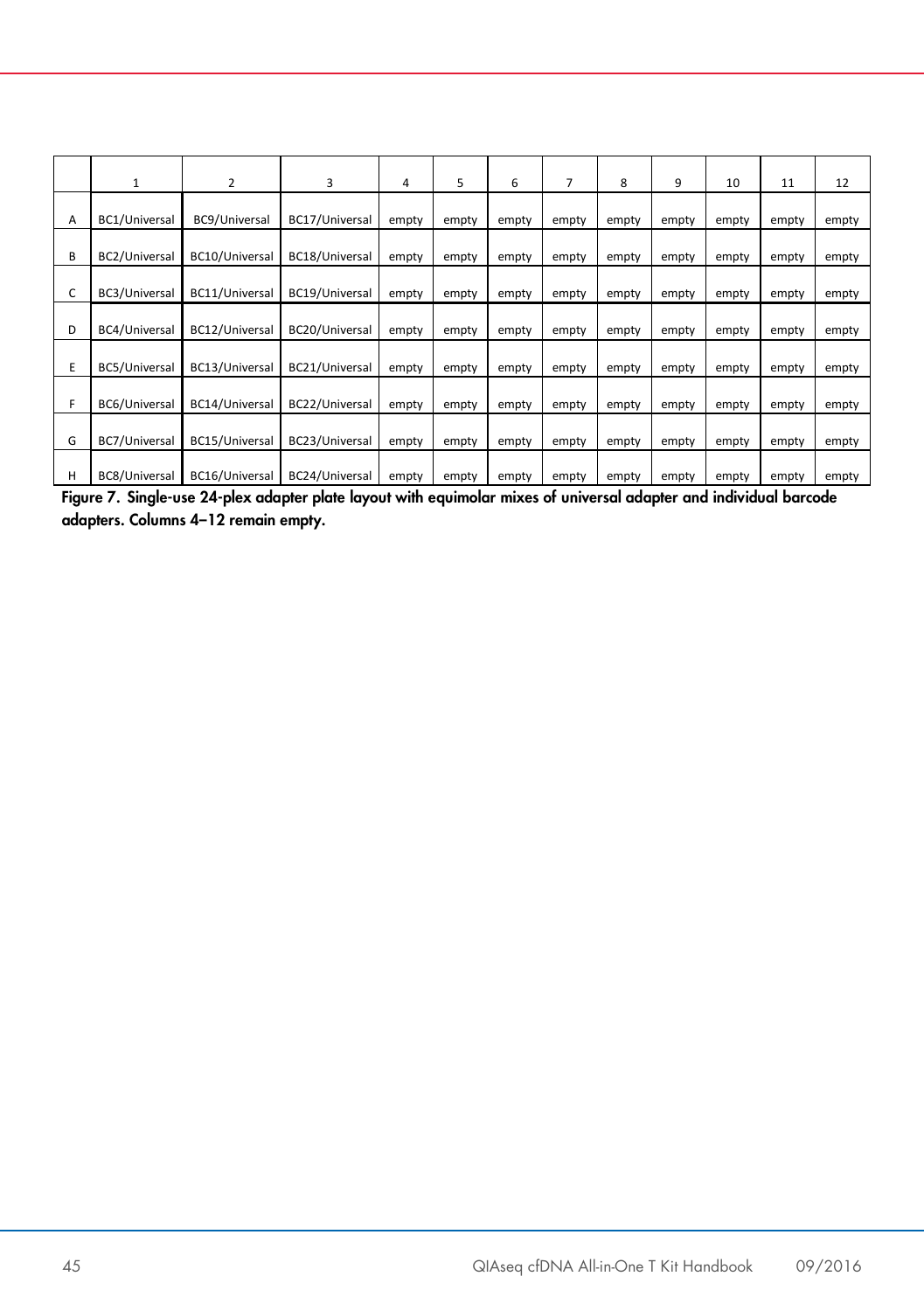# <span id="page-45-0"></span>Appendix C: Library Quantification and Quality **Control**

Quality control for the library construction process can be performed using QIAGEN's QIAseq Library Quant Array Kit (cat. no. 333304). With this assay, the correct dilution of the library can also be determined for sequencing. Please refer to the corresponding handbook for library quantification and quality control.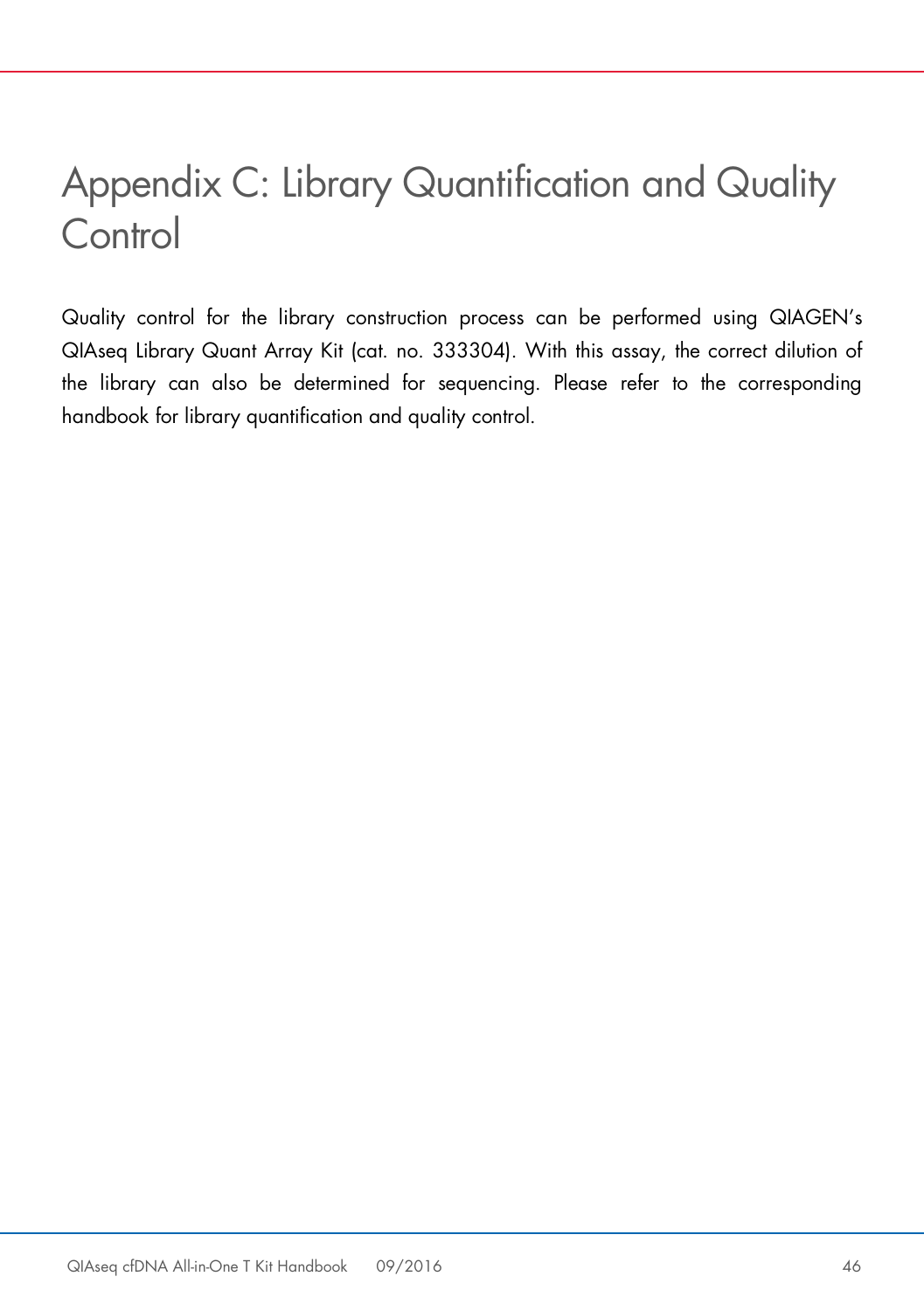# <span id="page-46-0"></span>Ordering Information

| Product                               | Contents                                                                                                                                                                                                                                                                                          | Cat. no. |
|---------------------------------------|---------------------------------------------------------------------------------------------------------------------------------------------------------------------------------------------------------------------------------------------------------------------------------------------------|----------|
| QIAseq cfDNA All-in-One T Kit<br>(24) | For 24 reactions on Ion Torrent<br>sequencers: QIAamp Mini Columns,<br>tubes, reagents and buffers for cfDNA<br>extraction for NGS, enzymes and<br>buffers for cfDNA library prep, lon<br>Torrent Adapter Plate 24-plex, Ion<br><b>Torrent Library Amplification Primer</b><br>and PCR Master Mix | 180043   |
| <b>Related product</b>                |                                                                                                                                                                                                                                                                                                   |          |
| QlAseq Library Quant Array Kit        | Laboratory-verified forward and<br>reverse primers for $500 \times 25$ µl<br>reactions (500 µl); DNA Standard<br>(100 µl); Dilution Buffer (30 ml); (1.35<br>ml x 5) GeneRead™ qPCR SYBR®<br>Green Mastermix                                                                                      | 333304   |

For up-to-date licensing information and product-specific disclaimers, see the respective QIAGEN kit handbook or user manual. QIAGEN kit handbooks and user manuals are available at [www.qiagen.com](http://www.qiagen.com/) or can be requested from QIAGEN Technical Services or your local distributor.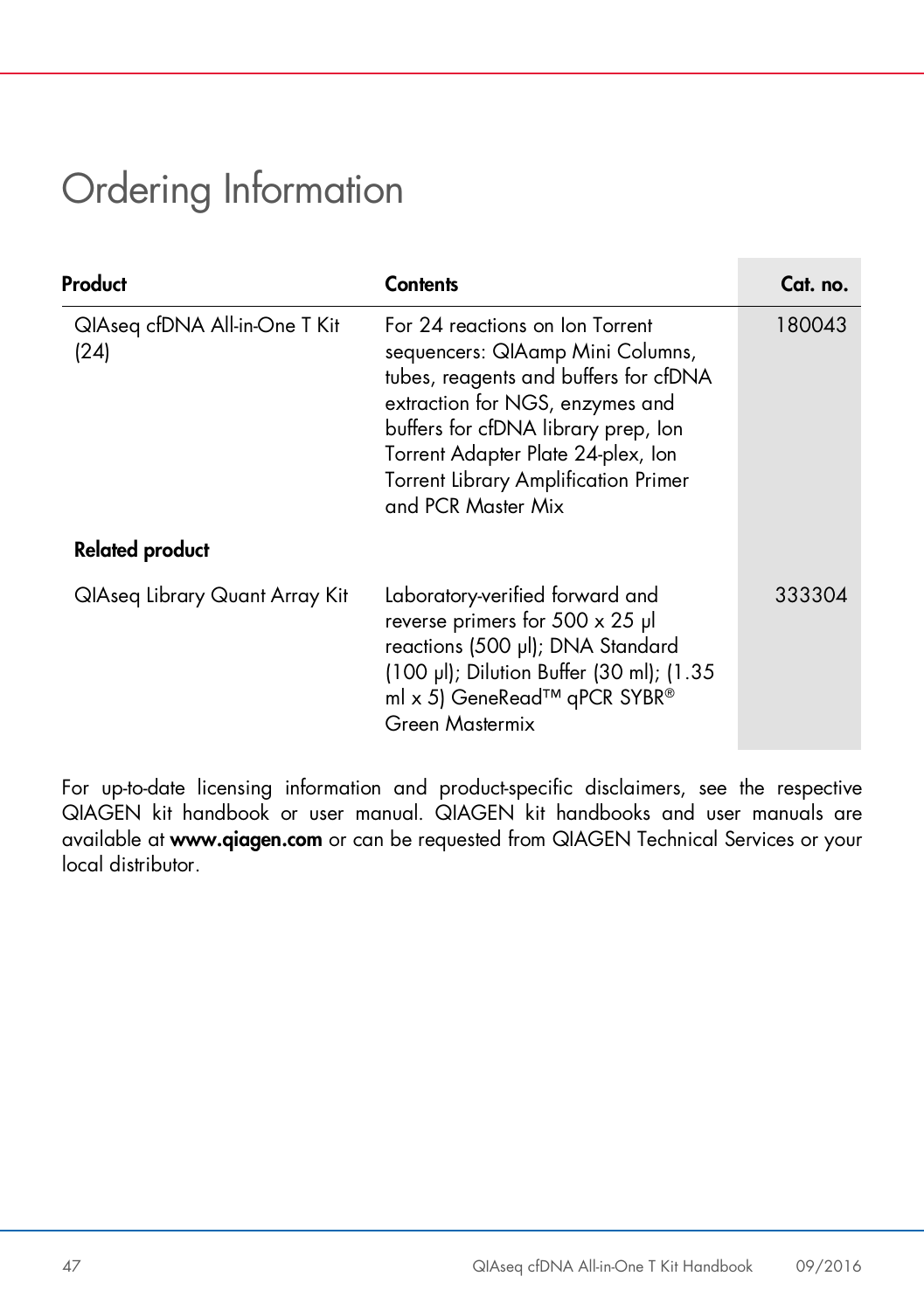#### Limited License Agreement for the QIAseq cfDNA All-in-One T Kit (24).

Use of this product signifies the agreement of any purchaser or user of the product to the following terms:

- 1. The product may be used solely in accordance with the protocols provided with the product and this handbook and for use with components contained in the kit only. QIAGEN grants no license under any of its intellectual property to use or incorporate the enclosed components of this kit with any components not included within this kit except as described in the protocols provided with the product, this handbook, and additional protocols available at www.qiagen.com. Some of these additional protocols have been provided by QIAGEN users tor QIAGEN users. These protocols have not been thoroughly tested or optimized by QIAGEN.<br>QIAGEN neither guarantees them nor warrants that they do not infringe
- 2. Other than expressly stated licenses, QIAGEN makes no warranty that this kit and/or its use(s) do not infringe the rights of third-parties.
- 3. This kit and its components are licensed for one-time use and may not be reused, refurbished, or resold.
- 4. QIAGEN specifically disclaims any other licenses, expressed or implied other than those expressly stated.
- 5. The purchaser and user of the kit agree not to take or permit anyone else to take any steps that could lead to or facilitate any acts prohibited above. QIAGEN may enforce the prohibitions of this Limited License Agreement in any Court, and shall recover all its investigative and Court costs, including attorney fees, in any action to enforce this Limited License Agreement or any of its intellectual property rights relating to the kit and/or its components.

#### For updated license terms, see [www.qiagen.com.](http://www.qiagen.com/)

Trademarks: QIAGEN®, Sample to Insight®, QIAamp®, QIAcube®, QIAgility®, QIAseq™, QIAxcel®, GeneRead™, Rotor-Gene® (QIAGEN Group); Agencourt®, AMPure XP® (Beckman Coulter, Inc.); Agilent® (Agilent Technologies, Inc.); Excel® (Microsoft Corporation); Ion Torrent®, Ion PGM™, SYBR® (Life Technologies Corporation). Registered names, trademarks, etc. used in this document, even when not specifically marked as such, are not to be considered unprotected by law.